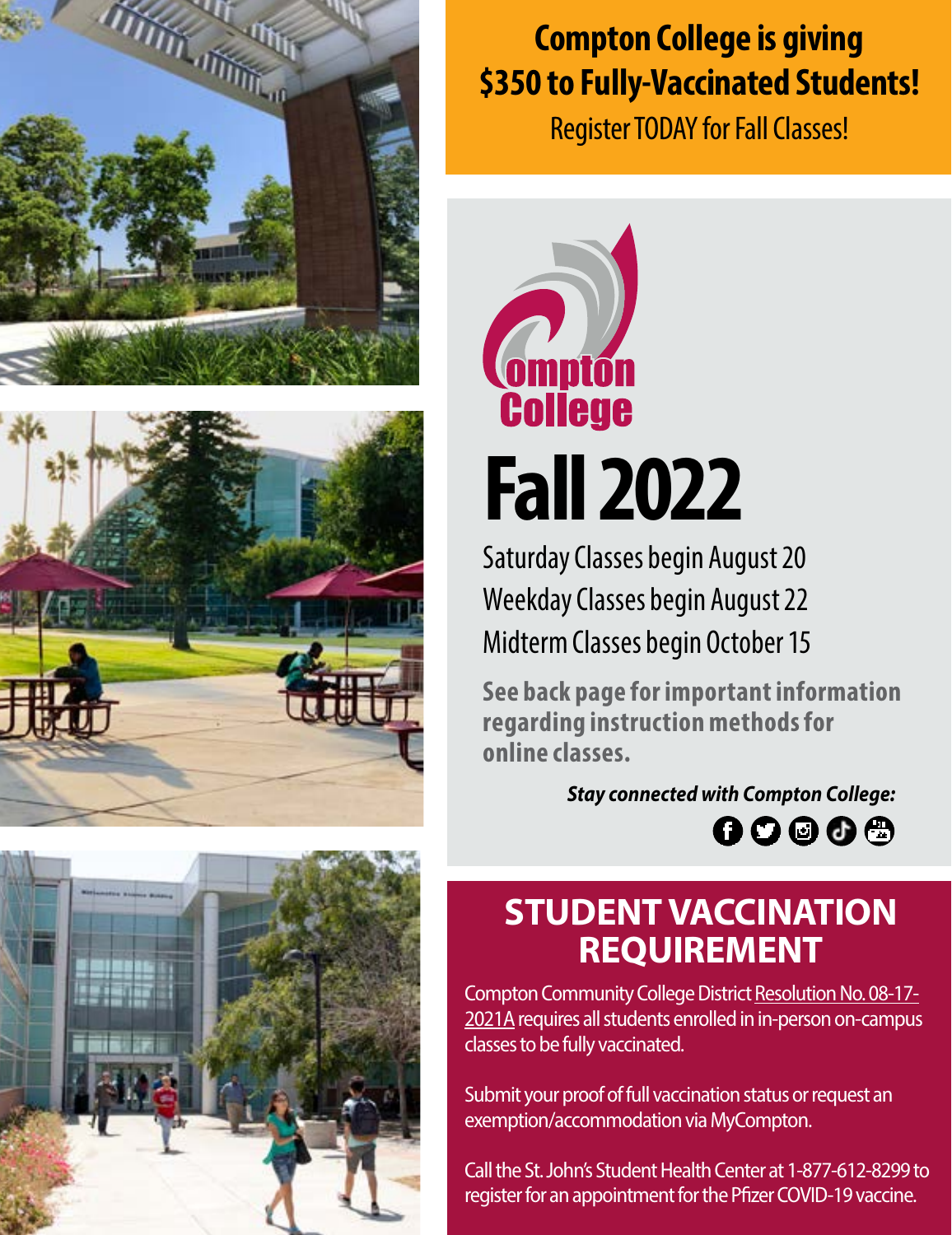

### **APPLY FOR ADMISSION**

#### **Take the first step – it's fast and easy! Complete and submit your free application online.**

- New and returning students (those with an absence of two consecutive primary terms: fall or Summer semesters; excluding summer and winter terms) must complete an online application for admission.
- A Student ID number and Compton College email account will be issued and emailed upon completion of the online application. Students must activate their account using instructions provided in the email.
- Official transcripts from all accredited colleges and trade schools attended must be submitted to the Admissions & Records Office via email, [transcripts@compton.edu,](mailto:transcripts%40compton.edu?subject=) or in-person in TV-5. Students applying for Advanced Placement (AP) credit must submit official copy of AP scores.

- Free Application for Federal Student Aid (FAFSA) www.fafsa.ed.gov/ using school code 042817 for Compton College.
- California Dream Act Application (CADAA) for eligible AB 540 students https://dream.csac.ca.gov. Use Compton College school code 04281700.
- A variety of scholarships are also available: [www.compton.edu/district/foundation/scholarships.](http://www.compton.edu/district/foundation/scholarships.aspx)
- For assistance with financial aid applications or more information, call 310-900-1600, ext. 2935, or send an email to [financialaid@](mailto:financialaid%40compton.edu?subject=) [compton.edu](mailto:financialaid%40compton.edu?subject=)

### **FINANCIAL AID**

### **Need help paying for college? Apply for financial aid by completing the:**

### **ORIENTATION**

### **Orientation provides an introduction to academic programs and support services to help you succeed.**

• Orientation is only offered online via the *MyCompton* portal. Students must have an activated Compton College student email account to access the online Orientation. For more information, call the Welcome Center, 310-900-1600, ext. 2765, or send an email to [welcomecenter@compton.edu.](mailto:welcomecenter%40compton.edu?subject=)

## **EDUCATIONAL PLANNING**

#### **Focus on your goal! Meet with a counselor and complete an educational plan to identify classes that are required to complete your certificate, degree or transfer program.**

- All students have the right to enroll in transfer-level English (ENGL 101) and math (MATH 110, 111, 120, 140, 150, and 170). For additional recommendations based on high school GPA, please visit [www.compton.edu/studentservices/Placement/](https://www.compton.edu/studentservices/Placement/english-math-placement.aspx) [english-math-placement](https://www.compton.edu/studentservices/Placement/english-math-placement.aspx)
- Create an Educational Plan
- For appointment information, call the Counseling Office at 310-900-1600, ext. 2076, or email [counseling@compton.edu.](mailto:counseling%40compton.edu?subject=)

### **REGISTER FOR CLASSES**

#### **Ready to register for classes? Login to** *MyCompton* **and register for classes on or after your assigned Ticket Time (registration appointment).**

• Registration is based on a priority system. Registration Priorities information is available online: [www.compton.edu/studentservices/admissionandrecords/HowtoRegister.](http://www.compton.edu/studentservices/admissionandrecords/HowtoRegister.aspx)

#### **[www.compton.edu/Admission](http://www.compton.edu/steps/admission.aspx)**

#### **[www.compton.edu/FinancialAid](http://www.compton.edu/steps/financialaid.aspx)**

#### **[www.compton.edu/Orientation](http://www.compton.edu/steps/orientation.aspx)**

### **[www.compton.edu/EducationalPlanning](http://www.compton.edu/steps/educationalplanning.aspx)**

#### **[www.compton.edu/RegisterForClasses](http://www.compton.edu/steps/registerforclasses.aspx)**

## **You can complete the Steps to Enrollment from the comfort of your home by joining a virtual workshop.**

**Virtual Steps to Enrollment workshops are available Monday-Friday: [bit.ly/Virtual-Steps-Enroll](http://www.compton.edu/studentservices/educational-partnerships/virtual-steps-enrollment.aspx).**

| Entry to Campus Protocol 8 |  |
|----------------------------|--|
|                            |  |
| Mid-Term Classes  20       |  |
| Nursing Classes 26         |  |
| Offisite Classes 28        |  |

## **Register Online**

 Your Compton College student email is your login to the *MyCompton* portal.

You will need to use the following temporary password to get access: AaYYMMDD! (YY=last two digits of birth year, MM=two-digit month, DD=two-digit day) *followed by an exclamation (!) mark*. You will be prompted to create a new password and to authenticate your account.

### **Waitlist**

Students on a waitlist for a class must check their @compton.edu email daily to find out if a space becomes available in the class. If a space becomes available, an email is sent to the student with a specified time to register for the class. Students will not be automatically added to the class. The waitlist time periods are listed below:

- 48 hours to add the class for Winter and Summer terms; and
- 72 hours for Summer and Fall semesters

Log in to the *MyCompton* portal and select "Register" to add the class to your schedule. If you do not register for the class within the allotted time you will be removed from the waitlist. Waitlisted students admitted to the class must pay those class fees by the posted deadline.

### **Add or Drop Classes TO ADD A CLASS**

Students can add classes online without an add code until the day before the first class meeting. After the first class meeting, an Add Authorization Code is needed to register for the class. Classes are added through the *MyCompton* student portal:

| Saturday Classes Begin ………………………………………………Saturday, August 20, 2022                          | <b>Table of Contents</b>                                      |
|---------------------------------------------------------------------------------------------|---------------------------------------------------------------|
|                                                                                             | Financial Aid                                                 |
| Last Day to Add, Drop with No NotationDates Vary - See Short-term Calendar                  | Student Right to Know                                         |
| and a Refund (First 8-Week Session)*                                                        | <b>Entry to Campus Protocol</b>                               |
| First Day to Apply for Graduation and Certificates (Fall) Monday, August 29, 2022           | Fall 2022 Classes                                             |
| Last Day to Challenge Residency Status for Current Semester Friday, September 2, 2022       | Mid-Term Classes                                              |
|                                                                                             | Nursing Classes                                               |
| Last Day to Drop and be Eligible for a Refund (Full Semester Courses)  Sunday, September 4, | Offisite Classes                                              |
| 2022 Last Day to Drop Without Notation on Permanent Record  Sunday, September 4, 2022       | <b>Register Online</b>                                        |
|                                                                                             | Your Compton College stud                                     |
| Last Day to Apply for Degrees and Certificates (Fall) Friday, October 14, 2022              | your login to the MyCompton<br>You will need to use th        |
| Mid-Term Classes Begin (Second 8-Week Session)Saturday, October 15, 2022                    | temporary password to d                                       |
| Last Day to Add, Drop with No NotationDates Vary - See Short-term Calendar                  | AaYYMMDD! (YY=last two dio<br>year, MM=two-digit month, D     |
| and a Refund (Second 8-Week Session)*                                                       | day) followed by an exclamat.                                 |
|                                                                                             | You will be prompted to cre<br>password and to authenticate y |
| Last Day to Drop with a "W" (Full Semester Courses) Friday, November 11, 2022               |                                                               |
| Thanksgiving Day Holiday/Weekend (Campus Closed)Thursday-Sunday, November 24-27, 2022       | Waitlist                                                      |
| Fall Semester Ends …………………………………………………………………… Friday, December 9, 2022                      | Students on a waitlist for a<br>check their @compton.edu er   |
| Campus Remains Open - Classes Not In Session December 12-16, and 19-22, 2022                | find out if a space becomes                                   |
|                                                                                             | the class. If a space become<br>an email is sent to the stud  |
|                                                                                             | specified time to register fo                                 |
| Winter Recess (Campus Closed)Friday-Monday, December 23, 2022 – January 2, 2023             | Students will not be automati                                 |
|                                                                                             | to the class. The waitlist time<br>listed below:              |
|                                                                                             | • 48 hours to add the class<br>and Cummathermeiand            |

- Go to www.compton.edu, click on *MyCompton* (top right corner)
- Log in with username and password
- Click on the STUDENT SERVICES button
- Select the REGISTRATION AND PLANNING link on the left-hand side
- Click REGISTER FOR CLASSES link
- Search for classes by a variety of options (Subject, CRN, Day, Time, etc.)
- Select a class to add to your schedule by clicking the ADD button

### **Fees**

#### **www.compton.edu/campusinformation/fees**

| Non-Resident Tuition (subject to change) ……………………………… \$320 per unit plus \$46 per unit |
|-----------------------------------------------------------------------------------------|
|                                                                                         |
|                                                                                         |
|                                                                                         |
|                                                                                         |
| Student Activities Fee* (optional) …………………………………………………………\$10 per Fall/Spring semester  |
|                                                                                         |

### **ALL FEES SUBJECT TO CHANGE**

#### **Students are required to pay fees within ten (10) days of their enrollment in courses (Administrative Regulation 5031 – Fees)**

For your convenience, we offer two ways to pay your fees:

- Pay online! Just go to www.compton.edu and click on *MyCompton*.
- Mail a check or money order to Compton Community College District, Bursar's Office; 1111 East Artesia Boulevard, Compton, CA 90221.

*\*Students may opt-out of the Student Activities Fee within the first two weeks of the semester by emailing the Office of Student Development at [studentdevelopment@compton.edu](mailto:studentdevelopment%40compton.edu?subject=).*

*\*\*Any student wishing not to pay the Student Representation Fee may request to waive the fee with the Admissions & Records Office. The request must be submitted prior to the earliest refund deadline for the student's enrolled classes.*

*The Compton Community College District is committed to providing an educational and employment environment in which no person is subjected to discrimination on the basis of actual or perceived race, color, ancestry, national origin, religion, creed, age (over 40), disability (mental or physical), sex, gender (including pregnancy and childbirth), sexual orientation, gender identity, gender expression, medical condition, genetic information, marital status, military and veteran status, or retaliation; or on any other basis as required by state and federal law.*

#### **CALENDAR AND FEES 3 3**

#### **I** for each credit unit

emester / \$16 per term. unit plus \$46 per unit .................... \$46 per unit ...................\$15 per unit hrough the Bookstore). er Fall/Spring semester er Fall/Spring semester

# **COMPTON COLLEGE • FALL 2022 3**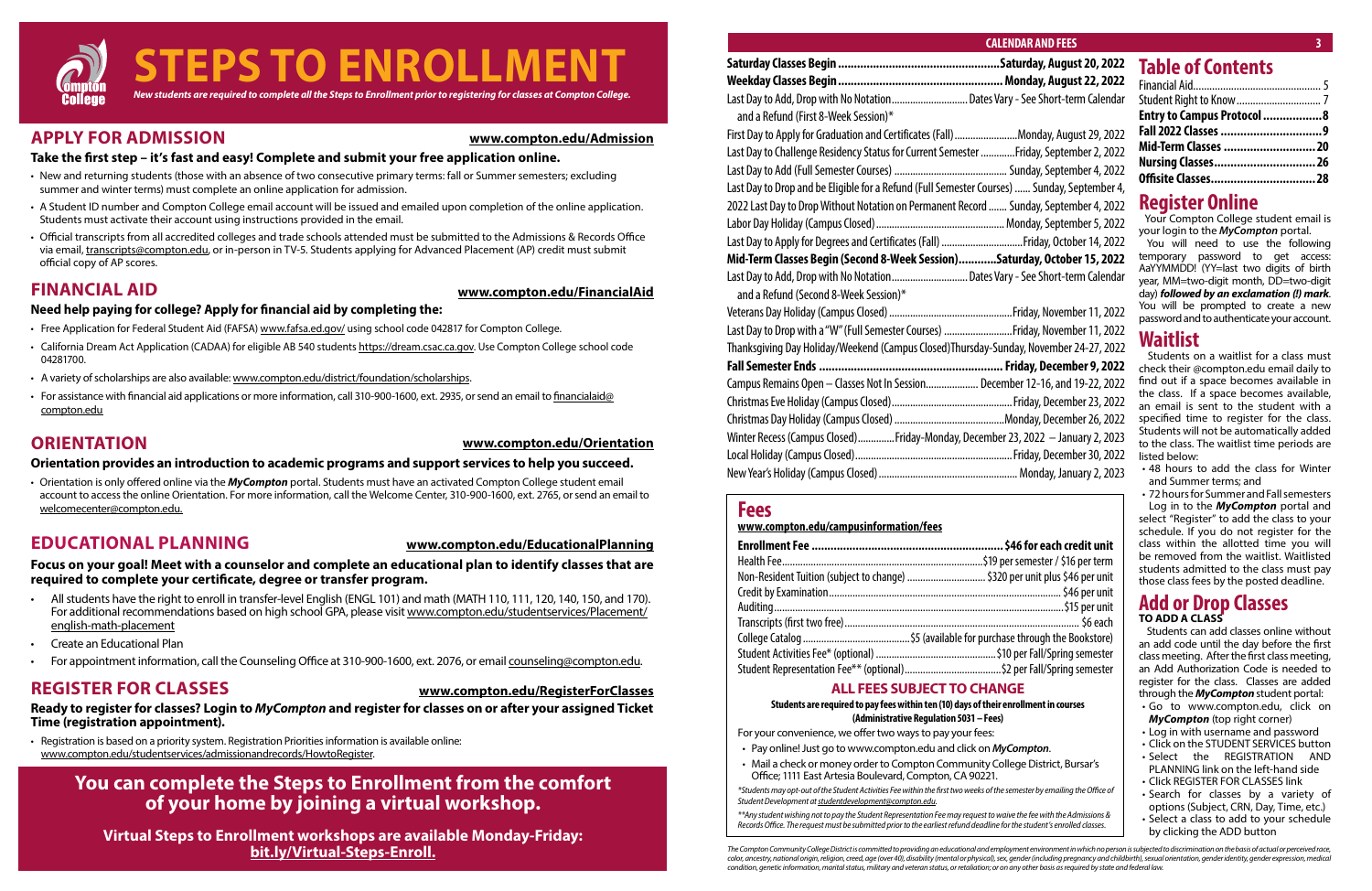- Click the SUBMIT button on the bottom right to add the class to your schedule
- When adding the class with an Add Authorization Code, you will be prompted to enter the Add Code. Before adding, drop the classes you are no longer taking. If you have a time conflict (e.g., a class you are enrolled in overlaps by one minute or more with a course you are trying to add), you will not be able to add the new class. An Add Code only works for one student
- Students have until 11:59 p.m. on the date(s) listed in the Fall 2022Calendar, available on page 3 of this schedule, to add or drop classes.

#### **TO DROP A CLASS**

- 1. Go to www.compton.edu and click on *MyCompton*
- 2. Login with username and password
- 3. Click on the STUDENT SERVICES button 4. Click DRP CLASS or REMOVE SECTION
- FROM WAITLIST
- 5. Check the box of the class you wish to drop
- 6. Click DROP from the drop-down menu 7. Click SUBMIT (Note: once you click submit there is no going back. If you drop a class in error, you will need to contact the instructor as soon as possible to request a reinstatement.)
- 8. Once you successfully drop the class, review your class schedule (scroll to the bottom of the screen to view the updated schedule) to make sure the class was dropped. For more information and to view Drop Policies, please visit [www.](http://www.compton.edu/studentservices/admissionandrecords/drop-a-class.aspx) [compton.edu/studentservices/](http://www.compton.edu/studentservices/admissionandrecords/drop-a-class.aspx) [admissionandrecords/drop-a-class.](http://www.compton.edu/studentservices/admissionandrecords/drop-a-class.aspx)

Unless specifically exempted by statute, every course, course section, or class, wherever offered and maintained by the District, shall be fully open to enrollment and participation by any person who has been admitted to Compton College and who meets such prerequisites as may be established pursuant to Article 2.5 (commencing with Section 55200) of Subchapter 1 of Chapter 6 of Division 6 of Title 5 of the California Code of Regulations.

### **MyCompton Portal and @compton.edu Email**

assigned a free student email account through Microsoft's Office 365 for Education. Your student email address acts as your login to your Office 365 account and the *MyCompton* portal. *MyCompton* is our online portal that allows you to view your registration date, register for classes, access your student email, add or drop classes, purchase a parking permit, pay fees, view your financial aid status, and much more.

As a Compton College student, you are or higher to be eligible for an overload. The student's program of studies will vary according to individual needs and objectives. The maximum full-time student program for a semester is 18 units without a physical education class and 19 units with a physical education class. The maximum program of study for a sixweek summer session is eight units. The maximum program for an eight-week summer session is nine units if one unit is physical education. For the winter term, the maximum program of study is seven units. A student wishing to take more than the maximum units may file an Overload Petition through the Admissions & Records Office. Students must have completed at least 15 transferable units in one semester at Compton College with a 2.75 grade-point average and an overall grade-point average of 2.5

You are required to activate your Office 365 account in order to log in to the *MyCompton* portal, where you may register for classes and access additional student services.

#### Click on the *MyCompton* icon to activate your Office 365 account.

**Office 365 and MyCompton Assistance** Support videos are available for help activating your Office 365 account and logging in to *MyCompton* at [www.](http://www.compton.edu/support) [compton.edu/support](http://www.compton.edu/support).

**Need help logging into** *MyCompton?* Call the Helpdesk: 310-900-1234.

### **Open Enrollment**

### **Unit Limitations**

### **Fees and Fee Holds**

Students are required to pay fees within ten (10) days of their enrollment in courses (AR-5031). A non-payment hold may be placed on a student record if registration fees are past due. This hold will prevent the student from registering or adding additional courses for the next and/or future semesters.

#### **Removing a Fee Hold**

To register for classes in an upcoming semester or intersession, all fees must be paid before registration begins. A fee hold is automatically removed once the balance is paid in full.

### **Refund of Fees**

Students must drop their classes through the online system, at *MyCompton* according to the following schedule:

#### **First Eight-Week Session:**

• Dates Vary. See Short-term Calendar for 100% refund.

#### **Full Semester Courses:**

• September 4, 2022 for 100% refund

#### **Second Eight Week Session:**

• Dates Vary. See Short-term Calendar for 100% refund.

Refunds will be issued through BankMobile before the end of the semester. For more information about BankMobile, and to sign up, visit [bankmobiledisbursements.com/](https://bankmobiledisbursements.com/refundchoices/) [refundchoices/.](https://bankmobiledisbursements.com/refundchoices/)

The Student Activities Fee and Student Representation Fee (collected during fall and spring terms) are non-refundable after the second week of the semester.

### **Non-Resident Refunds**

To receive a refund of your nonresident tuition, you must drop your classes through the online system at *MyCompton* according to the following schedule:

- **• 100% Sunday, September 4, 2022**
- **• 75% Sunday, September 11, 2022**
- **• 50% Sunday, September 18, 2022**
- **• 25% Sunday, September 25, 2022**

### **Admissions Requirements**

Any person over the age of 18 or possessing a high school diploma or its equivalent from the USA or other nation shall be admitted unless prohibited by law. If under the age of 18, students will qualify if they have 1) graduated from high school or 2) passed the California High School Proficiency Examination. Compton College may admit as a special part-time or special full-time student anyone in grades 11 or 12 who, in the opinion of the college president, may benefit from instruction.

Concurrently enrolled 11th- and 12thgrade students must comply with all policies, follow all procedures, and meet all requirements by the published deadlines for each semester and/or term.

### **Attendance**

Students who enroll in a class but do not attend the first scheduled class

#### **REGISTRATION INFORMATION**

 **4 REGISTRATION INFORMATION REGISTRATION INFORMATION**

meeting may be dropped from the roster.

Additionally, their place in the class will be given to students on the waiting list. If an illness or emergency prevents a student from attending the first class session, the student must contact the instructor. A student who registers for a class and never attends is still responsible for dropping the class. Failure to properly drop a class by the appropriate deadline may result in a "W" and may hold the student responsible for any and all fees associated with the class. The burden of proof is on the student.

### **California Residency**

California State Assembly Bill 540 (AB540) allows any student who meets all of the following requirements to be exempt from paying nonresident tuition at California Community Colleges, the California State University (CSU), and the University of California (UC).

- 1. The student must have attended a high school (public or private) in California for three or more years or have attained credits equivalent to three or more years of high school coursework and a combination of three or more years at a California elementary or secondary school and
- 2. The student must have graduated from a California high school (public or private) or attained the equivalent (e.g., General Educational Development - GED or California High School Proficiency Exam) prior to the start of the term at Compton College. A student who meets the above

requirements must file an affidavit with the Admissions & Records Office at Compton College stating that he/ she has an application to legalize his/ her immigration status or will file an application as soon as he/she is eligible to do so. In addition to the affidavit, the student must also provide an official high school transcript that clearly shows attendance in all semesters and the date of high school graduation. If the student attended more than one California high school, then official transcripts from all high schools must be provided. If the student graduated through equivalency as mentioned above, then proof must be provided.

Student information obtained in this process is strictly confidential unless disclosure is required under the law. Students who meet the criteria will be exempted from the payment of nonresident tuition but will not be classified as "California Residents." Students will continue to be classified as "Nonresidents." Students who are in the United States under a student or visitor visa are not eligible.

## **Drops and Withdrawals**

It is the student's responsibility to process an official withdrawal from class. Failure to do so may result in a letter grade of A through F. A student who fails to properly register or add a class will NOT receive credit for that class. Adding after the deadline is prohibited. If a student drops after the refund deadline, fees for the classes are forfeited. Any class subsequently added will require additional fees. Students who want to transfer to

a different section must complete a Section-Level Transfer form located online at [www.compton.edu/studentservices/](http://www.compton.edu/studentservices/admissionandrecords/Forms.aspx) [admissionandrecords/Forms.aspx.](http://www.compton.edu/studentservices/admissionandrecords/Forms.aspx)

### **Student Records**

Congress has provided in the "Family Education Rights and Privacy Act" (FERPA) that students have certain rights of access to their education records. A copy of the Act is located in the Library. Please contact the Admissions and Records Office for any information regarding your rights under the Act.

## **High School Students**

By law, Compton College may restrict K-12 enrollment based on any of the following: age, grade, academic preparation, seat availability or registration priority. Compton College will grant college credit for completed coursework. Students should consult their school counselor and/or school district policy on enrolling in college classes to earn high school credits or dual credit.

Students - When you enroll in classes at Compton College, you are considered a college student and are expected to act accordingly. Please familiarize yourself with Compton College policies, procedures, the college calendar, and your rights as a student by reading the class schedule and purchasing a college catalog from the Bookstore.

Parents - when your child enrolls in classes at Compton College, you lose some rights afforded you by the K-12 system. As per FERPA (Family Educational Rights and Privacy Act), any business you conduct on behalf of your college student must be with the student's written consent. You, the parent, will need a note from your child to access private educational records or to act on his or her behalf.

### **Equivalent Courses**

Courses completed at other colleges and universities may be used to meet a prerequisite. Some high school courses, as stated in the catalog, may also be used

to meet a prerequisite. Students who have completed equivalent courses at another college or in high school must have copies of necessary transcripts. Do not delay. Order transcripts and clear prerequisites prior to registration. Clearance for an equivalent course may be obtained electronically. Additional information is available online at [www.compton.edu/studentservices/](http://www.compton.edu/studentservices/supportservices/counseling/Prerequisite_Clearance_Request.aspx) [supportservices/counseling/Prerequisite\\_](http://www.compton.edu/studentservices/supportservices/counseling/Prerequisite_Clearance_Request.aspx) [Clearance\\_Request.](http://www.compton.edu/studentservices/supportservices/counseling/Prerequisite_Clearance_Request.aspx)

#### **Financial Aid Programs Compton College School Codes: FAFSA - 042817 Dream Act - 04281700**

Compton College offers financial assistance to students through the Federal Pell Grant, Federal Supplemental Educational Opportunity Grant, Federal Direct Loan (Subsidized, Unsubsidized, and Parent Plus), Private Loans, Federal Work Study, Cal Grants B & C, Student Success Completion Grant (SSCG), Chaffee Grant, and the California College Promise Grant, and other state grants. Please note that the California College Promise Grant only covers enrollment fees; students may be responsible to pay other fees including health, student representation, and student activities fees.

Apply for financial aid by completing the Free Application for Federal Student Aid (FAFSA) online at www.fafsa.gov. If you are a California Dream Act Student (AB 540), complete the California Dream Act Application (CADAA), in lieu of the FAFSA, at dream.csac.ca.gov.

The best time to complete your FAFSA or CADAA is between October 1 and March 2 for the upcoming academic year. (For example, apply October 1, 2022 for the 2023-2024 year.) Although applications are accepted year-round, you may qualify for more aid if you apply by March 2. Additionally, there is a March 2 priority filing deadline every year to be considered for additional grants, like Cal Grant.

Ensure that you are also meeting the Satisfactory Academic Progress (SAP) policy. (SAP is determined at the end of each

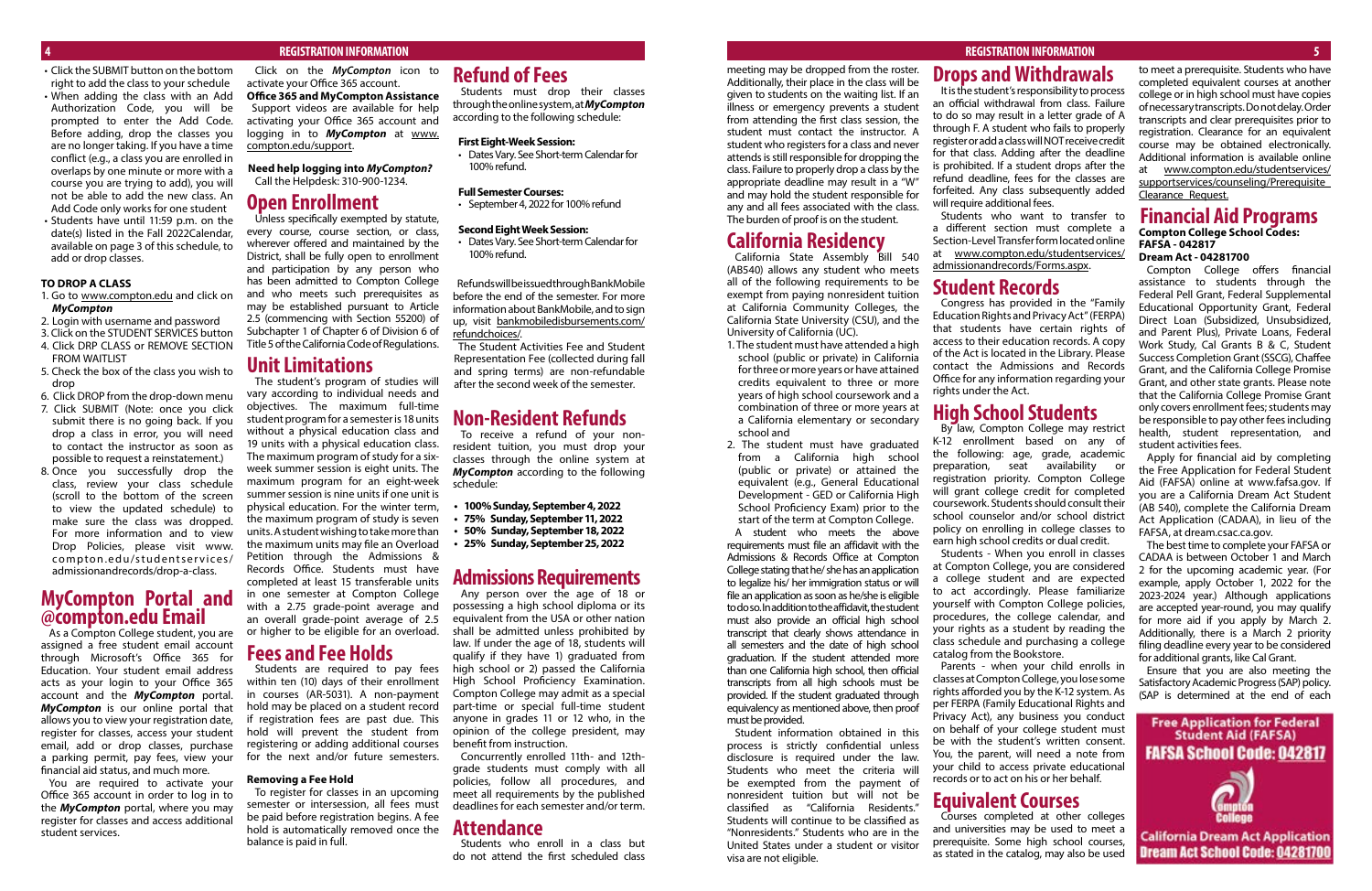semester for the subsequent semester.) To maintain eligibility for the California College Promise Grant, students must meet academic and progress standards by maintaining a cumulative grade-point average (GPA) of 2.0 and must complete more than 50% of units attempted. For additional information, contact the Financial Aid Office. Call 310-900- 1600, ext. 2935, or email financialaid@ compton.edu.

For additional information, contact the Financial Aid Office. Call 310-900 1600, ext. 2935, or email [financialaid@](mailto:financialaid%40compton.edu?subject=) [compton.edu](mailto:financialaid%40compton.edu?subject=).

Return of Title IV Funds/Unofficial Withdrawal (Stopping/Dropping Out):

Federal regulations require a student to complete the term for which they were funded. If you have officially or unofficially withdrawn from all of your classes, stopped attending all your classes, or did not successfully complete any of your classes (received all F's), the College is required to calculate how much of the semester you did attend to determine how much of the aid you have "earned." You will be required to pay back the portion of financial aid you did not earn. This is called Return of Title IV, or R2T4.

When the Financial Aid Office calculates the Return to Title IV calculation, we must use the last date of enrollment and/or your last date of academic activity, as reported by your instructors, to determine how much aid you have earned. This date determines how much, if anything, you must repay if you do not successfully complete any of your courses.

*Refund:* Students who withdraw from all courses prior to the close of the second week of the term will be eligible for a refund of the Health Services Fee. Forms to request a refund may be obtained by emailing the Office of Student Development at [studentdevelopment@](mailto:studentdevelopment%40compton.edu?subject=) [compton.edu](mailto:studentdevelopment%40compton.edu?subject=).

You may not be required to repay your financial aid under these rules if you only drop one or two courses and remain enrolled in at least one financial aidfunded course. It is only required when a student is no longer enrolled in or does not pass all courses for a term.

More information can be found at [www.compton.edu/studentservices/](https://www.compton.edu/studentservices/financialaid/) [financialaid/](https://www.compton.edu/studentservices/financialaid/).

### **Health Services Fee**

The Student Health Center is open by appointment only; no walk-ins. Please call 213-226-7480 to make an appointment.

Free COVID-19 tests and vaccines, as well as flu shots are available by appointment for currently enrolled students who paid the Health Services Fee.

Students must pay \$19 each semester (and \$16 per term) to cover the operation, supervision, programs, and services of

the Compton College Student Health Center.

*Exception*: Students who depend exclusively upon prayer for healing in accordance with the teachings of a bona fide religious sect, denomination or organization.

*Exempted:* Part-time dual-enrolled high school students are not required to pay the Health Services Fee.

#### **Prevent Flu This Fall** - **Get Vaccinated!**

Following guidance from the California Department of Public Health, Compton College advises all students and employees to get a flu vaccine each fall to help protect yourself and others from the risk of illness, hospitalization, and death.

> A transcript of the student's academic record at Compton College may be requested online at [www.compton.edu/](http://www.compton.edu/studentservices/admissionandrecords/transcripts.aspx) [studentservices/admissionandrecords/](http://www.compton.edu/studentservices/admissionandrecords/transcripts.aspx) [transcripts.aspx.](http://www.compton.edu/studentservices/admissionandrecords/transcripts.aspx) College work from other colleges will not be included on the Compton College transcript. Academic transcripts and documents from other colleges must be requested from those colleges. The first two Compton College transcripts are free.

Students: Get your free flu vaccine at the Compton College St. John's Well Child & Family Center. Call for an appointment: 213-226-7480.

For more information about the Student Health Center and free services, go to [www.](http://www.compton.edu/studentservices/healthcenter/) [compton.edu/studentservices/healthcenter/.](http://www.compton.edu/studentservices/healthcenter/)

### **Scholarships**

These awards are granted to students who best fit the requirements established for each scholarship. For a list of scholarships, information as to their requirements, and application forms and deadlines, please contact the Financial Aid Office, or visit [www.compton.edu/district/foundation/](https://www.compton.edu/district/foundation/scholarships.aspx) [scholarships.](https://www.compton.edu/district/foundation/scholarships.aspx)

### **Student Activities Fee**

All students are charged the \$10 Student Activities Fee when they register for fall and spring classes. *Student Activities Stickers will not be distributed during the campus closure*, verification of payment will be done through the student's financial account summary. Students may opt out of the Student Activities Fee (also referred to as the Student Activities Sticker) within the first two weeks of the semester.

To opt out, email the Office of Student Development at [studentdevelopment@](mailto:studentdevelopment%40compton.edu?subject=) [compton.edu](mailto:studentdevelopment%40compton.edu?subject=).

Students who opted out of the fee can pay the fee at any time during the semester. Students who pay the Student Activities Fee are entitled to Associated Student Government (ASG) incentives, which provides a variety of benefits including free or discounted admission to ASG-sponsored events and free entry to all Tartar Athletic home events.

Students who pay the Student Activities Fee are also eligible to receive exclusive ASG promotional items.

### **Student Representation Fee**

For more information, email [library@](mailto:library%40compton.edu?subject=) [compton.edu](mailto:library%40compton.edu?subject=), or visit [www.compton.](http://www.compton.edu/library/) [edu/library/](http://www.compton.edu/library/) to chat with a librarian.

The Student Representation Fee is a \$2 charge collected at the time of registration (fall and spring semesters only) for each enrolled student for purposes of providing student governmental affairs representatives the means to express their positions and viewpoints before city, county, district, state, and federal government as well as other public agencies. The \$2 Student Representation Fee is used by the Compton College Associated Student Government and the Student Senate of California Community Colleges to advocate and lobby for legislative issues that affect and benefit community colleges and community college students both at the state and federal level. The fee is regulated by the California Education Code 76060.5.

Any student wishing not to pay the Student Representation Fee may request to waive the fee with the Admissions & Records Office. The request must be submitted prior to the earliest refund deadline for the student's enrolled classes.

### **Student ID Card**

- Parking availability is subject to change, and lots may be closed or restricted for special events.
- The basic speed limit is 15 mph in all posted areas.
- The use of skateboards, scooters, roller skates and bicycles is not permitted

Student IDs are available Monday through Thursday, from 10 a.m. to 4:30 p.m., in Tartar Village. Walk-ins welcome, appointments recommended. (Students must check in at TV 5 first.)

### **Transcripts**

### **Bookstore**

Textbooks may be purchased online at [www.efollett.com](http://www.efollett.com).

#### **Refund Policy**

Merchandise must be in new condition, in a sealed package, clean and free of all

#### **6 REGISTRATION INFORMATION / STUDENT SERVICES REGISTRATION INFORMATION / STUDENT SERVICES 7**

## **Student Right to Know Information**

The Compton College Police Department provides professional law enforcement services to Compton College. The police department is located in the Public Safety Building, at the Artesia Entrance to campus. The police department also provides first aid services in emergency situations. The police department is open 24 hours per day and may be reached by calling 310-900- 1600, ext. 2999.

In accordance with the Federal Jeanne Clery Disclosure of Campus Security Policy and Campus Crime Statistics Act, the Compton College Police Department has posted the Compton College Annual Security Report, and all required statistical data on the police department webpage: [www.compton.edu/adminandoperations/campuspolice/CampusSecurityStatistics.](http://www.compton.edu/adminandoperations/campuspolice/CampusSecurityStatistics) This information is also available in printed form in the lobby of the Police Department, Library-Student Success Center, Administration, Student Development, Bookstore, and can be mailed upon request.

#### **Student Right-to-Know Rates**

In compliance with the Student Right-to-Know and Campus Security Act of 1990 (Public Law 101-542), it is the policy of our college district to make available its completion and transfer rates to all current and prospective students. Summer 2021 Cohort rates are available here: <http://srtk.cccco.edu/711//srtk20.htm>.

markings and bearing all original tags. A 10% restocking fee may be assessed on all refunds. Textbooks can be returned for a full refund within the first week of the Summer and fall semesters. Textbooks purchased for summer and winter terms have three days from the start of classes to return for a full refund. Textbooks must be in the same condition as purchased and must be accompanied by a register receipt for a full refund.

### **Children in Classrooms**

Children are not permitted in classrooms while class is in session.

Attendance in class is limited to officially enrolled students and authorized visitors or authorized guests only. In addition, students shall not allow children to be left unattended or unsupervised anywhere at Compton College.

### **Counseling/Advisement**

Counseling services are made available to students through drop-in advisement or scheduled appointments. Appointments to meet with a counselor are made three weeks in advance. Counseling appointments are available online and in-person at [www.compton.edu/studentservices/](http://www.compton.edu/studentservices/supportservices/counseling/) [supportservices/counseling/.](http://www.compton.edu/studentservices/supportservices/counseling/)

A student who has selected a major area of study is strongly encouraged to see one of the counselors assigned to that Guided Pathway Division. An undeclared or undecided student may see any counselor.

Students can meet with a counselor inperson in Tartar Village or virtually drop-in the same day and meet with a counselor for quick questions at [https://compton.](https://compton.craniumcafe.com/group/counseling/lobby) [craniumcafe.com/group/counseling/](https://compton.craniumcafe.com/group/counseling/lobby) [lobby](https://compton.craniumcafe.com/group/counseling/lobby).

Students who believe they have met

a prerequisite for a course can email [counseling@compton.edu](mailto:counseling%40compton.edu?subject=) and have their prerequisite(s) cleared and register for class(es). For additional information please visit the Counseling webpage.

### **Library**

The Library's collection includes print and electronic books, audiovisual materials, periodicals, and multiple databases. Library services can be found in the Canvas Student Hub. In person library services, reserve textbooks, and study rooms are available by walk-in (please check Library webpage for specific days/times of operation).

### **Student Success Center**

The Student Success Center (SSC) includes the Multidisciplinary Lab and the SSC Tutorial Program. All SSC services are free for currently enrolled Compton College students. The SSC offers in-person and online services. Please check SSC webpage [\(www.compton.edu/library/](http://www.compton.edu/library/ssc/) [ssc/\)](http://www.compton.edu/library/ssc/) to access schedules, instructions, tutorials, and other academic support services. For more information, or to get in contact with an SSC staff member, email [studentsuccesscenter@compton.edu.](mailto:studentsuccesscenter%40compton.edu?subject=)

**Campus Police** 

#### **Parking and Traffic Enforcement**

The Vehicle Code Laws of the State of California, the ordinances of Los Angeles County, and the Traffic and Parking Regulations of the Compton Community College District (CCCD) are in effect 24 hours per day, seven days per week including weekends and holidays, unless otherwise specified\*, and are enforced by the Compton College Police Department

pursuant to section 21113 (a) (c) (f) of the California Vehicle Code. Compton College Police will issue citations to violators of these regulations. Parking violations are a minimum of \$40. •

*\*Effective July 1, 2022, current students may park for free on campus with a college-issued parking permit.* **Details available at www.compton.edu**

## **Safety Reminders**

The safety and well-being of students, faculty, staff and visitors is always a top priority at Compton College.

- In an emergency, contact campus police 24/7 by calling 911 from any phone on campus; or by calling 310- 900-1600, ext. 2999 from a cell phone.
- Immediately report any suspicious activity to campus police.
- First aid, as well as help in all emergency situations, is provided through the police department.

## **Campus Police Contact Information**

**Non-Emergencies:** 310-900-1600, ext. 2790 **Emergencies and After-Hours:** 911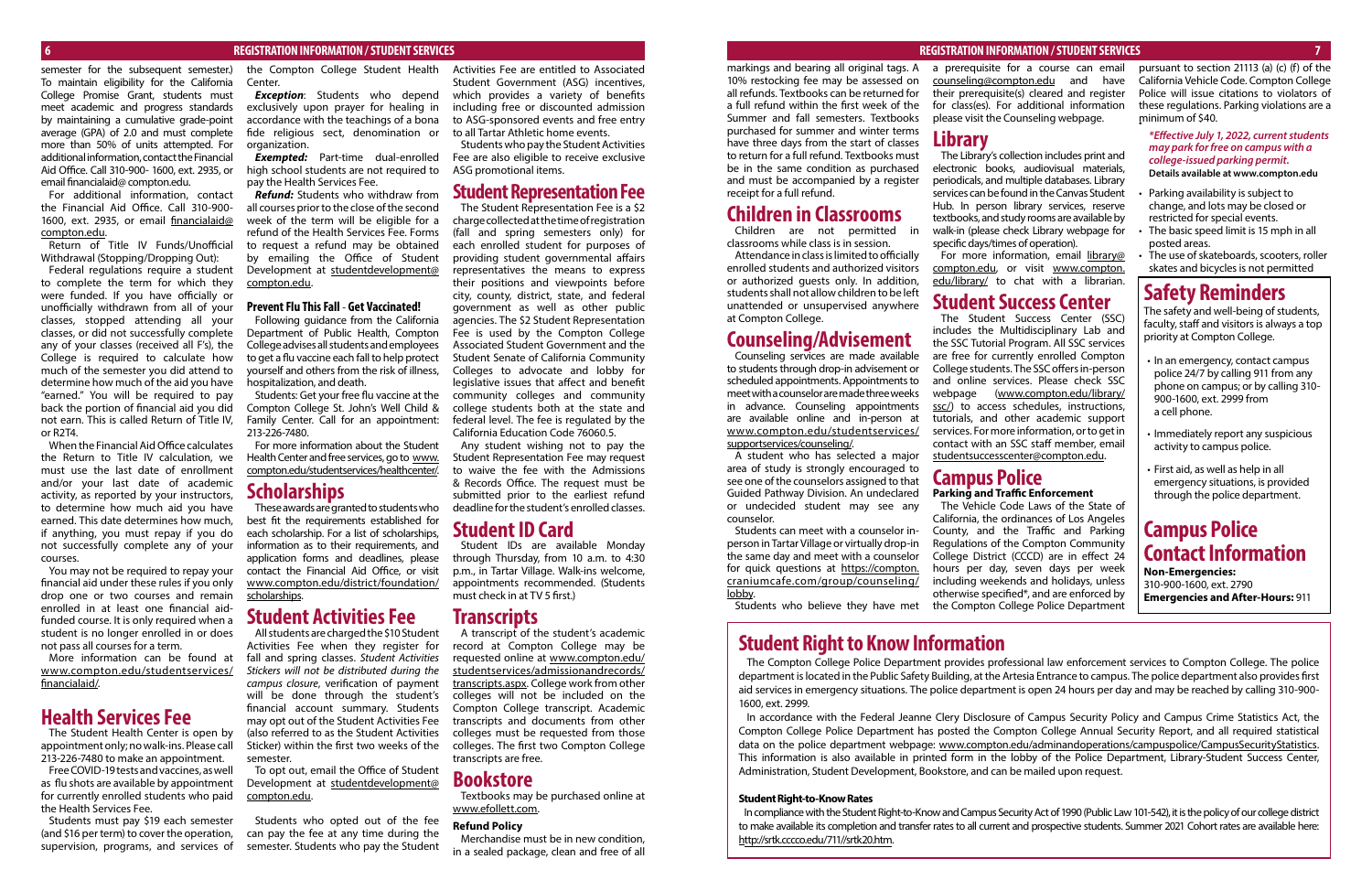#### **8 REGISTRATION INFORMATION / STUDENT SERVICES**

**BOARD OF TRUSTEES Sonia Lopez** - President (Trustee Area 3) **Barbara Calhoun** - Vice President (Trustee Area 2) **Juanita Doplemore** - Clerk (Trustee Area 4) **Sharoni Little** - Member (Trustee Area 5) **Andres Ramos** - Member (Trustee Area 1)

on campus. It is a violation of California Vehicle Code section 21113(F) to operate those items (motorized or nonmotorized) on campus.

• The CCCD shall not be liable for the loss or damage caused to any vehicle parked in a district parking lot.

#### **Disabled Persons Parking**

Students/visitors with disabilities who have been issued a DMV Disabled Person (DP) placard may park in any designated disabled person stall. Failure to display the DP placard will result in the issuance of a citation. See California Code of Regulations - Title 5, Section 54100; Ed Code 67301(a).

#### **Lost Property**

If you have lost property at Compton College, please stop by the Public Safety Building (located at the Artesia Blvd. entrance to campus). Lost property not claimed within 90 days is disposed of in accordance with district policy.

#### **Campus Safety**

The Compton College Police Department is committed to providing a safe campus environment, including



#### **COMPTON COLLEGE • FALL 2022 9**

# **FULL-TERM (16-WEEK) CLASSES**

crime prevention and personal safety, district/board of trustees/policies and for its students, faculty, and visitors. [procedures](http://www.compton.edu/district/board_of_trustees/policies_and_procedures.aspx) and in the Office of Human Compton College Police patrol the Resources located on campus at C-38.

### **Compton College Entry to Campus Protocol**

login for the first time during the first week of class to avoid being dropped. **Hybrid:**These classes are a combination of Lec or Lab, and Online instruction with some specified times in person or on Zoom.

- **• Students must submit proof of full vaccination status to the Office of Human Resources, or they will be prohibited from registering for in-person on-campus classes.**
- To help ensure the health and safety of the Compton College campus community and the public, **all individuals, regardless of vaccination status, must wear a mask at all times when indoors and in the presence of others**, except when actively eating or drinking, preferably outdoors.
- Detailed entry-to-campus-protocol will be emailed to students enrolled in classes that require in-person instruction.

#### Saturday, August 20 - Friday, December 9, 2022

campus 24 hours a day, and 365 days a year. The officers, and support staff are available to provide professional service to the campus community.

|                                     |                                        |                                        |                       |               | <u>Jalarday, August 20 Thiady, December 9, 2022</u> |             |                  |                                             |
|-------------------------------------|----------------------------------------|----------------------------------------|-----------------------|---------------|-----------------------------------------------------|-------------|------------------|---------------------------------------------|
| Course #                            | <b>Course Title</b>                    | <b>CRN</b>                             | <b>Instructor</b>     |               | <b>Instruction Method</b>                           | <b>Days</b> | <b>Time</b>      | <b>Location</b>                             |
|                                     | <b>Administration of Justice</b>       |                                        |                       |               |                                                     |             |                  |                                             |
| 100                                 | Intro to Admin of Justice              | 70426                                  | <b>Donald Mason</b>   |               | <b>Online</b>                                       |             |                  |                                             |
| 103                                 | Criminal Law I                         | 70030                                  | <b>Donald Mason</b>   |               | Lec                                                 | <b>TR</b>   | 1110-1235        | TV 21                                       |
| 111                                 | <b>Criminal Investigation</b>          | 70274                                  | <b>Donald Mason</b>   |               | <b>Online</b>                                       |             |                  |                                             |
| 126                                 | <b>Juv Deling/Legal Procdrs</b>        | 70013<br>70036                         | <b>Ygnacio Flores</b> |               | <b>Online</b>                                       |             |                  |                                             |
| 131                                 | Legal Aspects of Evidence              |                                        | <b>Donald Mason</b>   |               | Lec                                                 | <b>TR</b>   | 0935-1100        | TV 21                                       |
| 170                                 | <b>Constit. Law for Criminal Just</b>  | 70414                                  | <b>Ygnacio Flores</b> |               | <b>Online</b>                                       |             |                  |                                             |
| <b>Anatomy</b>                      |                                        |                                        |                       |               |                                                     |             |                  |                                             |
| 130                                 | <b>Essentls Anatomy/Physiol</b>        | 70008                                  | Hassan Elfarissi      |               | Lec/Lab                                             | TR          | 0800-1225        | MS 128                                      |
| 132                                 | <b>General Human Anatomy</b>           | 70056                                  | Hassan Elfarissi      |               | Lec/Lab                                             | <b>MW</b>   | 0800-1225        | MS 110                                      |
| 132                                 | <b>General Human Anatomy</b>           | 70063                                  | Emma Adams            |               | Lec/Lab                                             | TR          | 0800-1225        | MS 110                                      |
| 132                                 | <b>General Human Anatomy</b>           | 70010                                  | Emma Adams            |               | Lec/Lab                                             | S           | 0800-1645        | MS 128                                      |
| 132                                 | <b>General Human Anatomy</b>           | 70824                                  | Emma Adams            |               | Lec/Lab                                             | F           | 0800-1645        | MS 110                                      |
| 132                                 | <b>General Human Anatomy</b>           | 70085                                  | Ayesha Sirajuddin     |               | Lec/Lab                                             | <b>MW</b>   | 1245-1710        | <b>MS 110</b>                               |
| 132                                 | <b>General Human Anatomy</b>           | 70086                                  | Hassan Elfarissi      |               | Lec/Lab                                             | TR          | 1545-2010        | MS 110                                      |
| 132                                 | <b>General Human Anatomy</b>           | 70089                                  | Ayesha Sirajuddin     |               | Lec/Lab                                             | TR          | 1730-2150        | MS 105                                      |
| 132<br><b>General Human Anatomy</b> |                                        | 70090                                  | Ayesha Sirajuddin     |               | Lec/Lab                                             | <b>MW</b>   | 1730-2150        | MS 110                                      |
|                                     | <b>Anthropology</b>                    |                                        |                       |               |                                                     |             |                  |                                             |
| 101                                 | Intro to Physical Anthropology         | 70027                                  | Adrianna Jackson      |               | Lec                                                 | <b>MW</b>   | 1110-1235        | <b>TV 22</b>                                |
| <b>Art</b>                          |                                        |                                        |                       |               |                                                     |             |                  |                                             |
| 101                                 | Art/Visual Cultr: Glbl Perspec         | 70037                                  |                       |               | Lec                                                 | <b>TR</b>   | 0800-0925 TV 21  |                                             |
| 101                                 | Art/Visual Cultr: Glbl Perspec         | 70826                                  |                       |               | Lec                                                 | W           | 1800-2110 TV 20  |                                             |
| 101                                 | Art/Visual Cultr: Glbl Perspec         | 70100                                  | <b>Jill Thayer</b>    |               | <b>Online</b>                                       |             |                  |                                             |
| 103                                 | Hist West: Proren-19 Cent              | 70617                                  | Alexandra Lezo        | <b>Online</b> |                                                     |             |                  |                                             |
| 110                                 | <b>Drawing Fundamentals I</b>          | 70685                                  | Vanessa Madrid        |               | Lec/Lab                                             | <b>MW</b>   | 0935-1215        | D <sub>42</sub>                             |
| 130                                 | <b>Two-Dimensional Design I</b>        | 70921                                  | Vanessa Madrid        | Lec           |                                                     | <b>MW</b>   | 1420-1700        | D <sub>42</sub>                             |
| 141                                 | Digital Art                            | 70839                                  |                       |               | Lec/Lab                                             | <b>TR</b>   | 0945-1225        | IB1 203                                     |
| 207                                 | Art Hist Mex/Central/S America         | 70949                                  | Alexandra Lezo        |               | <b>Online</b>                                       |             |                  |                                             |
| 210                                 | Drawing Fundamentals II                | 70686                                  | Vanessa Madrid        |               | Lec/Lab                                             | MW          | 1050-1330        | D <sub>42</sub>                             |
| <b>Astronomy</b>                    |                                        |                                        |                       |               |                                                     |             |                  |                                             |
| 120                                 | The Solar System                       | 70019                                  | John Hobgood          |               | Lec                                                 | T           | 1800-2110        | MS 126                                      |
| 120                                 | The Solar System                       | 70361                                  | <b>Kent Schwitkis</b> |               | <b>Online</b>                                       |             |                  |                                             |
| 125                                 | <b>Stars and Galaxies</b>              | 70022                                  | Evgeny Zakharov       |               | Lec                                                 | TR          | 0800-0925 MS 126 |                                             |
| 101                                 | Intro to Auto Collision Repair         | 70105                                  | <b>Brent Kooiman</b>  |               | Lec                                                 | MW          | 1200-1325        | <b>VT 198</b>                               |
|                                     |                                        |                                        |                       |               | Lab                                                 | <b>MTWR</b> | 0745-1150        | <b>VT 187</b>                               |
|                                     | <b>Auto Collision and Repair</b>       |                                        |                       |               |                                                     |             |                  |                                             |
| 102                                 | Repair Equip/Weld Technq               | 70925                                  | <b>Brent Kooiman</b>  |               | Lec/Lab                                             | TR          | 0715-1710 VT 198 |                                             |
|                                     | <b>INSTRUCTIONAL METHODS:</b>          |                                        |                       |               |                                                     |             |                  |                                             |
|                                     | <b>Lec:</b> Student must either attend | <b>Lab:</b> Student must either attend |                       |               | <b>Online:</b> Students may log in to Canvas        |             |                  | <b>Hybrid:</b> These classes are a combinat |
|                                     | or log in to Canvas at the specified   | or log in to Canvas at the specified   |                       |               | any day or time they choose but will need           |             |                  | of Lec or Lab, and Online instruction v     |

### **Sexual and Gender-Based Misconduct**

It is the policy of Compton College to provide an education, employment, and environment free from sexual and gender-based misconduct. Sexual and gender-based misconduct is any unwelcome gender or sex-based verbal or physical conduct that may or may not be sexual in nature. This includes sexual assault, domestic and dating violence, stalking, and sexual harassment such as unwelcome sexual advances, requests for sexual favors, and any other unlawful sexual or gender-based conduct or communication as defined and otherwise prohibited by law.

Sexual and gender-based misconduct violates the policy of the District **Student Contacts:** and provisions of the California Fair Employment Act, Education Code, and Title IX law. Sexual and genderbased misconduct shall be immediately reported to the District's Title IX Coordinator. Reports can be made online by completing an Incident Report & Referral Form at [https://cm.maxient.com/](https://cm.maxient.com/reportingform.php?ComptonCollege) [reportingform.php?ComptonCollege.](https://cm.maxient.com/reportingform.php?ComptonCollege) Detailed information, including applicable District policies and regulations, is available online at [www.compton.edu/](http://www.compton.edu/district/board_of_trustees/policies_and_procedures.aspx)

### **Unlawful Discrimination Complaints**

Compton College affirms its policy to provide an educational and employment environment in which no person shall be unlawfully denied admission, access or benefit to, or employment in any program or activity that is administered, funded directly by, or that receives financial assistance from the State Chancellor or Board of Governors of the California Community Colleges on the basis of race, color, national origin, sex and gender (including sexual harassment, sexual orientation, and gender identity), disability, and age as required by Title VI, Title IX, Section 504, and the Age Discrimination Act. Students or employees with questions, concerns, or complaints of unlawful discrimination may contact and/or file a complaint with these offices:

- **• Compton College Equal Employment Officer:** Tina Kuperman, Director of Diversity, Compliance, and Title IX (310) 900-1600, ext. 2144
- **• California Community Colleges System Office,** Attention: Legal Affairs Division: 1102 Q Street, Suite 4400, Sacramento, CA 95811

**• U.S. Department of Education,** Office for Civil Rights, San Francisco Office: 50 Beale Street, Suite 7200, San Francisco, CA 94105

| are conducted through Zoom.      | conducted through Zoom.                          | W |
|----------------------------------|--------------------------------------------------|---|
| day/time note. Classes on Canvas | day/time note. Labs on Canvas are $\parallel$ to |   |
|                                  |                                                  |   |

### **Classes listed in green are Online classes.**

**For in-person classes, please refer to the Entry to Campus** 

**Students must submit proof of full COVID-19 vacciantion status in order to register for in-person on-campus classes.** See the cover for more information.

**Receive campus safety information instantly via text message or email:** Simply text CCPD1 to 888777 and receive real-time alerts directly from Compton College Campus Police.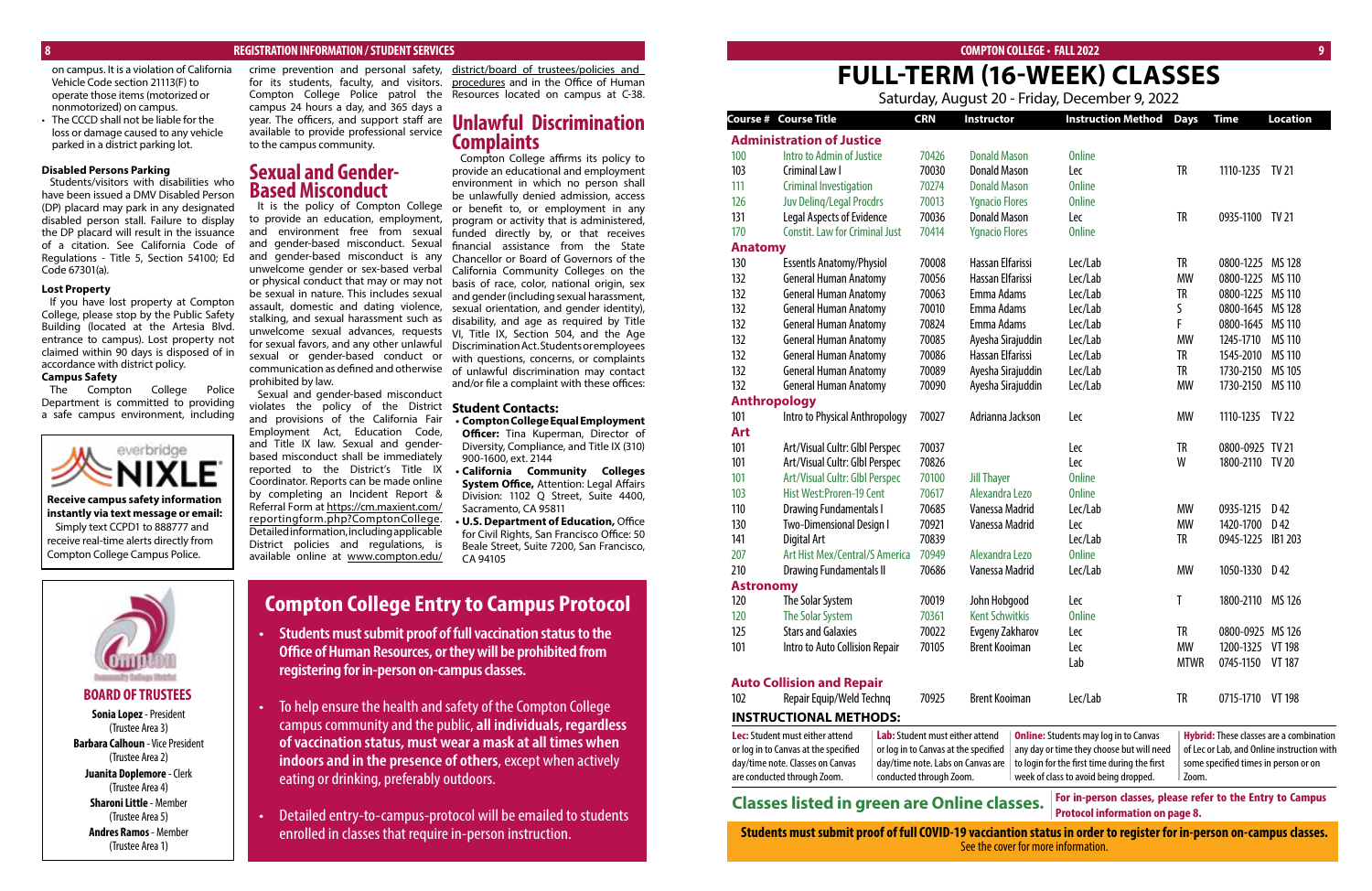| 10                |                                             |            | <b>COMPTON COLLEGE - FALL 2022</b> |                                |             |                   |                 |
|-------------------|---------------------------------------------|------------|------------------------------------|--------------------------------|-------------|-------------------|-----------------|
|                   | <b>Course # Course Title</b>                | <b>CRN</b> | <b>Instructor</b>                  | <b>Instruction Method Days</b> |             | <b>Time</b>       | <b>Location</b> |
|                   | <b>Beg Auto Collision Repair II</b>         | 70924      | Saul Alcaraz Munoz                 | Lec/Lab                        | МW          | 1700-2205 VT 187  |                 |
|                   | <b>Beg: Automotive Painting II</b>          | 70926      | <b>Cameron Ferre</b>               | Lec/Lab                        | <b>TR</b>   | 1720-2225 VT 187  |                 |
| 152<br>154        | Intermed Auto Refinish I                    | 70927      | German Magana                      | Lab                            |             | 1800-2105 VT 198  |                 |
|                   |                                             |            |                                    | Lec/Lab                        |             | 0900-1555 VT 187  |                 |
|                   | <b>Automotive Technology</b>                |            |                                    |                                |             |                   |                 |
|                   | <b>Automatic Transmissions</b>              | 70923      |                                    |                                |             | 1700-1955 VT 203  |                 |
| 134               |                                             | 70922      | Gary Narusawa                      | Lec                            | TR          | 0800-1135 VT 208  |                 |
| 142               | <b>Engine Repair</b>                        |            | Gary Narusawa                      | Lec                            | <b>MTWR</b> |                   |                 |
| <b>Biology</b>    |                                             |            |                                    |                                |             |                   |                 |
| 100               | <b>Fundamentals of Biology</b>              | 70031      | Samuel Lee                         | Lec/Lab                        | S           | 0800-1440 MS 108  |                 |
| 100               | <b>Fundamentals of Biology</b>              | 70850      |                                    | Lec/Lab                        | <b>MW</b>   | 1420-1730 MS 108  |                 |
| 100               | <b>Fundamentals of Biology</b>              | 70387      |                                    | Lec/Lab                        | <b>MW</b>   | 1800-2100 MS 108  |                 |
| 100               | <b>Fundamentals of Biology</b>              | 70049      | <b>Timothy Reonisto</b>            | <b>Online</b>                  |             |                   |                 |
| 100               | <b>Fundamentals of Biology</b>              | 70429      | Donna Khalid                       | <b>Online</b>                  |             |                   |                 |
| 102               | Principles of Biology II                    | 70051      | Muhammad Rafique                   | Lec                            | TR          | 0800-1240 MS 103  |                 |
| 115               | <b>Environ Aspects Biology</b>              | 70360      | <b>Donna Khalid</b>                | <b>Online</b>                  |             |                   |                 |
|                   | <b>Biotechnology</b>                        |            |                                    |                                |             |                   |                 |
| 101               | Intro to Biotechnology                      | 70898      | <b>Katherine Marsh</b>             | Hybrid                         | M           | 0935-1245 MS 108  |                 |
| 150               | <b>Techniques Cell Moleclr Bio</b>          | 70825      | <b>Katherine Marsh</b>             | Lec/Lab                        | <b>MW</b>   | 1500-1925 MS 105  |                 |
| 210               | <b>Technical Coms Regltd Envirmnt 70859</b> |            | <b>Katherine Marsh</b>             | <b>Online</b>                  |             |                   |                 |
|                   |                                             |            |                                    |                                |             |                   |                 |
| <b>Business</b>   |                                             |            |                                    |                                |             |                   |                 |
| 101               | <b>Financial Accounting</b>                 | 70129      | <b>Manzoor Ahmad</b>               | Lec/Lab                        | <b>MW</b>   | 0945-1210 VT 128  |                 |
| 101               | <b>Financial Accounting</b>                 | 70249      | <b>Manzoor Ahmad</b>               | Lec/Lab                        | <b>TR</b>   | 1800-2025 VT 128  |                 |
| 102               | <b>Managerial Accounting</b>                | 70250      | Manzoor Ahmad                      | Lec/Lab                        | TR          | 0945-1210 VT 128  |                 |
| 115               | <b>Business Mathematics</b>                 | 70950      |                                    | Lec                            | <b>TR</b>   | 1300-1425 VT 128  |                 |
| 117               | <b>Personal Finance</b>                     | 70945      | <b>Donna McGovern</b>              | <b>Online</b>                  |             |                   |                 |
| 121               | Human Resources Management 70275            |            | <b>Donna McGovern</b>              | <b>Online</b>                  |             |                   |                 |
| 125               | <b>Introduction to Business</b>             | 70276      | Pixie Boyden                       | Lec                            | <b>MW</b>   | 1110-1235 VT 131  |                 |
| 128               | <b>Written Business Commun</b>              | 70277      | <b>Donna McGovern</b>              | <b>Online</b>                  |             |                   |                 |
| <b>Chemistry</b>  |                                             |            |                                    |                                |             |                   |                 |
| $102$ $\sqrt{24}$ | <b>Fundamentals of Chemistry</b>            | 70473      | Karla Coti                         | Lec/Lab                        | TR          | 0800-1140 MS 231  |                 |
| 102               | <b>Fundamentals of Chemistry</b>            | 70055      | Myeong Jeong                       | Lec/Lab                        | 5           | 0800-1540 MS 228  |                 |
| 102               | <b>Fundamentals of Chemistry</b>            | 70524      | Gautam Dhar                        | Lec/Lab                        |             | 0800-1530 MS 228  |                 |
| 102               | <b>Fundamentals of Chemistry</b>            | 70059      | Schetema Nealy                     | Lec/Lab                        | МW          | 1420-1800 MS 228  |                 |
| 102               | <b>Fundamentals of Chemistry</b>            | 70131      | Susan Morvaridi                    | Lec/Lab                        | TR          | 1800-2140 MS 231  |                 |
| 102               | <b>Fundamentals of Chemistry</b>            | 70130      | Susan Morvaridi                    | Lec/Lab                        | МW          | 1820-2155 MS 228  |                 |
| 104               | <b>Beginning Chemistry</b>                  | 70147      | Sevana Khodagholian                | Lec/Lab                        | TR          | 0800-1250 MS 228  |                 |
| 104               | <b>Beginning Chemistry</b>                  | 70148      | <b>Philipp Ahrend</b>              | Lec/Lab                        | МW          | 1730-2220 MS 231  |                 |
| 150               | <b>General Chemistry I</b>                  | 70164      | Sevana Khodagholian                | Lec/Lab                        | <b>MW</b>   | 0800-1250 MS 231  |                 |
| 150               | <b>General Chemistry I</b>                  | 70165      | Schetema Nealy                     | Lec/Lab                        | TR          | 1545-2030 MS 228  |                 |
| 152               | <b>General Chemistry II</b>                 | 70185      | Karla Coti                         | Lec/Lab                        | <b>MW</b>   | 0800-1250 MS 228  |                 |
|                   |                                             |            |                                    |                                |             |                   |                 |
|                   | <b>Child Development</b>                    |            |                                    |                                |             |                   |                 |
| 103               | Child Growth and Development 70014          |            | Cassandra Washington Lec           |                                | TR          | 0935-1100 VT 131  |                 |
| 103               | Child Growth and Development 70016          |            | Pamella West                       | Lec                            | <b>MW</b>   | 1110-1235 VT 215  |                 |
| 103               | Child Growth and Development 70362          |            | <b>Pamella West</b>                | <b>Online</b>                  |             |                   |                 |
| 104               | The Home, School, Community                 | 70026      | Cassandra Washington Lec           |                                | <b>MW</b>   | 0800-0925 IB1 102 |                 |
| 104               | The Home, School, Community                 | 70364      | Cassandra Washington Online        |                                |             |                   |                 |
| 107               | Infant/Toddler Developmnt                   | 70035      | Samitha Givens                     | Online                         |             |                   |                 |

| <b>Lec:</b> Student must either attend | Lab: Student must either attend      | O            |
|----------------------------------------|--------------------------------------|--------------|
| or log in to Canvas at the specified   | or log in to Canvas at the specified | ۱a           |
| day/time note. Classes on Canvas       | day/time note. Labs on Canvas are    | $^{\dagger}$ |
| are conducted through Zoom.            | conducted through Zoom.              | V            |

## **Classes listed in green are Online classes.**

any day or time they choose but will need to login for the first time during the first week of class to avoid being dropped. of Lec or Lab, and Online instruction with some specified times in person or on Zoom.

**Students must submit proof of full COVID-19 vacciantion status in order to register for in-person on-campus classes.** See the cover for more information.

| ourse#             | <b>Course Title</b>                                      | <b>CRN</b>     | <b>Instructor</b>                            | <b>Instruction Method</b>                    | <b>Days</b>  | <b>Time</b>                                    | <b>Location</b> |
|--------------------|----------------------------------------------------------|----------------|----------------------------------------------|----------------------------------------------|--------------|------------------------------------------------|-----------------|
|                    |                                                          |                |                                              |                                              |              |                                                |                 |
| 108                | Princ & Pract Teach Yng Childr                           | 70574<br>70045 | Cassandra Washington Online<br>Juan Quinones | Lec                                          | <b>MW</b>    |                                                | <b>VT 214A</b>  |
| 110                | Child Health and Safety<br>Teachng Chldrn in a Dvrse Soc | 70047          |                                              |                                              | <b>TR</b>    | 1420-1544<br>1110-1235                         | IB1 105         |
| 112                |                                                          |                | Cassandra Washington Lec<br>Pamella West     |                                              |              |                                                |                 |
| 114                | <b>Observing/Guiding Children</b>                        | 70048          |                                              | Lec                                          | TR           | 1110-1235                                      | IB1 102         |
| 117                | Music/Movement-Young Children70411                       |                | Cassandra Washington Lec                     |                                              | M            | 1800-2110                                      | IB1 101         |
| 125                | <b>Child Development Practicum I</b>                     | 70412          | Pamella West                                 | Lec/Lab                                      | W            | 1400-1605                                      | IB1 102         |
| 126                | Child Dvlpmnt Practicum II                               | 70413          | Pamella West                                 | Lec/Lab                                      | W            | 1400-1605                                      | IB1 102         |
| 131                | <b>Suprvsing/Mentorng Adults</b>                         | 70955          | Donna Johnson                                | Hybrid                                       | W            | 1800-1915                                      |                 |
| 150                | <b>Survey Children Special Needs</b>                     | 70366          | Pamella West                                 | <b>Online</b>                                |              |                                                |                 |
| 169                | <b>Special Education Practicum</b>                       | 70422          | Pamella West                                 | Lec/Lab                                      | W            | 1400-1605                                      | IB1 102         |
|                    | <b>Communication Studies</b>                             |                |                                              |                                              |              |                                                |                 |
| ÞЛ<br>100          | <b>Public Speaking</b>                                   | 70109          | Liza Rios                                    | Lec                                          | <b>MW</b>    | 0800-0925                                      | IB1 205         |
| D.XI<br>100        | <b>Public Speaking</b>                                   | 70113          | Liza Rios                                    | Lec                                          | <b>TR</b>    | 0800-0925                                      | IB1 205         |
| [X]<br>100         | <b>Public Speaking</b>                                   | 70111          | Liza Rios                                    | Lec                                          | <b>MW</b>    | 0935-1100                                      | IB1 205         |
| IX.<br>100         | <b>Public Speaking</b>                                   | 70115          | Minodora Moldoveanu                          | Lec                                          | <b>TR</b>    | 1110-1235                                      | IB1 205         |
| DX)<br>100         | <b>Public Speaking</b>                                   | 70118          | Liza Rios                                    | Lec                                          | <b>MW</b>    | 1420-1545                                      | IB1 205         |
| DX I<br>100        | <b>Public Speaking</b>                                   | 70122          | <b>Mark Shannon</b>                          | Lec                                          | W            | 1800-2110                                      | IB1 205         |
| DXCI<br>100        | <b>Public Speaking</b>                                   | 70116          | Minodora Moldoveanu                          | <b>Online</b>                                |              |                                                |                 |
| IX.<br>130         | Interpersonal Commun                                     | 70125          | Minodora Moldoveanu Lec                      |                                              | <b>MW</b>    | 0935-1100                                      | <b>TV 21</b>    |
| DXI.<br>260        | Intro-Intercultrl Commun                                 | 70684          | Liza Rios                                    | Lec                                          | TR           | 0935-1100                                      | IB1 205         |
|                    | <b>Computer Information Systems</b>                      |                |                                              |                                              |              |                                                |                 |
| 113                | Intro-Comptr Info System                                 | 70289          | <b>Mohsen Sahebjame</b>                      | <b>Online</b>                                |              |                                                |                 |
| 113                | Intro-Comptr Info System                                 | 70296          | Mohsen Sahebjame                             | Hybrid                                       | S            | 0900-1440 VT 126                               |                 |
| 113                | Intro-Comptr Info System                                 | 70297          | Mohsen Sahebjame                             | Lec/Lab                                      | <b>TR</b>    | 0800-1040 VT 126                               |                 |
| 126                | <b>Systems Analysis and Design</b>                       | 70752          | Mohsen Sahebjame                             | <b>Online</b>                                |              |                                                |                 |
| 160                | <b>App Dev Prgrming Visual Basic</b>                     | 70947          | <b>Abdirashid Yahye</b>                      | <b>Online</b>                                |              |                                                |                 |
| 180                | Database Programming                                     | 70946          | Mohsen Sahebjame                             | Lec                                          | TR           | 1110-1350                                      | VT 126          |
|                    | <b>Computer Science</b>                                  |                |                                              |                                              |              |                                                |                 |
| 101                | Problem Solving and Program De 70809                     |                | Evan Skorka                                  | Lec/Lab                                      | TR           | 1800-2100                                      | MS 205          |
| 102                | Introduction to Data Structure                           | 70808          | <b>Rafael Diaz</b>                           | Lec/Lab                                      | <b>MW</b>    | 1800-2140                                      | MS 202          |
|                    | <b>Contemporary Health</b>                               |                |                                              |                                              |              |                                                |                 |
| 101                | Persnl/Communty Health Issues 70367                      |                | <b>Krysti Rosario</b>                        | <b>Online</b>                                |              |                                                |                 |
| <b>Cosmetology</b> |                                                          |                |                                              |                                              |              |                                                |                 |
| 101                | Intro - Cosmetology Procedures 70577                     |                | Lynda Wilkerson                              | Lec/Lab                                      | <b>MTWRF</b> | 0800-1625 TV 4                                 |                 |
| 104                | Intro to Cosmetology I                                   | 70405          |                                              | Lec                                          | <b>MTW</b>   | 0900-0950 PAS                                  |                 |
|                    |                                                          |                |                                              |                                              | <b>MTWR</b>  | 1000-1405 PAS                                  |                 |
|                    |                                                          |                |                                              | Lab                                          |              |                                                |                 |
| 104                | Intro to Cosmetology I                                   | 70388          | Sean Moore                                   | Lec                                          | <b>MTW</b>   | 1700-1750 TV 1                                 |                 |
|                    |                                                          |                |                                              | Lab                                          | <b>MTWR</b>  | 1800-2205 TV 1                                 |                 |
| 105                | Intro to Cosmetology II                                  | 70406          |                                              | Lec                                          | <b>MTW</b>   | 0900-0950 PAS                                  |                 |
|                    |                                                          |                |                                              | Lab                                          | <b>MTWR</b>  | 1000-1405 PAS                                  |                 |
|                    |                                                          |                |                                              |                                              |              |                                                |                 |
|                    | <b>INSTRUCTIONAL METHODS:</b>                            |                |                                              |                                              |              |                                                |                 |
|                    | <b>Lec:</b> Student must either attend                   |                | Lab: Student must either attend              | <b>Online:</b> Students may log in to Canvas |              | <b>Hybrid:</b> These classes are a combination |                 |

| INSTRUCTIONAL METHODS: |  |
|------------------------|--|
|------------------------|--|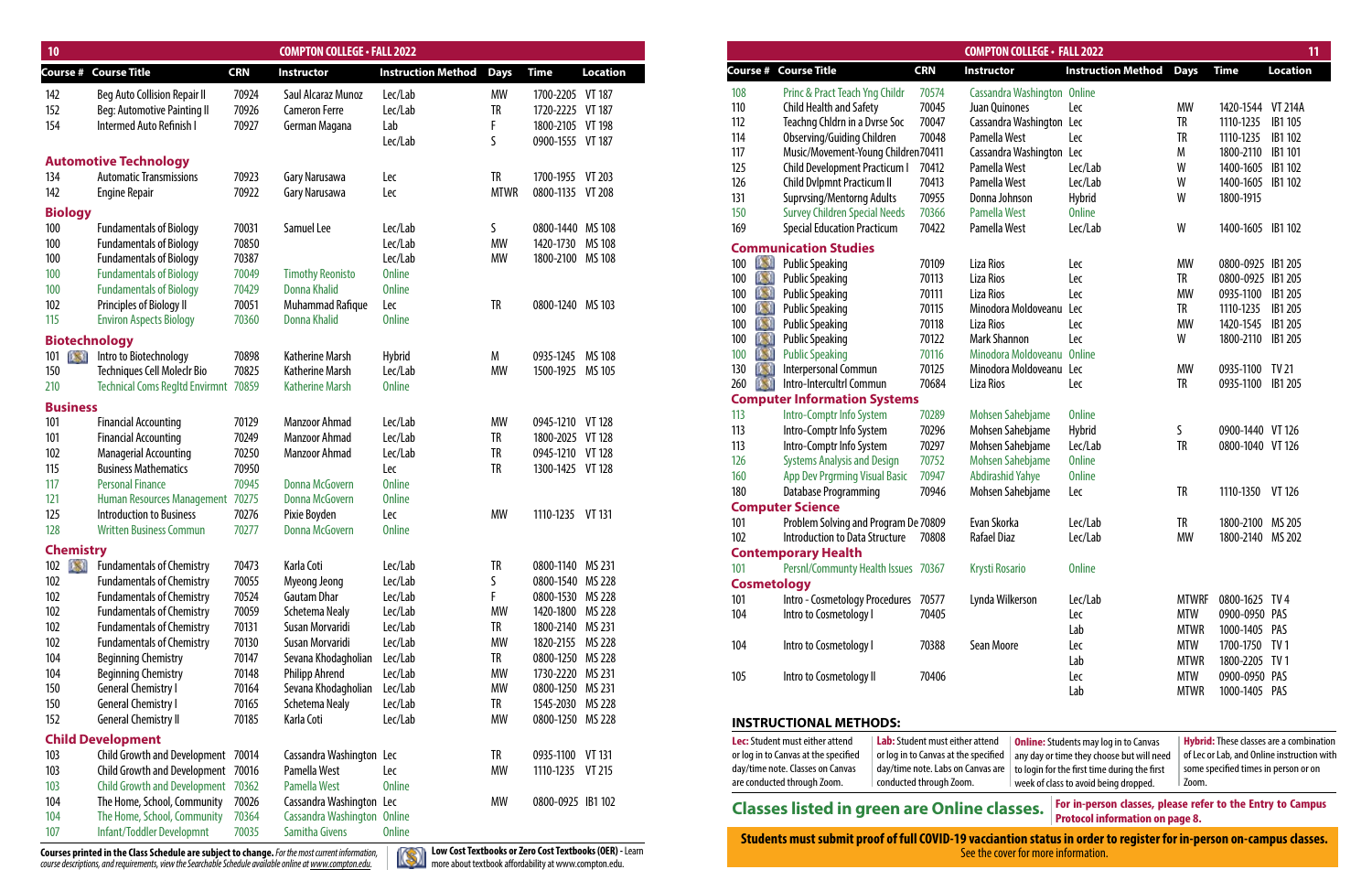| 12                       |                                                                            |                | <b>COMPTON COLLEGE - FALL 2022</b>               |                                |                 |                                        |          | <b>COMPTON COLLEGE - FALL 2022</b>                                                                                                            |                                                                                            | 13              |
|--------------------------|----------------------------------------------------------------------------|----------------|--------------------------------------------------|--------------------------------|-----------------|----------------------------------------|----------|-----------------------------------------------------------------------------------------------------------------------------------------------|--------------------------------------------------------------------------------------------|-----------------|
|                          | <b>Course # Course Title</b>                                               | <b>CRN</b>     | <b>Instructor</b>                                | <b>Instruction Method Days</b> |                 | <b>Time</b>                            | Location | <b>Course # Course Title</b><br><b>CRN</b><br>Instructor                                                                                      | <b>Instruction Method Days</b><br><b>Time</b>                                              | <b>Location</b> |
| 105                      | Intro to Cosmetology II                                                    | 70389          | Sean Moore                                       | Lec                            | <b>MTW</b>      | 1700-1750 TV 1                         |          | <b>Reading and Composition</b><br>70184<br>101<br><b>Bruce Jacobs</b>                                                                         | 1245-1450 IB1 201<br>Lec<br>MW                                                             |                 |
|                          |                                                                            |                |                                                  | Lab                            | <b>MTWR</b>     | 1800-2205 TV1                          |          | 101<br><b>Judith Crozier</b><br>70225<br><b>Reading and Composition</b>                                                                       | 1420-1625 VT 131<br>Lec<br>MW                                                              |                 |
| 110                      | Intermediate Cosmetology                                                   | 70392          |                                                  | Lec/Lab                        | MTW             | 1700-2215 TV1                          |          | <u>IXI</u><br>70841<br>101<br><b>Reading and Composition</b><br>Domenic Capozzolo                                                             | Lec<br>1420-1625<br>МW                                                                     | IB1 204         |
|                          |                                                                            | 70395          |                                                  | Lab                            | R<br><b>MTW</b> | 1700-2105 TV1<br>1700-2215 TV 1        |          | 101<br><b>Reading and Composition</b><br>70842<br>Merica Teng                                                                                 | TR<br>1420-1625 IB1 201<br>Lec                                                             |                 |
| 112                      | <b>Advanced Cosmetology</b>                                                |                |                                                  | Lec/Lab<br>Lab                 | R               | 1700-2105 TV1                          |          | 101<br><b>Reading and Composition</b><br>70188<br><b>Judith Crozier</b>                                                                       | 1545-1750 IB1 204<br>TR<br>Lec<br>1800-2005 IB1 201                                        |                 |
| 114                      | <b>Advanced State Board Review</b>                                         | 70398          |                                                  | Lec/Lab                        | <b>MTW</b>      | 1700-2215 TV1                          |          | 101<br>70455<br>DX.<br><b>Reading and Composition</b><br>Domenic Capozzolo<br><b>Reading and Composition</b><br>101<br>70168<br>Georgia Moten | TR<br>Lec<br><b>Online</b>                                                                 |                 |
|                          |                                                                            |                |                                                  | Lab                            | R               | 1700-2105 TV1                          |          | 101<br>70226<br><b>Reading and Composition</b><br>Jose Bernaudo                                                                               | <b>Online</b>                                                                              |                 |
| 116                      | Adv Prep State Board Review                                                | 70401          |                                                  | Lec/Lab                        | <b>MTW</b>      | 1700-2215 TV1                          |          | 102<br>70592<br>Jennifer Hill<br>Literature/Composition                                                                                       | 0800-0925 IB1 104<br>MW<br>Lec                                                             |                 |
|                          |                                                                            |                |                                                  | Lab                            | R               | 1700-2105 TV1                          |          | 103<br>Critical Thinking/Comp<br>70199<br>Domenic Capozzolo<br>ÞЯ                                                                             | 0800-0925 VT 131<br><b>MW</b><br>Lec                                                       |                 |
| 140                      | <b>Cosmetology Practicum</b>                                               | 70404          |                                                  | Lec/Lab                        | M               | 1700-2025 TV 1                         |          | 70201<br>103<br>Critical Thinking/Comp<br>Susan Johnson                                                                                       | 0900-1210 IB1 204<br>Lec                                                                   |                 |
|                          |                                                                            |                |                                                  | Lab                            | <b>TWR</b>      | 1815-2025 TV 1                         |          | 103<br>Critical Thinking/Comp<br>70228<br>David Maruyama                                                                                      | 0935-1100 VT 214A<br>Lec                                                                   |                 |
| <b>Dance</b>             |                                                                            |                |                                                  |                                |                 |                                        |          | Nikki Williams<br>103<br>Critical Thinking/Comp<br>70456                                                                                      | 0935-1100 VT 131<br>Lec<br>МW                                                              |                 |
| 101                      | <b>Dance Appreciation</b>                                                  | 70384          | Marjeritta Phillips                              | Lec                            | МW              | 0800-0925 TV 22                        |          | 103<br>Critical Thinking/Comp<br>70204<br>Domenic Capozzolo<br>D30                                                                            | <b>MW</b><br>1110-1235<br>Lec                                                              | VT 126          |
| 101                      | <b>Dance Appreciation</b>                                                  | 70900          | Marjeritta Phillips                              | Lec                            | TR              | 1345-1510 WILL                         |          | 70843<br>103<br>Critical Thinking/Comp<br>Jose Bernaudo                                                                                       | 1420-1545 TV 20<br>Lec<br>TR                                                               |                 |
| 101                      | <b>Dance Appreciation</b>                                                  | 70385          | <b>Marjeritta Phillips</b>                       | <b>Online</b>                  |                 |                                        |          | 70209<br>103<br>Critical Thinking/Comp<br>Susan Johnson                                                                                       | 1800-2110 IB1 204<br>Lec                                                                   |                 |
| <b>Economics</b>         |                                                                            |                |                                                  |                                |                 |                                        |          | 150<br>Survey of British Literature I<br>70847<br>Valerie Woodward                                                                            | 0935-1100 TV 20<br>MW<br>Lec                                                               |                 |
| 101                      | Principls of Econ - Macroecon                                              | 70298          | Gerardo Nebbia                                   | Lec                            | MW              | 1110-1235 VT 214A                      |          | 70897<br>242<br>Chicano/Latinx Literature<br>Jose Bernaudo                                                                                    | 0935-1100 TV 19<br>TR<br>Lec                                                               |                 |
|                          | <b>Educational Development</b>                                             |                |                                                  |                                |                 |                                        |          | <b>English as a Second Language</b>                                                                                                           |                                                                                            |                 |
| 37                       | Inc Learning Perf: ENGL                                                    | 70427          |                                                  | Lab                            | MW              | 1245-1410 VT 226A                      |          | <b>ESL for Med Term</b><br>70837<br>Aurora Cortez Perez                                                                                       | 0900-1235 PAS<br>Lec                                                                       |                 |
| 38                       | Inc Learning Perf: Math                                                    | 70428          |                                                  | Lab                            | TR              | 1400-1525 VT 226A                      |          | <b>Ethnic Studies</b>                                                                                                                         |                                                                                            |                 |
| <b>Engineering</b>       |                                                                            |                |                                                  |                                |                 |                                        |          | <b>Fanon Wilkins</b><br>Introduction to Ethnic Studies<br>70301<br>101                                                                        | 0935-1100 VT 214A<br>Lec<br><b>MW</b>                                                      |                 |
| 109                      | <b>Engr Mechanics - Statics</b>                                            | 70813          | Rafael Diaz                                      | Lec                            | S               | 0800-1110 MS 207                       |          | Michelle Bell Blossom<br>Introduction to Ethnic Studies<br>70891<br>101                                                                       | 1345-1510 WILL<br>Lec<br>MW                                                                |                 |
|                          | <b>Engineering Technology</b>                                              |                |                                                  |                                |                 |                                        |          | Michelle Bell Blossom<br>101<br>Introduction to Ethnic Studies<br>70892                                                                       | 1345-1510 WILL<br>TR<br>Lec                                                                |                 |
| 110A                     | Princples Engineerng Tech I                                                | 70690          | <b>Theodore Harder</b>                           | Lec/Lab                        | MW              | 1025-1135 CAMS                         |          | 103<br>70938<br>The Chicano in Contmpry U.S.<br>Nathan Lopez                                                                                  | 1245-1410 VT 131<br>Lec<br>МW                                                              |                 |
| 110A                     | Princples Engineerng Tech I                                                | 70691          | <b>Theodore Harder</b>                           | Lec/Lab                        | MW              | 1240-1350                              | CAMS     | <b>Film/Video</b>                                                                                                                             |                                                                                            |                 |
| 112A                     | Intro to Engineering Design                                                | 70694          | Joseph Carpenter                                 | Lec/Lab                        | <b>TR</b>       | 1025-1135 CAMS                         |          | 70302<br>Jared Gordon<br><b>Film Analysis and Appreciation</b><br>110                                                                         | 1420-1545 IB1 260<br>Lec<br>МW                                                             |                 |
| 112A                     | Intro to Engineering Design I                                              | 70692          | Nancy Brown                                      | Lec/Lab                        | МW              | 1240-1350                              | CAMS     | 122<br>70838<br>Jared Gordon<br><b>Production I</b>                                                                                           | Lec/Lab<br><b>MW</b><br>0935-1215                                                          | IB1 260         |
| 112A                     | Intro to Engineering Design I                                              | 70695          | Nancy Brown                                      | Lec/Lab                        |                 | 1240-1350 CAMS                         |          | <b>First Aid</b>                                                                                                                              |                                                                                            |                 |
| 112A                     | Intro to Engineering Design I                                              | 70693          | Joseph Carpenter                                 | Lec/Lab                        | TR              | 1415-1525 CAMS                         |          | Frst Aid CPR/Bsc Emrgncy Care 70135<br>101<br>Aaron Youngblood                                                                                | 1800-1925 IB1 202<br><b>Lec</b>                                                            |                 |
| 112A                     | Intro to Engineering Design I                                              | 70696          | Joseph Carpenter                                 | Lec/Lab                        | MW              | 1415-1525 CAMS                         |          | Geography                                                                                                                                     |                                                                                            |                 |
| 114A                     | Electroncs-Engineerng Techs                                                | 70932          | <b>Theodore Harder</b>                           | Lec/Lab                        | TR              | 0845-0955 CAMS                         |          | 70136<br><b>Physical Geography</b>                                                                                                            | Lec<br>0800-0925 MS 129<br>МW                                                              |                 |
| 115A                     | Aerospace Engineer I                                                       | 70697          | Nancy Brown                                      | Lec/Lab                        | <b>MW</b>       | 1415-1525 CAMS                         |          | 70851<br>101<br><b>Physical Geography</b>                                                                                                     | 1420-1545 MS 129<br>TR<br>Lec                                                              |                 |
| 116A                     | <b>Comptr Integrated Manufact I</b><br><b>Comptr Integrated Manufact I</b> | 70699<br>70933 | <b>Theodore Harder</b><br><b>Theodore Harder</b> | Lec/Lab                        | TR<br>TR        | 1025-1135 CAMS<br>1415-1525 CAMS       |          | <b>Physical Geography</b><br>70137<br><b>Leonard Clark</b><br>101                                                                             | 1800-2110 MS 129<br>Lec                                                                    |                 |
| 116A<br>118A             | <b>Engineering Design/Develop I</b>                                        | 70700          | Joseph Carpenter                                 | Lec/Lab<br>Lec/Lab             | MW              | 1025-1135 CAMS                         |          | 70138<br>105<br><b>World Regional Geography</b>                                                                                               | 0935-1100 MS 129<br>МW<br>Lec                                                              |                 |
| 118A                     | <b>Engineering Design/Develop I</b>                                        | 70701          | Joseph Carpenter                                 | Lec/Lab                        | МW              | 1240-1350 CAMS                         |          | <b>Geology</b>                                                                                                                                |                                                                                            |                 |
|                          |                                                                            |                |                                                  |                                |                 |                                        |          | 70139<br><b>Leonard Clark</b><br><b>Physical Geology</b><br>101                                                                               | Lec<br>0800-0925 MS 129                                                                    |                 |
| <b>English</b>           |                                                                            |                |                                                  |                                |                 |                                        |          | 70140<br><b>Leonard Clark</b><br>101<br><b>Physical Geology</b>                                                                               | 1110-1235 MS 129<br>TR<br>Lec                                                              |                 |
| $101$ $\sqrt{25}$<br>101 | Reading and Composition<br><b>Reading and Composition</b>                  | 70753<br>70172 | Susan Magabo<br>David Maruyama                   | Lec<br>Hybrid                  | TR              | 0720-0925 IB1 201<br>0800-0925 IB1 201 |          |                                                                                                                                               |                                                                                            |                 |
| 101                      | <b>Reading and Composition</b>                                             | 70169          | <b>Judith Crozier</b>                            | Lec                            | MW              | 0800-1005 IB1 204                      |          | <b>INSTRUCTIONAL METHODS:</b>                                                                                                                 |                                                                                            |                 |
| $101$ $\blacksquare$     | <b>Reading and Composition</b>                                             | 70171          | Jennifer Hill                                    | Lec                            | <b>TR</b>       | 0800-1005 IB1 204                      |          | Lec: Student must either attend<br>Lab: Student must either attend                                                                            | <b>Online:</b> Students may log in to Canvas<br><b>Hybrid:</b> These classes are a combina |                 |
| 101                      | <b>Reading and Composition</b>                                             | 70173          | David Maruyama                                   | Lec                            | MW              | 0935-1140 VT 125                       |          | or log in to Canvas at the specified<br>or log in to Canvas at the specified                                                                  | any day or time they choose but will need<br>of Lec or Lab, and Online instruction         |                 |
| 101                      | <b>Reading and Composition</b>                                             | 70174          | Nikki Williams                                   | Lec                            | TR              | 0935-1140 IB1 201                      |          | day/time note. Classes on Canvas<br>day/time note. Labs on Canvas are                                                                         | to login for the first time during the first<br>some specified times in person or on       |                 |
| 101                      | <b>Reading and Composition</b>                                             | 70224          | Jose Bernaudo                                    | Lec                            | MW              | 0935-1140 TV 19                        |          | are conducted through Zoom.<br>conducted through Zoom.                                                                                        | week of class to avoid being dropped.<br>Zoom.                                             |                 |
| 101                      | <b>Reading and Composition</b>                                             | 70177          | Amber Gillis                                     | Lec                            | TR              | 1110-1315 IB1 204                      |          | <b>Classes listed in green are Online classes.</b>                                                                                            | For in-person classes, please refer to the Entry to Campu                                  |                 |
| 101                      | <b>Reading and Composition</b>                                             | 70178          | Susan Johnson                                    | Lec                            | МW              | 1110-1315 IB1 204                      |          |                                                                                                                                               | <b>Protocol information on page 8.</b>                                                     |                 |

|                                         |                   |                                       |                                 |                                      | <b>COMPTON COLLEGE · FALL 2022</b> |                                                           |               |                                      | 13                                             |
|-----------------------------------------|-------------------|---------------------------------------|---------------------------------|--------------------------------------|------------------------------------|-----------------------------------------------------------|---------------|--------------------------------------|------------------------------------------------|
|                                         |                   | Course # Course Title                 | <b>CRN</b>                      | Instructor                           |                                    | <b>Instruction Method</b>                                 | <b>Days</b>   | <b>Time</b>                          | <b>Location</b>                                |
| 101                                     |                   | <b>Reading and Composition</b>        | 70184                           | <b>Bruce Jacobs</b>                  |                                    | Lec                                                       | <b>MW</b>     | 1245-1450                            | IB1 201                                        |
| 101                                     |                   | <b>Reading and Composition</b>        | 70225                           | <b>Judith Crozier</b>                |                                    | Lec                                                       | <b>MW</b>     | 1420-1625                            | <b>VT 131</b>                                  |
| 101                                     | DX 1              | <b>Reading and Composition</b>        | 70841                           |                                      | Domenic Capozzolo                  | Lec                                                       | <b>MW</b>     | 1420-1625                            | <b>IB1 204</b>                                 |
| 101                                     |                   | <b>Reading and Composition</b>        | 70842                           | Merica Teng                          |                                    | Lec                                                       | TR            | 1420-1625                            | IB1 201                                        |
| 101                                     |                   | <b>Reading and Composition</b>        | 70188                           | <b>Judith Crozier</b>                |                                    | Lec                                                       | TR            | 1545-1750                            | IB1 204                                        |
| 101                                     | DS 1              | <b>Reading and Composition</b>        | 70455                           |                                      | Domenic Capozzolo                  | Lec                                                       | TR            | 1800-2005                            | <b>IB1 201</b>                                 |
| 101                                     |                   | <b>Reading and Composition</b>        | 70168                           | Georgia Moten                        |                                    | <b>Online</b>                                             |               |                                      |                                                |
| 101                                     |                   | <b>Reading and Composition</b>        | 70226                           | <b>Jose Bernaudo</b>                 |                                    | <b>Online</b>                                             |               |                                      |                                                |
| 102                                     |                   | Literature/Composition                | 70592                           | Jennifer Hill                        |                                    | Lec                                                       | MW            | 0800-0925 IB1 104                    |                                                |
| 103                                     | DX I              | <b>Critical Thinking/Comp</b>         | 70199                           |                                      | Domenic Capozzolo                  | Lec                                                       | <b>MW</b>     | 0800-0925 VT 131                     |                                                |
| 103                                     |                   | Critical Thinking/Comp                | 70201                           | Susan Johnson                        |                                    | Lec                                                       | F             | 0900-1210                            | <b>IB1 204</b>                                 |
| 103                                     |                   | Critical Thinking/Comp                | 70228                           | David Maruyama                       |                                    | Lec                                                       | TR            | 0935-1100                            | <b>VT 214A</b>                                 |
| 103                                     |                   | Critical Thinking/Comp                | 70456                           | Nikki Williams                       |                                    | Lec                                                       | <b>MW</b>     | 0935-1100                            | <b>VT 131</b>                                  |
| 103                                     | DX I              | <b>Critical Thinking/Comp</b>         | 70204                           |                                      | Domenic Capozzolo                  | Lec                                                       | <b>MW</b>     | 1110-1235                            | VT 126                                         |
| 103                                     |                   | Critical Thinking/Comp                | 70843                           | Jose Bernaudo                        |                                    | Lec                                                       | TR            | 1420-1545                            | <b>TV 20</b>                                   |
| 103                                     |                   | Critical Thinking/Comp                | 70209                           | Susan Johnson                        |                                    | Lec                                                       | Τ             | 1800-2110                            | IB1 204                                        |
| 150                                     |                   | Survey of British Literature I        | 70847                           |                                      | <b>Valerie Woodward</b>            | Lec                                                       | <b>MW</b>     | 0935-1100                            | <b>TV 20</b>                                   |
| Chicano/Latinx Literature<br>242        |                   | 70897                                 | Jose Bernaudo                   |                                      | Lec                                | TR                                                        | 0935-1100     | <b>TV 19</b>                         |                                                |
|                                         |                   |                                       |                                 |                                      |                                    |                                                           |               |                                      |                                                |
|                                         |                   | <b>English as a Second Language</b>   |                                 |                                      |                                    |                                                           |               |                                      |                                                |
| 8<br><b>ESL for Med Term</b>            |                   | 70837                                 |                                 | Aurora Cortez Perez                  | Lec                                | F                                                         | 0900-1235 PAS |                                      |                                                |
|                                         |                   | <b>Ethnic Studies</b>                 |                                 |                                      |                                    |                                                           |               |                                      |                                                |
| 101                                     |                   | <b>Introduction to Ethnic Studies</b> | 70301                           | <b>Fanon Wilkins</b>                 |                                    | Lec                                                       | MW            | 0935-1100                            | <b>VT 214A</b>                                 |
| 101                                     |                   | <b>Introduction to Ethnic Studies</b> | 70891                           |                                      | Michelle Bell Blossom              | Lec                                                       | <b>MW</b>     | 1345-1510                            | WILL                                           |
| 101                                     |                   | <b>Introduction to Ethnic Studies</b> | 70892                           |                                      | Michelle Bell Blossom              | Lec                                                       | TR            | 1345-1510                            | WILL                                           |
| 103                                     |                   | The Chicano in Contmpry U.S.          | 70938                           | Nathan Lopez                         |                                    | Lec                                                       | <b>MW</b>     | 1245-1410                            | VT 131                                         |
|                                         | <b>Film/Video</b> |                                       |                                 |                                      |                                    |                                                           |               |                                      |                                                |
| 110                                     |                   | <b>Film Analysis and Appreciation</b> | 70302                           | Jared Gordon                         |                                    | Lec                                                       | MW            | 1420-1545                            | IB1 260                                        |
| 122                                     |                   | <b>Production I</b>                   | 70838                           | <b>Jared Gordon</b>                  |                                    | Lec/Lab                                                   | <b>MW</b>     | 0935-1215                            | IB1 260                                        |
|                                         |                   |                                       |                                 |                                      |                                    |                                                           |               |                                      |                                                |
|                                         | <b>First Aid</b>  |                                       |                                 |                                      |                                    |                                                           |               |                                      |                                                |
| 101                                     |                   | Frst Aid CPR/Bsc Emrgncy Care         | 70135                           |                                      | Aaron Youngblood                   | Lec                                                       | TR            | 1800-1925 IB1 202                    |                                                |
|                                         | Geography         |                                       |                                 |                                      |                                    |                                                           |               |                                      |                                                |
| 101                                     |                   | <b>Physical Geography</b>             | 70136                           |                                      |                                    | Lec                                                       | <b>MW</b>     | 0800-0925 MS 129                     |                                                |
| 101                                     |                   | <b>Physical Geography</b>             | 70851                           |                                      |                                    | Lec                                                       | TR            | 1420-1545                            | MS 129                                         |
| 101                                     |                   | <b>Physical Geography</b>             | 70137                           | <b>Leonard Clark</b>                 |                                    | Lec                                                       | R             | 1800-2110                            | MS 129                                         |
| 105                                     |                   | <b>World Regional Geography</b>       | 70138                           |                                      |                                    | Lec                                                       | <b>MW</b>     | 0935-1100                            | MS 129                                         |
|                                         | <b>Geology</b>    |                                       |                                 |                                      |                                    |                                                           |               |                                      |                                                |
| 101                                     |                   | <b>Physical Geology</b>               | 70139                           | <b>Leonard Clark</b>                 |                                    | Lec                                                       | TR            | 0800-0925 MS 129                     |                                                |
|                                         |                   |                                       |                                 | <b>Leonard Clark</b>                 |                                    | Lec                                                       | TR            | 1110-1235                            | MS 129                                         |
| <b>Physical Geology</b><br>70140<br>101 |                   |                                       |                                 |                                      |                                    |                                                           |               |                                      |                                                |
|                                         |                   | <b>INSTRUCTIONAL METHODS:</b>         |                                 |                                      |                                    |                                                           |               |                                      |                                                |
|                                         |                   | Lec: Student must either attend       | Lab: Student must either attend |                                      |                                    | <b>Online:</b> Students may log in to Canvas              |               |                                      | <b>Hybrid:</b> These classes are a combination |
|                                         |                   | or log in to Canvas at the specified  |                                 | or log in to Canvas at the specified |                                    | any day or time they choose but will need                 |               |                                      | of Lec or Lab, and Online instruction wit      |
|                                         |                   | day/time note. Classes on Canvas      |                                 | day/time note. Labs on Canvas are    |                                    | to login for the first time during the first              |               | some specified times in person or on |                                                |
|                                         |                   | are conducted through Zoom.           | conducted through Zoom.         |                                      |                                    | week of class to avoid being dropped.                     | Zoom.         |                                      |                                                |
|                                         |                   |                                       |                                 |                                      |                                    | Ear in norgan classes planse refer to the Entry to Campus |               |                                      |                                                |

**Students must submit proof of full COVID-19 vacciantion status in order to register for in-person on-campus classes.** Courses printed in the Class Schedule are subject to change. For the most current information, **Courses Least to contract Courses** or Zero Cost Textbooks or Zero Cost Textbooks (OER) - Learn **Example 2001 2001 2001 2001** 

**Courses printed in the Class Schedule are subject to change.** For the most current information, course descriptions, and requirements, view the Searchable Schedule available online at www.compton.edu.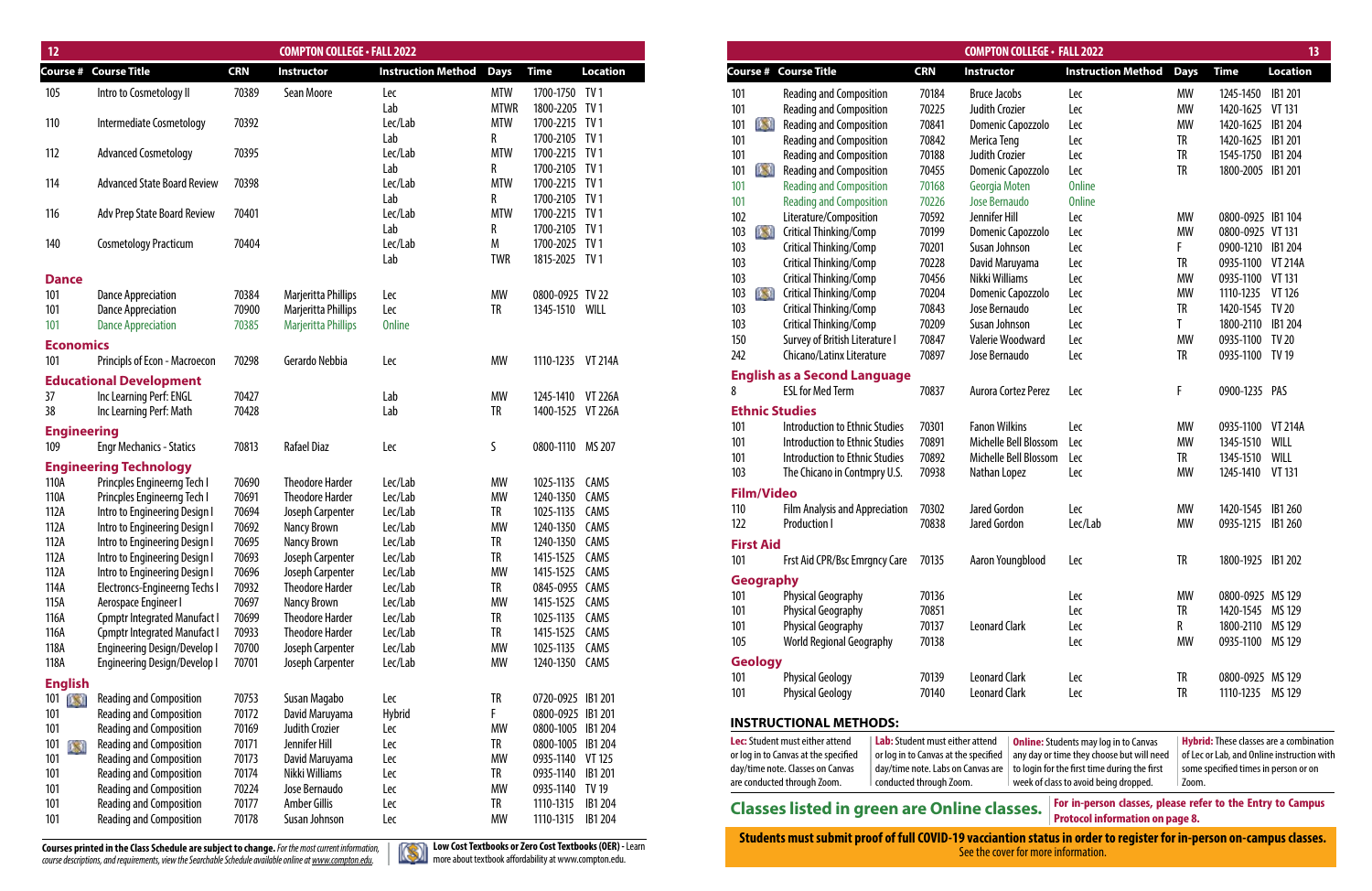| 14                                                                  |                                       |            | <b>COMPTON COLLEGE - FALL 2022</b> |                                |           |                   |                 |                                   |                                                    |                                      |            | <b>COMPTON COLLEGE · FALL 2022</b>  |                                                                                                                    |           |                                            | 15              |
|---------------------------------------------------------------------|---------------------------------------|------------|------------------------------------|--------------------------------|-----------|-------------------|-----------------|-----------------------------------|----------------------------------------------------|--------------------------------------|------------|-------------------------------------|--------------------------------------------------------------------------------------------------------------------|-----------|--------------------------------------------|-----------------|
|                                                                     | <b>Course # Course Title</b>          | <b>CRN</b> | Instructor                         | <b>Instruction Method Days</b> |           | <b>Time</b>       | <b>Location</b> |                                   | <b>Course # Course Title</b>                       |                                      | <b>CRN</b> | <b>Instructor</b>                   | <b>Instruction Method Days</b>                                                                                     |           | <b>Time</b>                                | <b>Location</b> |
| 101                                                                 | <b>Physical Geology</b>               | 70827      | <b>Leonard Clark</b>               | Lec                            | MW        | 1420-1545 MS 129  |                 | 150                               | Elemntry Statistcs W/Probablty 70064               |                                      |            | Abigail Tatlilioglu                 | Hybrid                                                                                                             |           | 0935-1125 MS 212                           |                 |
| 101<br>IМ                                                           | <b>Physical Geology</b>               | 70368      | Mussie Okbamichae                  | <b>Online</b>                  |           |                   |                 | 150                               | Elemntry Statistcs W/Probablty 70527               |                                      |            | Jose Villalobos                     | Hybrid                                                                                                             |           | 0945-1135                                  | MS 210          |
| 103                                                                 | Physical Geology Lab                  | 70142      | <b>Leonard Clark</b>               | Lab                            | TR        | 0935-1100 MS 129  |                 | 150                               | Elemntry Statistcs W/Probablty 70067               |                                      |            | Joe Mediza                          | Lec                                                                                                                | МW        | 1110-1315                                  | MS 211          |
| 106                                                                 | <b>Earth Science in Education</b>     | 70143      | <b>Leonard Clark</b>               | Lec/Lab                        | <b>MW</b> | 1800-2110 MS 129  |                 | 150                               | Elemntry Statistcs W/Probablty 70104               |                                      |            | Jose Villalobos                     | Lec                                                                                                                | <b>MW</b> | 1420-1625 MS 210                           |                 |
| <b>History</b>                                                      |                                       |            |                                    |                                |           |                   |                 | 150                               | Elemntry Statistcs W/Probablty 70068               |                                      |            | Tim Vu                              | Lec                                                                                                                | TR        | 1420-1625 MS 209                           |                 |
| $101$ $\blacksquare$                                                | U.S. History to 1877                  | 70084      | Nathan Lopez                       | Lec                            | TR        | 0935-1100 IB1 106 |                 | 150                               | Elemntry Statistcs W/Probablty 70787               |                                      |            | Joe Mediza                          | Lec                                                                                                                | <b>MW</b> | 1800-2005 MS 211                           |                 |
| 101                                                                 | U.S. History to 1877                  | 70565      | <b>Kendahl Radcliffe</b>           | <b>Online</b>                  | <b>MW</b> | 0935-1100         | <b>IB1 106</b>  | 150                               | Elemntry Statistcs W/Probablty 70818               |                                      |            | Malinni Roeun                       | Lec                                                                                                                | <b>TR</b> | 1800-2005 MS 212                           |                 |
| 101                                                                 | U.S. History to 1877                  | 70087      | <b>Kendahl Radcliffe</b>           | Lec                            | <b>MW</b> | 1110-1235         | IB1 106         | 150                               | <b>Elemntry Statistcs W/Probablty 70071</b>        |                                      |            | <b>Jose Villalobos</b>              | <b>Online</b>                                                                                                      |           |                                            |                 |
| 101                                                                 | U.S. History to 1877                  | 70755      | Kendahl Radcliffe                  | Lec                            | <b>TR</b> | 1110-1235 IB1 106 |                 | 150<br>LX I                       | <b>Elemntry Statistcs W/Probablty 70103</b>        |                                      |            | Gayathri Manikandar                 | <b>Online</b>                                                                                                      |           |                                            |                 |
| 101                                                                 | U.S. History to 1877                  | 70091      | <b>Denis Deriev</b>                | Lec                            | W         | 1800-2110 IB1 106 |                 | 150                               | Elemntry Statistcs W/Probablty 70462               |                                      |            | <b>Malinni Roeun</b>                | <b>Online</b>                                                                                                      |           |                                            |                 |
| 101H $\left[\begin{array}{c} \bullet \\ \bullet \end{array}\right]$ | Hnrs US History to 1877               | 70602      | Nathan Lopez                       | Lec                            | TR        | 0935-1100         | IB1 106         | 150                               | Elemntry Statistcs W/Probablty 70463               |                                      |            | Abigail Tatlilioglu                 | <b>Online</b>                                                                                                      |           |                                            |                 |
| 102                                                                 | U.S. History - 1877-Present           | 70095      | <b>Fanon Wilkins</b>               | Lec                            | <b>TR</b> | 1110-1235         | <b>VT 214A</b>  | 150                               | <b>Elemntry Statistcs W/Probablty 70606</b>        |                                      |            | <b>Miguel Ornelas</b>               | <b>Online</b>                                                                                                      |           |                                            |                 |
| 108                                                                 | US Hist: Amer Indian Expernce         | 70939      |                                    | Lec                            | R         | 1800-2110 IB1 106 |                 | 150                               | <b>Elemntry Statistcs W/Probablty</b>              |                                      | 70607      | <b>Jose Martinez</b>                | <b>Online</b>                                                                                                      |           |                                            |                 |
| 110                                                                 | African Americn in US to 1877         | 70570      | <b>Fanon Wilkins</b>               | Lec                            | <b>TR</b> | 0935-1100 IB1 260 |                 | 165                               | <b>Calc for Bus and Social Sci</b>                 |                                      | 70073      | Malinni Roeun                       | <b>Hybrid</b>                                                                                                      | W         | 1800-2015 MS 212                           |                 |
| 112                                                                 | History of Chicano in US              | 70571      |                                    | Lec                            | TR        | 1245-1400         | IB1 106         | 170                               | Trigonometry                                       |                                      | 70074      | Abigail Tatlilioglu                 | Hybrid                                                                                                             | M         | 0935-1050 MS 212                           |                 |
| 129                                                                 | History of Los Angeles                | 70940      | Nathan Lopez                       | Lec                            | <b>MW</b> | 1110-1235 VT 124  |                 | 180<br><u>IXI</u>                 | Pre-Calculus                                       |                                      | 70077      | <b>Miguel Ornelas</b>               | <b>Hybrid</b>                                                                                                      | M         | 1800-2015 MS 209                           |                 |
| 140                                                                 | <b>Hist of Early Civilizations</b>    | 70106      | Nathan Lopez                       | Lec                            | TR        | 0800-0925 IB1 106 |                 | $\left( \mathbf{X}\right)$<br>190 | Sql Var Calc/Anlyt Geometry I                      |                                      | 70079      | Evan Skorka                         | <b>Hybrid</b>                                                                                                      | M         | 1245-1500 MS 205                           |                 |
| 154                                                                 | <b>History of Mexico</b>              | 70941      | Nathan Lopez                       | <b>Online</b>                  |           |                   |                 | DS.<br>191                        | Sql Var Calc/Anlyt Geometry II                     |                                      | 70080      | Evan Skorka                         | <b>Hybrid</b>                                                                                                      | W         | 1245-1500                                  | MS 205          |
| 183                                                                 | Intro Africn Hist, Prehst-1885        | 70942      | <b>Kendahl Radcliffe</b>           | <b>Online</b>                  |           |                   |                 | 220                               | Multi-Variable Calculus                            |                                      | 70081      | <b>Jose Martinez</b>                | Hybrid                                                                                                             |           | 1545-1800 MS 208                           |                 |
|                                                                     | <b>Human Development</b>              |            |                                    |                                |           |                   |                 | 270                               | Diffrntl Equatns Linear Algbra                     |                                      | 70807      | <b>Jose Martinez</b>                | <b>Hybrid</b>                                                                                                      | W         | 1245-1500 MS 208                           |                 |
| 110                                                                 | <b>Strat for Creating Success</b>     | 70235      | Roza Ekimyan                       | Lec                            | TR        | 0800-0925 IB1 202 |                 | 13C                               | <b>Corequisite for College Algebr</b>              |                                      | 70852      | <b>Fonzie Nguyen</b>                | Lec                                                                                                                | <b>TR</b> | 1420-1525 MS 207                           |                 |
| 110                                                                 | <b>Strat for Creating Success</b>     | 70234      | <b>Emmanuel Aquiar</b>             | Lec                            | S         | 0800-1110 IB1 202 |                 | <b>Microbiology</b>               |                                                    |                                      |            |                                     |                                                                                                                    |           |                                            |                 |
| 110                                                                 | <b>Strat for Creating Success</b>     | 70236      | Jasmine Phillips                   | Lec                            | <b>MW</b> | 0935-1100 IB1 202 |                 | 133                               | <b>General Microbiology</b>                        |                                      | 70152      | Fazal Aasi                          | Lec/Lab                                                                                                            | <b>MW</b> | 0800-1240 MS 107                           |                 |
| 110                                                                 | <b>Strat for Creating Success</b>     | 70237      | Roza Ekimyan                       | Lec                            | TR        | 0935-1100 IB1 202 |                 | 133                               | <b>General Microbiology</b>                        |                                      | 70153      | Eyob Wallano                        | Lec/Lab                                                                                                            | TR        | 0800-1240 MS 107                           |                 |
| 110                                                                 | <b>Strat for Creating Success</b>     | 70849      | <b>Shannon Brown</b>               | Lec                            | <b>MW</b> | 1800-1925 IB1 202 |                 | 133                               | <b>General Microbiology</b>                        |                                      | 70154      | Fazal Aasi                          | Lec/Lab                                                                                                            | <b>MW</b> | 1730-2210 MS 107                           |                 |
| 110                                                                 | <b>Strat for Creating Success</b>     | 70240      | Roza Ekimyan                       | <b>Online</b>                  |           |                   |                 | 133                               | <b>General Microbiology</b>                        |                                      | 70156      | Eyob Wallano                        | Lec/Lab                                                                                                            | TR        | 1730-2210 MS 107                           |                 |
| 115                                                                 | Career Dev Across the Lifespan        | 70241      | Roza Ekimyan                       | Lec                            | TR        | 1110-1235 IB1 202 |                 | <b>Music</b>                      |                                                    |                                      |            |                                     |                                                                                                                    |           |                                            |                 |
|                                                                     |                                       |            |                                    |                                |           |                   |                 | 111                               | <b>Music Appreciation-Survey</b>                   |                                      | 70315      | <b>Seven Bailey</b>                 | Lec                                                                                                                | МW        | 0800-0925 VT 215                           |                 |
| <b>Humanities</b>                                                   |                                       |            |                                    |                                |           |                   |                 | 111                               | <b>Music Appreciation-Survey</b>                   |                                      | 70954      | Harvey Estrada                      | Lec                                                                                                                | TR        | 1100-1225 TV 22                            |                 |
| 101                                                                 | Intro to the Humanities               | 70312      | <b>Amber Gillis</b>                | <b>Online</b>                  |           |                   |                 |                                   | <b>Music Appreciation-Survey</b>                   |                                      | 70665      | Mandeda Uch                         | Lec                                                                                                                | <b>MW</b> | 1345-1510 WILL                             |                 |
| Law                                                                 |                                       |            |                                    |                                |           |                   |                 | -111<br>113                       | Survey of Jazz                                     |                                      | 70718      | <b>Harvey Estrada</b>               | <b>Online</b>                                                                                                      |           |                                            |                 |
| 105 <b>[K]</b>                                                      | <b>Business Law</b>                   | 70108      | Sahar Adabzadeh                    | Lec                            | W         | 1800-2110 VT 131  |                 | 120                               | <b>Voice Class I</b>                               |                                      | 70863      | <b>Timothy Davis</b>                | Lec/Lab                                                                                                            | W         | 0935-1400 Y82                              |                 |
| <b>Mathematics</b>                                                  |                                       |            |                                    |                                |           |                   |                 | 131A                              | <b>Beginning Piano I</b>                           |                                      | 70866      | Mandeda Uch                         | Lec/Lab                                                                                                            | -S        | 0935-1400 Y80                              |                 |
| 60<br>18XII                                                         | <b>Elementary Geometry</b>            | 70002      | Miguel Ornelas                     | Lec                            | S         | 0800-1215 MS 209  |                 | 147A                              | <b>Beginning Guitar</b>                            |                                      | 70867      | Mandeda Uch                         | Lec/Lab                                                                                                            | M         | 1600-2025 Y82                              |                 |
| 65                                                                  | Pre-Statistics                        | 70465      | Ronny Alpern                       | Lec                            | <b>MW</b> | 1110-1340 MS 207  |                 | 152                               | <b>Concert Choir</b>                               |                                      | 70865      | <b>Timothy Davis</b>                | Lab                                                                                                                | W         | 1600-1910 Y82                              |                 |
| 65                                                                  | Pre-Statistics                        | 70466      | Gayathri Manikandan                | Lec                            | <b>MW</b> | 1800-2030 MS 206  |                 | 220                               | <b>Voice Class II</b>                              |                                      | 70864      | <b>Timothy Davis</b>                | Lec/Lab                                                                                                            | W         | 0935-1400 Y82                              |                 |
| 73<br>PЛ                                                            | Intermediate Algebra Gen Ed           | 70006      | Donald Roach                       | Lec                            | МW        | 1110-1340 MS 202  |                 |                                   |                                                    |                                      |            |                                     |                                                                                                                    |           |                                            |                 |
| 73<br>IX.                                                           | Intermediate Algebra Gen Ed           | 70005      | <b>Donald Roach</b>                | Lec                            | TR        | 1110-1340 MS 202  |                 | <b>Nursing</b>                    |                                                    |                                      |            |                                     |                                                                                                                    |           |                                            |                 |
| DX I<br>80                                                          | Inter Algebra for STEM                | 70033      | <b>Donald Roach</b>                | Lec                            | <b>MW</b> | 0800-1030 MS 202  |                 | 224                               | <b>Nursing Pharmacology</b>                        |                                      | 70479      | Deborah Heming                      | Lec                                                                                                                |           | 1300-1610 AHB 102                          |                 |
| 110                                                                 | Structures/Concepts in Math           | 70040      | Abigail Tatlilioglu                | Lec/Lab                        | <b>MW</b> | 1110-1315 MS 212  |                 | 224                               | <b>Nursing Pharmacology</b>                        |                                      | 70958      | Shirlisa Johnson                    | Lec                                                                                                                |           | 1315-1625 AHB 102                          |                 |
| 110                                                                 | Structures/Concepts in Math           | 70042      | Ziauddin Khwaja                    | Lec/Lab                        | TR        | 1800-2005 MS 207  |                 | 226                               | <b>Skills Practicum I</b>                          |                                      | 70310      | Deborah Heming                      | Lab                                                                                                                |           | 1100-1225 AHB 142                          |                 |
| 116                                                                 | Geom/Msurement-Elem Schl Tchrs 70814  |            | <b>Miquel Ornelas</b>              | <b>Online</b>                  |           |                   |                 |                                   | <b>INSTRUCTIONAL METHODS:</b>                      |                                      |            |                                     |                                                                                                                    |           |                                            |                 |
| 120                                                                 | <b>Nature of Mathematics</b>          | 70815      | Nicole Bibb                        | Lec                            |           | 0800-1110 MS 205  |                 |                                   | Lec: Student must either attend                    | Lab: Student must either attend      |            |                                     | <b>Online:</b> Students may log in to Canvas                                                                       |           | <b>Hybrid:</b> These classes are a combina |                 |
| 120                                                                 | <b>Nature of Mathematics</b>          | 70052      | Miguel Ornelas                     | Hybrid                         | W         | 0935-1050 MS 209  |                 |                                   | or log in to Canvas at the specified               | or log in to Canvas at the specified |            |                                     | any day or time they choose but will need                                                                          |           | of Lec or Lab, and Online instruction      |                 |
| 130                                                                 | College Algebra                       | 70816      | <b>Jose Martinez</b>               | Lec                            | S         | 0800-1110 MS 208  |                 |                                   | day/time note. Classes on Canvas                   | day/time note. Labs on Canvas are    |            |                                     | to login for the first time during the first                                                                       |           | some specified times in person or on       |                 |
| 130                                                                 | College Algebra                       | 70860      | Mehrdad Bonakdar                   | Lec                            | <b>TR</b> | 1420-1545 MS 202  |                 |                                   | are conducted through Zoom.                        | conducted through Zoom.              |            |                                     | week of class to avoid being dropped.                                                                              | Zoom.     |                                            |                 |
| 130                                                                 | College Algebra                       | 70058      | <b>Jose Martinez</b>               | Lec                            | W         | 1800-2110 MS 208  |                 |                                   |                                                    |                                      |            |                                     | For in-person classes, please refer to the Entry to Campu                                                          |           |                                            |                 |
| 140<br>DЗ                                                           | <b>Finite Math Bus/Soc Sciences</b>   | 70817      | Gayathri Manikandar                | <b>Online</b>                  |           |                   |                 |                                   | <b>Classes listed in green are Online classes.</b> |                                      |            |                                     | <b>Protocol information on page 8.</b>                                                                             |           |                                            |                 |
| 150                                                                 | <b>Elemntry Statistcs W/Probablty</b> | 70061      | Ronny Alpern                       | Lec                            | <b>MW</b> | 0800-1005 MS 207  |                 |                                   |                                                    |                                      |            |                                     |                                                                                                                    |           |                                            |                 |
| 150                                                                 | Elemntry Statistcs W/Probablty 70062  |            | Ronny Alpern                       | Lec                            | TR        | 0800-1005 MS 207  |                 |                                   |                                                    |                                      |            | See the cover for more information. | Students must submit proof of full COVID-19 vacciantion status in order to register for in-person on-campus classe |           |                                            |                 |
| 150                                                                 | Elemntry Statistcs W/Probablty 70060  |            | Joe Mediza                         | Lec                            |           | 0800-1215 MS 211  |                 |                                   |                                                    |                                      |            |                                     |                                                                                                                    |           |                                            |                 |

|                |                                                    |                                 | <b>COMPTON COLLEGE · FALL 2022</b>   |                                                                                                      |             |                                      | 15                                             |
|----------------|----------------------------------------------------|---------------------------------|--------------------------------------|------------------------------------------------------------------------------------------------------|-------------|--------------------------------------|------------------------------------------------|
| Course #       | <b>Course Title</b>                                | <b>CRN</b>                      | Instructor                           | <b>Instruction Method</b>                                                                            | <b>Days</b> | <b>Time</b>                          | <b>Location</b>                                |
| 150            | <b>Elemntry Statistcs W/Probablty</b>              | 70064                           | Abigail Tatlilioglu                  | <b>Hybrid</b>                                                                                        |             | 0935-1125                            | MS 212                                         |
| 150            | <b>Elemntry Statistcs W/Probablty</b>              | 70527                           | Jose Villalobos                      | Hybrid                                                                                               | S           | 0945-1135                            | MS 210                                         |
| 150            | <b>Elemntry Statistcs W/Probablty</b>              | 70067                           | Joe Mediza                           | Lec                                                                                                  | <b>MW</b>   | 1110-1315                            | MS 211                                         |
| 150            | <b>Elemntry Statistcs W/Probablty</b>              | 70104                           | Jose Villalobos                      | Lec                                                                                                  | <b>MW</b>   | 1420-1625                            | MS 210                                         |
| 150            | <b>Elemntry Statistcs W/Probablty</b>              | 70068                           | Tim Vu                               | Lec                                                                                                  | TR          | 1420-1625                            | MS 209                                         |
| 150            | <b>Elemntry Statistcs W/Probablty</b>              | 70787                           | Joe Mediza                           | Lec                                                                                                  | <b>MW</b>   | 1800-2005                            | MS 211                                         |
| 150            | <b>Elemntry Statistcs W/Probablty</b>              | 70818                           | Malinni Roeun                        | Lec                                                                                                  | TR          | 1800-2005                            | MS 212                                         |
| 150            | <b>Elemntry Statistcs W/Probablty</b>              | 70071                           | <b>Jose Villalobos</b>               | <b>Online</b>                                                                                        |             |                                      |                                                |
| 150            | <b>Elemntry Statistcs W/Probablty</b><br>ÞЛ        | 70103                           | Gayathri Manikandan                  | <b>Online</b>                                                                                        |             |                                      |                                                |
| 150            | <b>Elemntry Statistcs W/Probablty</b>              | 70462                           | <b>Malinni Roeun</b>                 | <b>Online</b>                                                                                        |             |                                      |                                                |
| 150            | <b>Elemntry Statistcs W/Probablty</b>              | 70463                           | Abigail Tatlilioglu                  | <b>Online</b>                                                                                        |             |                                      |                                                |
| 150            | <b>Elemntry Statistcs W/Probablty</b>              | 70606                           | <b>Miguel Ornelas</b>                | <b>Online</b>                                                                                        |             |                                      |                                                |
| 150            | <b>Elemntry Statistcs W/Probablty</b>              | 70607                           | <b>Jose Martinez</b>                 | <b>Online</b>                                                                                        |             |                                      |                                                |
| 165            | <b>Calc for Bus and Social Sci</b>                 | 70073                           | Malinni Roeun                        | Hybrid                                                                                               | W           | 1800-2015                            | MS 212                                         |
| 170            | Trigonometry                                       | 70074                           | Abigail Tatlilioglu                  | Hybrid                                                                                               | M           | 0935-1050                            | MS 212                                         |
| 180            | Pre-Calculus<br>ÞМ                                 | 70077                           | Miguel Ornelas                       | Hybrid                                                                                               | M           | 1800-2015                            | MS 209                                         |
| 190            | D.XI<br>Sgl Var Calc/Anlyt Geometry I              | 70079                           | Evan Skorka                          | <b>Hybrid</b>                                                                                        | M           | 1245-1500                            | MS 205                                         |
| 191            | D.S.<br>Sgl Var Calc/Anlyt Geometry II             | 70080                           | Evan Skorka                          | <b>Hybrid</b>                                                                                        | W           | 1245-1500                            | MS 205                                         |
| 220            | Multi-Variable Calculus                            | 70081                           | <b>Jose Martinez</b>                 | Hybrid                                                                                               | T           | 1545-1800                            | MS 208                                         |
| 270            | Diffrntl Equatns Linear Algbra                     | 70807                           | Jose Martinez                        | Hybrid                                                                                               | W           | 1245-1500                            | MS 208                                         |
| 13C            | <b>Corequisite for College Algebr</b>              | 70852                           | <b>Fonzie Nguyen</b>                 | Lec                                                                                                  | TR          | 1420-1525                            | MS 207                                         |
|                | <b>Microbiology</b>                                |                                 |                                      |                                                                                                      |             |                                      |                                                |
| 133            | <b>General Microbiology</b>                        | 70152                           | <b>Fazal Aasi</b>                    | Lec/Lab                                                                                              | <b>MW</b>   | 0800-1240                            | MS 107                                         |
| 133            | <b>General Microbiology</b>                        | 70153                           | Eyob Wallano                         | Lec/Lab                                                                                              | TR          | 0800-1240                            | MS 107                                         |
| 133            | <b>General Microbiology</b>                        | 70154                           | <b>Fazal Aasi</b>                    | Lec/Lab                                                                                              | <b>MW</b>   | 1730-2210                            | MS 107                                         |
| 133            | <b>General Microbiology</b>                        | 70156                           | Eyob Wallano                         | Lec/Lab                                                                                              | TR          | 1730-2210                            | MS 107                                         |
| <b>Music</b>   |                                                    |                                 |                                      |                                                                                                      |             |                                      |                                                |
| 111            | <b>Music Appreciation-Survey</b>                   | 70315                           | <b>Seven Bailey</b>                  | Lec                                                                                                  | <b>MW</b>   | 0800-0925 VT 215                     |                                                |
| 111            | <b>Music Appreciation-Survey</b>                   | 70954                           | Harvey Estrada                       | Lec                                                                                                  | <b>TR</b>   | 1100-1225 TV 22                      |                                                |
| 111            | <b>Music Appreciation-Survey</b>                   | 70665                           | Mandeda Uch                          | Lec                                                                                                  | МW          | 1345-1510 WILL                       |                                                |
| 113            | <b>Survey of Jazz</b>                              | 70718                           | <b>Harvey Estrada</b>                | <b>Online</b>                                                                                        |             |                                      |                                                |
| 120            | <b>Voice Class I</b>                               | 70863                           | <b>Timothy Davis</b>                 | Lec/Lab                                                                                              | W           | 0935-1400                            | Y 82                                           |
| 131A           | <b>Beginning Piano I</b>                           | 70866                           | Mandeda Uch                          | Lec/Lab                                                                                              | ς           | 0935-1400                            | Y 80                                           |
| 147A           | <b>Beginning Guitar</b>                            | 70867                           | Mandeda Uch                          | Lec/Lab                                                                                              | M           | 1600-2025                            | Y 82                                           |
| 152            | <b>Concert Choir</b>                               | 70865                           | <b>Timothy Davis</b>                 | Lab                                                                                                  | W           | 1600-1910                            | Y 82                                           |
| 220            | <b>Voice Class II</b>                              | 70864                           | <b>Timothy Davis</b>                 | Lec/Lab                                                                                              | W           | 0935-1400 Y82                        |                                                |
| <b>Nursing</b> |                                                    |                                 |                                      |                                                                                                      |             |                                      |                                                |
| 224            | <b>Nursing Pharmacology</b>                        | 70479                           | Deborah Heming                       | Lec                                                                                                  | R           | 1300-1610                            | AHB 102                                        |
| 224            | <b>Nursing Pharmacology</b>                        | 70958                           | Shirlisa Johnson                     | Lec                                                                                                  | T           | 1315-1625                            | AHB 102                                        |
| 226            | <b>Skills Practicum I</b>                          | 70310                           | Deborah Heming                       | Lab                                                                                                  | F           | 1100-1225                            | AHB 142                                        |
|                | <b>INSTRUCTIONAL METHODS:</b>                      |                                 |                                      |                                                                                                      |             |                                      |                                                |
|                | Lec: Student must either attend                    | Lab: Student must either attend |                                      | <b>Online:</b> Students may log in to Canvas                                                         |             |                                      | <b>Hybrid:</b> These classes are a combination |
|                | or log in to Canvas at the specified               |                                 | or log in to Canvas at the specified | any day or time they choose but will need                                                            |             |                                      | of Lec or Lab, and Online instruction with     |
|                | day/time note. Classes on Canvas                   |                                 | day/time note. Labs on Canvas are    | to login for the first time during the first                                                         |             | some specified times in person or on |                                                |
|                | are conducted through Zoom.                        | conducted through Zoom.         |                                      | week of class to avoid being dropped.                                                                | Zoom.       |                                      |                                                |
|                | <b>Classes listed in green are Online classes.</b> |                                 |                                      | For in-person classes, please refer to the Entry to Campus<br><b>Protocol information on page 8.</b> |             |                                      |                                                |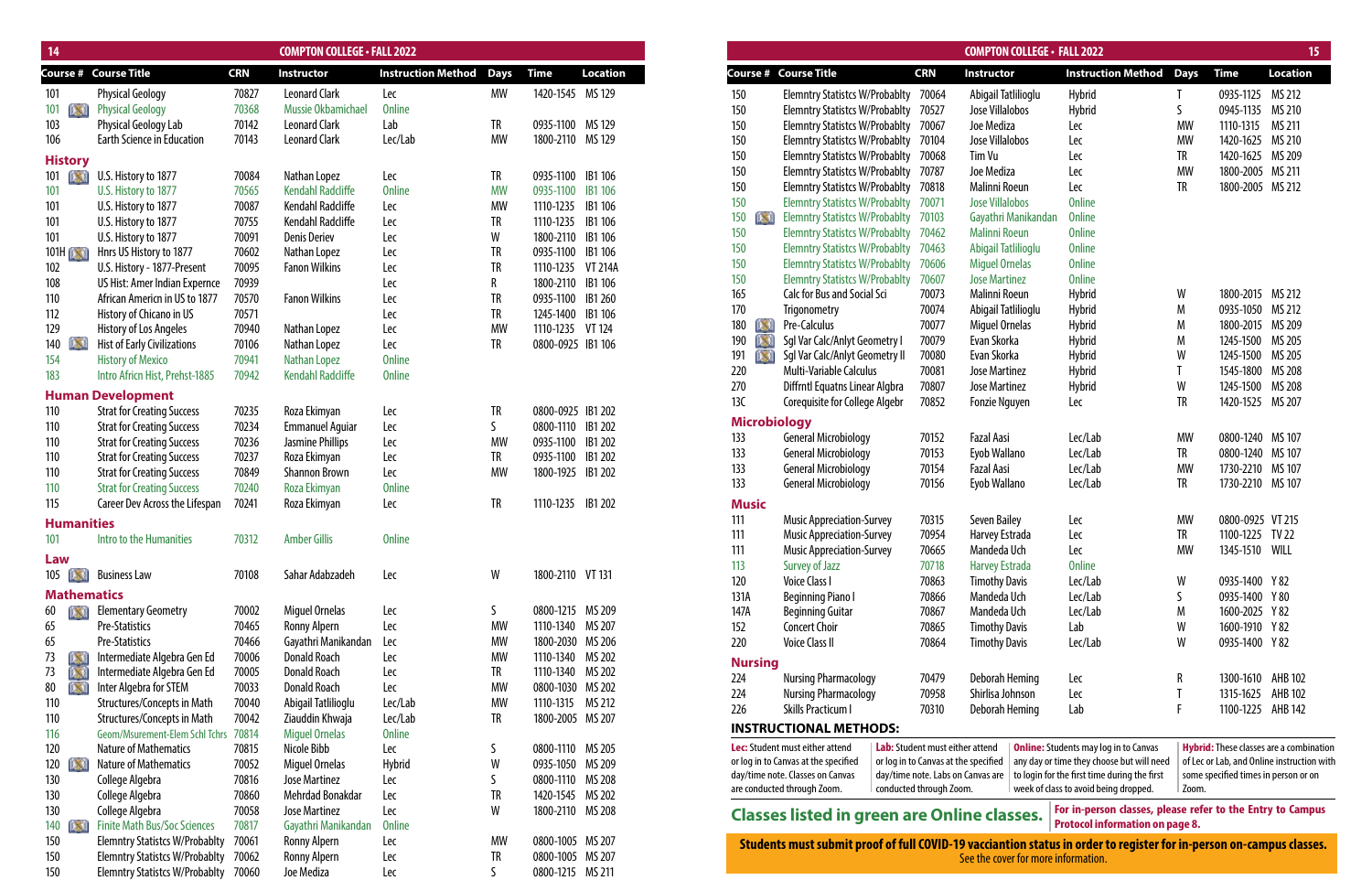| <b>16</b>            |                                                              |                | <b>COMPTON COLLEGE - FALL 2022</b> |                                |              |                   |                 |                    |                                                                          |                                                                           | <b>COMPTON COLLEGE - FALL 2022</b> |                                                                                                                    |            |                                | 17                                                                            |
|----------------------|--------------------------------------------------------------|----------------|------------------------------------|--------------------------------|--------------|-------------------|-----------------|--------------------|--------------------------------------------------------------------------|---------------------------------------------------------------------------|------------------------------------|--------------------------------------------------------------------------------------------------------------------|------------|--------------------------------|-------------------------------------------------------------------------------|
|                      | <b>Course # Course Title</b>                                 | <b>CRN</b>     | Instructor                         | <b>Instruction Method Days</b> |              | <b>Time</b>       | <b>Location</b> |                    | <b>Course # Course Title</b>                                             | <b>CRN</b>                                                                | <b>Instructor</b>                  | <b>Instruction Method</b> Days                                                                                     |            | <b>Time</b>                    | <b>Location</b>                                                               |
| 226                  | Skills Practicum I                                           | 70308          | Deborah Heming                     | Lab                            |              | 1300-1425 AHB 141 |                 | 101                | Governments US/Calif                                                     | 70161                                                                     | Jesse Mills                        | Lec                                                                                                                | MW         | 0935-1100                      | IB1 101                                                                       |
| 226                  | <b>Skills Practicum I</b>                                    | 70309          | Shirlisa Johnson                   | Lab                            |              | 1700-1825 AHB 141 |                 | 101<br>ÞМ          | Governments US/Calif                                                     | 70287                                                                     | Jesse Mills                        | Lec                                                                                                                | TR         | 0935-1100 IB1 102              |                                                                               |
| 238                  | Skills Practicum II                                          | 70492          | H. Hayes-Cushenberry Lab           |                                | W            | 1300-1425 AHB 142 |                 | 101                | Governments US/Calif                                                     | 70290                                                                     | Jesse Mills                        | Lec                                                                                                                | TR         | 1110-1235 IB1 101              |                                                                               |
| 238                  | <b>Skills Practicum II</b>                                   | 70493          | H. Hayes-Cushenberry Lab           |                                | W            | 1445-1610 AHB 142 |                 | ÞМ<br>101          | Governments US/Calif                                                     | 70291                                                                     | Jesse Mills                        | Lec                                                                                                                | MW         | 1245-1410                      | IB1 101                                                                       |
| 238                  | <b>Skills Practicum II</b>                                   | 70835          | H. Hayes-Cushenberry Lab           |                                |              | 1815-1940 AHB 142 |                 | DХ<br>101          | Governments US/Calif                                                     | 70292                                                                     | Jesse Mills                        | Lec                                                                                                                | MW         | 1420-1545 IB1 101              |                                                                               |
| 244                  | <b>Skills Practicum III</b>                                  | 70503          | Sophia Tse                         | Lab                            |              | 0800-0925 AHB 142 |                 | ĽМ<br>101          | Governments US/Calif                                                     | 70295                                                                     | Jesse Mills                        | Lec                                                                                                                |            | 1800-2110 IB1 101              |                                                                               |
| 244                  | <b>Skills Practicum III</b>                                  | 70505          | Sophia Tse                         | Lab                            |              | 1000-1125 AHB 142 |                 | 102                | <b>Intro to Comparative Politics</b>                                     | 70321                                                                     | <b>Steven Gonzales</b>             | <b>Online</b>                                                                                                      |            |                                |                                                                               |
| 244                  | <b>Skills Practicum III</b>                                  | 70506          | Sophia Tse                         | Lab                            |              | 1140-1305 AHB 142 |                 | 105                | <b>Ethnicity Amer Polit Proc</b>                                         | 70704                                                                     | <b>Steven Gonzales</b>             | Lec                                                                                                                | <b>MW</b>  | 1110-1235 IB1 101              |                                                                               |
|                      | <b>Nutrition and Foods</b>                                   |                |                                    |                                |              |                   |                 | <b>Psychology</b>  |                                                                          |                                                                           |                                    |                                                                                                                    |            |                                |                                                                               |
| 110                  | Nutrition                                                    | 70157          | Valerie Henderson                  | Lec                            | <b>MW</b>    | 0800-0925 IB1 101 |                 | 101                | <b>General Psychology</b>                                                | 70265                                                                     | <b>Donte Green</b>                 | Lec                                                                                                                |            | 0800-1110 IB1 102              |                                                                               |
| <b>Philosophy</b>    |                                                              |                |                                    |                                |              |                   |                 | 101<br><u>pag</u>  | <b>General Psychology</b>                                                | 70260                                                                     | <b>Bradfield Conn</b>              | Lec                                                                                                                | MW         | 0935-1100                      | IB1 102                                                                       |
| 101                  | Introductn to Philosophy                                     | 70953          |                                    | Lec                            | <b>TR</b>    | 1420-1545 IB1 205 |                 | 101                | <b>General Psychology</b>                                                | 70756                                                                     |                                    | Lec                                                                                                                | <b>TR</b>  | 0935-1100 IB1 101              |                                                                               |
|                      | <b>Physical Education</b>                                    |                |                                    |                                |              |                   |                 | 101                | <b>General Psychology</b>                                                | 70263                                                                     | <b>Donte Green</b>                 | Lec                                                                                                                | TR         | 1400-1525 IB1 102              |                                                                               |
| $110$ $\blacksquare$ |                                                              |                | <b>Shannon Williams</b>            |                                | <b>MW</b>    | 0800-0925 X 14    |                 | 101<br>18XII       | <b>General Psychology</b>                                                | 70266                                                                     | <b>Bradfield Conn</b>              | Lec                                                                                                                | W          | 1800-2110 IB1 101              |                                                                               |
|                      | <b>Body Condtioning/Physcal Ftnss 70216</b><br>Boxing        | 70673          | Krysti Rosario                     | Lab<br>Lab                     | <b>MW</b>    | 0935-1100 X 21    |                 | D. KI<br>108       | Social Psychology                                                        | 70269                                                                     | <b>Bradfield Conn</b>              | Lec                                                                                                                | <b>MW</b>  | 1110-1235 IB1 102              |                                                                               |
| 118                  |                                                              | 70874          | <b>Shannon Williams</b>            |                                |              | 1000-1310 X 14    |                 | 115                | <b>Abnormal Psychology</b>                                               | 70270                                                                     | <b>Donte Green</b>                 | <b>Online</b>                                                                                                      |            |                                |                                                                               |
| 125                  | <b>Weight Training</b><br><b>Yoga for Health and Fitness</b> |                | Karin Jensen                       | Lab<br>Lab                     | <b>TR</b>    | 0800-0925 X 20    |                 | 116                | Lifespan Development                                                     | 70273                                                                     |                                    | Lec                                                                                                                | W          | 1800-2110 IB1 102              |                                                                               |
| 127<br>134           | <b>Badminton</b>                                             | 70220<br>70871 |                                    | Lab                            |              | 0900-1205 X 20    |                 | 120                | Intro Elem Stat Meth-Behv                                                | 70937                                                                     | <b>David McPatchell</b>            | <b>Online</b>                                                                                                      |            |                                |                                                                               |
|                      | Off Season Trng Wmn Badminton 70872                          |                |                                    | Lab                            |              | 0900-1205 X 20    |                 | 122                | <b>Expermntl Meth Study Behv</b>                                         | 70530                                                                     | David McPatchell                   | Lec/Lab                                                                                                            | МW         | 1245-1545 IB1 102              |                                                                               |
| 155<br>159<br>D.S    | Off Seas Trng Men Bseball                                    | 70162          | <b>Shannon Williams</b>            | Lab                            | <b>MW</b>    | 1420-1545 BBAC    |                 | <b>Real Estate</b> |                                                                          |                                                                           |                                    |                                                                                                                    |            |                                |                                                                               |
| 159                  | Off Seas Trng Men Bseball                                    | 70163          | <b>Shannon Williams</b>            | Lab                            | <b>TR</b>    | 1545-1710 BBAC    |                 | 111                | <b>Real Estate Principles</b>                                            | 70322                                                                     | John Yeressian                     | <b>Hybrid</b>                                                                                                      |            | 0800-0915 VT 128               |                                                                               |
| DS.                  | Men Intrcol Bsktball Team                                    | 70640          | <b>Keith Hollimon</b>              | Lab                            | <b>MTWRF</b> | 1300-1505 X 20    |                 | 113                | <b>Real Estate Practice</b>                                              | 70323                                                                     | John Yeressian                     | Hybrid                                                                                                             | W          | 1800-1915 VT 128               |                                                                               |
| 162<br>IX)<br>164    | Wmn Intrcol Bsktball Team                                    | 70641          | Lewis Nelson                       | Lab                            | <b>MTWRF</b> | 1730-1935 X 20    |                 | 140                | Real Estate Appraisal                                                    | 70409                                                                     | John Yeressian                     | Hybrid                                                                                                             |            | 0930-1045 VT 128               |                                                                               |
|                      | <b>Intrcol Cross Country Teams</b>                           | 70642          | <b>David Austin</b>                | Lab                            | MTWRF        | 1530-1735 CTRK    |                 |                    |                                                                          |                                                                           |                                    |                                                                                                                    |            |                                |                                                                               |
| 167<br>170           | <b>Men Intrcol Football Team</b>                             | 70643          | <b>Albert Dorsey</b>               | Lab                            | <b>MTWRF</b> | 1830-2035 CFLD    |                 | <b>Sociology</b>   |                                                                          |                                                                           |                                    |                                                                                                                    |            |                                |                                                                               |
| 174                  | <b>Men Intrcol Soccer</b>                                    | 70644          | Jose Garcia                        | Lab                            | <b>MTWRF</b> | 1030-1240 CFLD    |                 | 101                | Introduction to Sociology                                                | 70461                                                                     |                                    | Lec                                                                                                                | МW         | 0800-0925 IB1 105              |                                                                               |
| 177                  | <b>Women Intrcol Soccer Team</b>                             | 70645          | Diego Back                         | Lab                            | <b>MTWRF</b> | 1615-1820 CFLD    |                 | 101                | Introduction to Sociology                                                | 70324                                                                     | Corina Diaz                        | Lec                                                                                                                | TR         | 0935-1100 IB1 105              |                                                                               |
| 181                  | Off Seas Trng Wmn Sftball                                    | 70873          |                                    | Lab                            | TR           | 1300-1425 BBAC    |                 | 101                | Introduction to Sociology                                                | 70757                                                                     | Corina Diaz                        | Lec                                                                                                                | МW         | 1110-1235<br>1110-1235         | <b>IB1 105</b><br>IB1 260                                                     |
| 184                  | Off Seas Trng Trk/Fld Teams                                  | 70212          | <b>David Austin</b>                | Lab                            | <b>TR</b>    | 1420-1545 CTRK    |                 | 101                | <b>Introduction to Sociology</b>                                         | 70798                                                                     |                                    | Lec                                                                                                                |            |                                |                                                                               |
| 186                  | Wmn Intrcol Vollybll Team                                    | 70638          |                                    | Lab                            | MTWRF        | 1515-1720 X 20    |                 | 101                | <b>Introduction to Sociology</b>                                         | 70325                                                                     |                                    | Lec                                                                                                                | МW         | 1245-1410<br>0935-1100 IB1 105 | <b>IB1 105</b>                                                                |
| 275 <b>AND</b>       | <b>Sport Psychology</b>                                      | 70599          | Jose Garcia                        | Lec                            | TR           | 1110-1235 IB1 203 |                 | 104                | <b>Social Problems</b>                                                   | 70332                                                                     | Corina Diaz                        | Lec                                                                                                                | МW         |                                |                                                                               |
| $277$ $\blacksquare$ | Intro to Kinesiology/Phys Ed                                 | 70371          | <b>Shannon Williams</b>            | <b>Online</b>                  |              |                   |                 | <b>Spanish</b>     |                                                                          |                                                                           |                                    |                                                                                                                    |            |                                |                                                                               |
| 280 <b>AND</b>       | Exrc/Nutrtn Progs Ftnss/Wt Mgt 70223                         |                | <b>Shannon Williams</b>            | Lec/Lab                        | MW           | 0935-1140 MS 105  |                 | 101                | <b>Elementary Spanish I</b>                                              | 70661                                                                     | Juan Tavarez                       | Lec                                                                                                                | <b>MTR</b> | 0800-0935 WILL                 |                                                                               |
|                      |                                                              |                |                                    |                                |              |                   |                 | 101                | <b>Elementary Spanish I</b>                                              | 70335                                                                     | Axa Maradiaga                      | Lec                                                                                                                | MW         | 0800-1030 IB1 206              |                                                                               |
| <b>Physics</b>       |                                                              |                |                                    |                                |              |                   |                 | 101                | <b>Elementary Spanish I</b>                                              | 70336                                                                     | Carlos Facio                       | Lec                                                                                                                | TR         | 0935-1205 IB1 206              |                                                                               |
| 111                  | <b>Descriptive Intro-Physics</b>                             | 70372          | <b>Kent Schwitkis</b>              | <b>Online</b>                  |              |                   |                 | 101                | <b>Elementary Spanish I</b>                                              | 70662                                                                     | Juan Tavarez                       | Lec                                                                                                                | mtr        | 0940-1115 WILL                 |                                                                               |
| $120$ <b>N</b>       | <b>General Physics</b>                                       | 70251          | <b>Kent Schwitkis</b>              | Lec/Lab                        | МW           | 0800-1110 MS 126  |                 | 101                | <b>Elementary Spanish I</b>                                              | 70663                                                                     | Juan Tavarez                       | Lec                                                                                                                | МW         | 1345-1615 WILL                 |                                                                               |
| <b>DXI</b><br>150    | <b>Mechanics of Solids</b>                                   | 70828          | <b>Kent Schwitkis</b>              | Lec/Lab                        | TR           | 0935-1235 MS 126  |                 | 101                | <b>Elementary Spanish I</b>                                              | 70664                                                                     |                                    | Lec                                                                                                                | МW         | 1345-1615 WILL                 |                                                                               |
| DXI<br>152           | Fluids, Heat and Sound                                       | 70829          | <b>Kent Schwitkis</b>              | Lec/Lab                        | MW           | 1800-2110 MS 126  |                 | 101                | <b>Elementary Spanish I</b>                                              | 70339                                                                     |                                    | Lec                                                                                                                | TR         | 1800-2030 IB1 206              |                                                                               |
| <b>Physiology</b>    |                                                              |                |                                    |                                |              |                   |                 | 101                | <b>Elementary Spanish I</b>                                              | 70688                                                                     | Angela Shaheen                     | <b>Online</b>                                                                                                      |            |                                |                                                                               |
| 131                  | <b>Human Physiology</b>                                      | 70252          | Sulaiman Abdulmalek Lec/Lab        |                                | МW           | 0800-1225 MS 103  |                 |                    | <b>INSTRUCTIONAL METHODS:</b>                                            |                                                                           |                                    |                                                                                                                    |            |                                |                                                                               |
| 131                  | <b>Human Physiology</b>                                      | 70253          | <b>Fazal Aasi</b>                  | Lec/Lab                        | TR           | 0800-1225 MS 105  |                 |                    |                                                                          |                                                                           |                                    |                                                                                                                    |            |                                |                                                                               |
| 131                  | <b>Human Physiology</b>                                      | 70255          | Eyob Wallano                       | Lec/Lab                        |              | 0800-1635 MS 103  |                 |                    | Lec: Student must either attend                                          | Lab: Student must either attend                                           |                                    | <b>Online:</b> Students may log in to Canvas                                                                       |            |                                | <b>Hybrid:</b> These classes are a combin                                     |
| 131                  | <b>Human Physiology</b>                                      | 70257          |                                    | Lec/Lab                        | TR           | 1730-2155 MS 103  |                 |                    | or log in to Canvas at the specified<br>day/time note. Classes on Canvas | or log in to Canvas at the specified<br>day/time note. Labs on Canvas are |                                    | any day or time they choose but will need<br>to login for the first time during the first                          |            |                                | of Lec or Lab, and Online instruction<br>some specified times in person or or |
| 131                  | <b>Human Physiology</b>                                      | 70258          | Effiong Otukonyong                 | Lec/Lab                        | МW           | 1730-2155 MS 103  |                 |                    | are conducted through Zoom.                                              | conducted through Zoom.                                                   |                                    | week of class to avoid being dropped.                                                                              | Zoom.      |                                |                                                                               |
|                      | <b>Political Science</b>                                     |                |                                    |                                |              |                   |                 |                    |                                                                          |                                                                           |                                    |                                                                                                                    |            |                                |                                                                               |
| 101                  | Governments US/Calif                                         | 70796          | <b>Steven Gonzales</b>             | Lec                            | TR           | 0800-0925 IB1 101 |                 |                    | <b>Classes listed in green are Online classes.</b>                       |                                                                           |                                    | For in-person classes, please refer to the Entry to Camp<br><b>Protocol information on page 8.</b>                 |            |                                |                                                                               |
| 101                  | Governments US/Calif                                         | 70781          | <b>Elizabeth Walker</b>            | Lec                            | <sub>S</sub> | 0800-1110 IB1 101 |                 |                    |                                                                          |                                                                           |                                    |                                                                                                                    |            |                                |                                                                               |
|                      |                                                              |                |                                    |                                |              |                   |                 |                    |                                                                          |                                                                           |                                    | Students must submit proof of full COVID-19 vacciantion status in order to register for in-person on-campus classe |            |                                |                                                                               |

|                    |                                                    |                                        |                         | <b>COMPTON COLLEGE - FALL 2022</b>                                                                   |             |                                      | 17                                             |
|--------------------|----------------------------------------------------|----------------------------------------|-------------------------|------------------------------------------------------------------------------------------------------|-------------|--------------------------------------|------------------------------------------------|
|                    | Course # Course Title                              | <b>CRN</b>                             | Instructor              | <b>Instruction Method</b>                                                                            | <b>Days</b> | <b>Time</b>                          | <b>Location</b>                                |
| <b>DXC</b><br>101  | Governments US/Calif                               | 70161                                  | Jesse Mills             | Lec                                                                                                  | <b>MW</b>   | 0935-1100                            | IB1 101                                        |
| DX.<br>101         | Governments US/Calif                               | 70287                                  | <b>Jesse Mills</b>      | Lec                                                                                                  | TR          | 0935-1100                            | IB1 102                                        |
| DXI.<br>101        | Governments US/Calif                               | 70290                                  | Jesse Mills             | Lec                                                                                                  | TR          | 1110-1235                            | IB1 101                                        |
| D.XI<br>101        | Governments US/Calif                               | 70291                                  | <b>Jesse Mills</b>      | Lec                                                                                                  | <b>MW</b>   | 1245-1410                            | IB1 101                                        |
| DS 1<br>101        | Governments US/Calif                               | 70292                                  | <b>Jesse Mills</b>      | Lec                                                                                                  | <b>MW</b>   | 1420-1545                            | IB1 101                                        |
| ÞМ<br>101          | Governments US/Calif                               | 70295                                  | <b>Jesse Mills</b>      | Lec                                                                                                  | T           | 1800-2110                            | IB1 101                                        |
| 102                | <b>Intro to Comparative Politics</b>               | 70321                                  | <b>Steven Gonzales</b>  | <b>Online</b>                                                                                        |             |                                      |                                                |
| 105                | <b>Ethnicity Amer Polit Proc</b>                   | 70704                                  | <b>Steven Gonzales</b>  | Lec                                                                                                  | <b>MW</b>   | 1110-1235                            | IB1 101                                        |
| <b>Psychology</b>  |                                                    |                                        |                         |                                                                                                      |             |                                      |                                                |
| 101                | <b>General Psychology</b>                          | 70265                                  | <b>Donte Green</b>      | Lec                                                                                                  | S           | 0800-1110                            | IB1 102                                        |
| IX)<br>101         | <b>General Psychology</b>                          | 70260                                  | <b>Bradfield Conn</b>   | Lec                                                                                                  | <b>MW</b>   | 0935-1100                            | IB1 102                                        |
| 101                | <b>General Psychology</b>                          | 70756                                  |                         | Lec                                                                                                  | TR          | 0935-1100                            | IB1 101                                        |
| 101                | <b>General Psychology</b>                          | 70263                                  | <b>Donte Green</b>      | Lec                                                                                                  | <b>TR</b>   | 1400-1525                            | IB1 102                                        |
| DЗ<br>101          | <b>General Psychology</b>                          | 70266                                  | <b>Bradfield Conn</b>   | Lec                                                                                                  | W           | 1800-2110                            | IB1 101                                        |
| DX I<br>108        | Social Psychology                                  | 70269                                  | <b>Bradfield Conn</b>   | Lec                                                                                                  | <b>MW</b>   | 1110-1235                            | IB1 102                                        |
| 115                | <b>Abnormal Psychology</b>                         | 70270                                  | <b>Donte Green</b>      | <b>Online</b>                                                                                        |             |                                      |                                                |
| 116                | Lifespan Development                               | 70273                                  |                         | Lec                                                                                                  | W           | 1800-2110                            | IB1 102                                        |
| 120                | <b>Intro Elem Stat Meth-Behv</b>                   | 70937                                  | <b>David McPatchell</b> | <b>Online</b>                                                                                        |             |                                      |                                                |
| 122                | <b>Expermntl Meth Study Behv</b>                   | 70530                                  | David McPatchell        | Lec/Lab                                                                                              | <b>MW</b>   | 1245-1545                            | IB1 102                                        |
| <b>Real Estate</b> |                                                    |                                        |                         |                                                                                                      |             |                                      |                                                |
| 111                | <b>Real Estate Principles</b>                      | 70322                                  | John Yeressian          | <b>Hybrid</b>                                                                                        | S           | 0800-0915 VT 128                     |                                                |
| 113                | <b>Real Estate Practice</b>                        | 70323                                  | John Yeressian          | Hybrid                                                                                               | W           | 1800-1915                            | <b>VT 128</b>                                  |
| 140                | Real Estate Appraisal                              | 70409                                  | John Yeressian          | Hybrid                                                                                               | S           | 0930-1045 VT 128                     |                                                |
| <b>Sociology</b>   |                                                    |                                        |                         |                                                                                                      |             |                                      |                                                |
| 101                | Introduction to Sociology                          | 70461                                  |                         | Lec                                                                                                  | <b>MW</b>   | 0800-0925                            | IB1 105                                        |
| 101                | Introduction to Sociology                          | 70324                                  | Corina Diaz             | Lec                                                                                                  | TR          | 0935-1100                            | IB1 105                                        |
| 101                | Introduction to Sociology                          | 70757                                  | Corina Diaz             | Lec                                                                                                  | <b>MW</b>   | 1110-1235                            | IB1 105                                        |
| 101                | Introduction to Sociology                          | 70798                                  |                         | Lec                                                                                                  | TR          | 1110-1235                            | IB1 260                                        |
| 101                | Introduction to Sociology                          | 70325                                  |                         | Lec                                                                                                  | <b>MW</b>   | 1245-1410                            | IB1 105                                        |
| 104                | <b>Social Problems</b>                             | 70332                                  | Corina Diaz             | Lec                                                                                                  | <b>MW</b>   | 0935-1100                            | <b>IB1 105</b>                                 |
| <b>Spanish</b>     |                                                    |                                        |                         |                                                                                                      |             |                                      |                                                |
| 101                | <b>Elementary Spanish I</b>                        | 70661                                  | Juan Tavarez            | Lec                                                                                                  | <b>MTR</b>  | 0800-0935 WILL                       |                                                |
| 101                | <b>Elementary Spanish I</b>                        | 70335                                  | Axa Maradiaga           | Lec                                                                                                  | <b>MW</b>   | 0800-1030                            | IB1 206                                        |
| 101                | <b>Elementary Spanish I</b>                        | 70336                                  | Carlos Facio            | Lec                                                                                                  | TR          | 0935-1205                            | IB1 206                                        |
| 101                | <b>Elementary Spanish I</b>                        | 70662                                  | Juan Tavarez            | Lec                                                                                                  | <b>MTR</b>  | 0940-1115                            | WILL                                           |
| 101                | <b>Elementary Spanish I</b>                        | 70663                                  | Juan Tavarez            | Lec                                                                                                  | <b>MW</b>   | 1345-1615                            | WILL                                           |
| 101                | <b>Elementary Spanish I</b>                        | 70664                                  |                         | Lec                                                                                                  | <b>MW</b>   | 1345-1615                            | WILL                                           |
| 101                | <b>Elementary Spanish I</b>                        | 70339                                  |                         | Lec                                                                                                  | TR          | 1800-2030                            | IB1 206                                        |
| 101                | <b>Elementary Spanish I</b>                        | 70688                                  | Angela Shaheen          | <b>Online</b>                                                                                        |             |                                      |                                                |
|                    | <b>INSTRUCTIONAL METHODS:</b>                      |                                        |                         |                                                                                                      |             |                                      |                                                |
|                    | <b>Lec:</b> Student must either attend             | <b>Lab:</b> Student must either attend |                         | <b>Online:</b> Students may log in to Canvas                                                         |             |                                      | <b>Hybrid:</b> These classes are a combination |
|                    | or log in to Canvas at the specified               | or log in to Canvas at the specified   |                         | any day or time they choose but will need                                                            |             |                                      | of Lec or Lab, and Online instruction with     |
|                    | day/time note. Classes on Canvas                   | day/time note. Labs on Canvas are      |                         | to login for the first time during the first                                                         |             | some specified times in person or on |                                                |
|                    | are conducted through Zoom.                        | conducted through Zoom.                |                         | week of class to avoid being dropped.                                                                | Zoom.       |                                      |                                                |
|                    | <b>Classes listed in green are Online classes.</b> |                                        |                         | For in-person classes, please refer to the Entry to Campus<br><b>Protocol information on page 8.</b> |             |                                      |                                                |

**Students must submit proof of full COVID-19 vacciantion status in order to register for in-person on-campus classes.**

Courses printed in the Class Schedule are subject to change. For the most current information, **the course of the courses and report information** See the cover for more information.<br>course descriptions, and requirements, v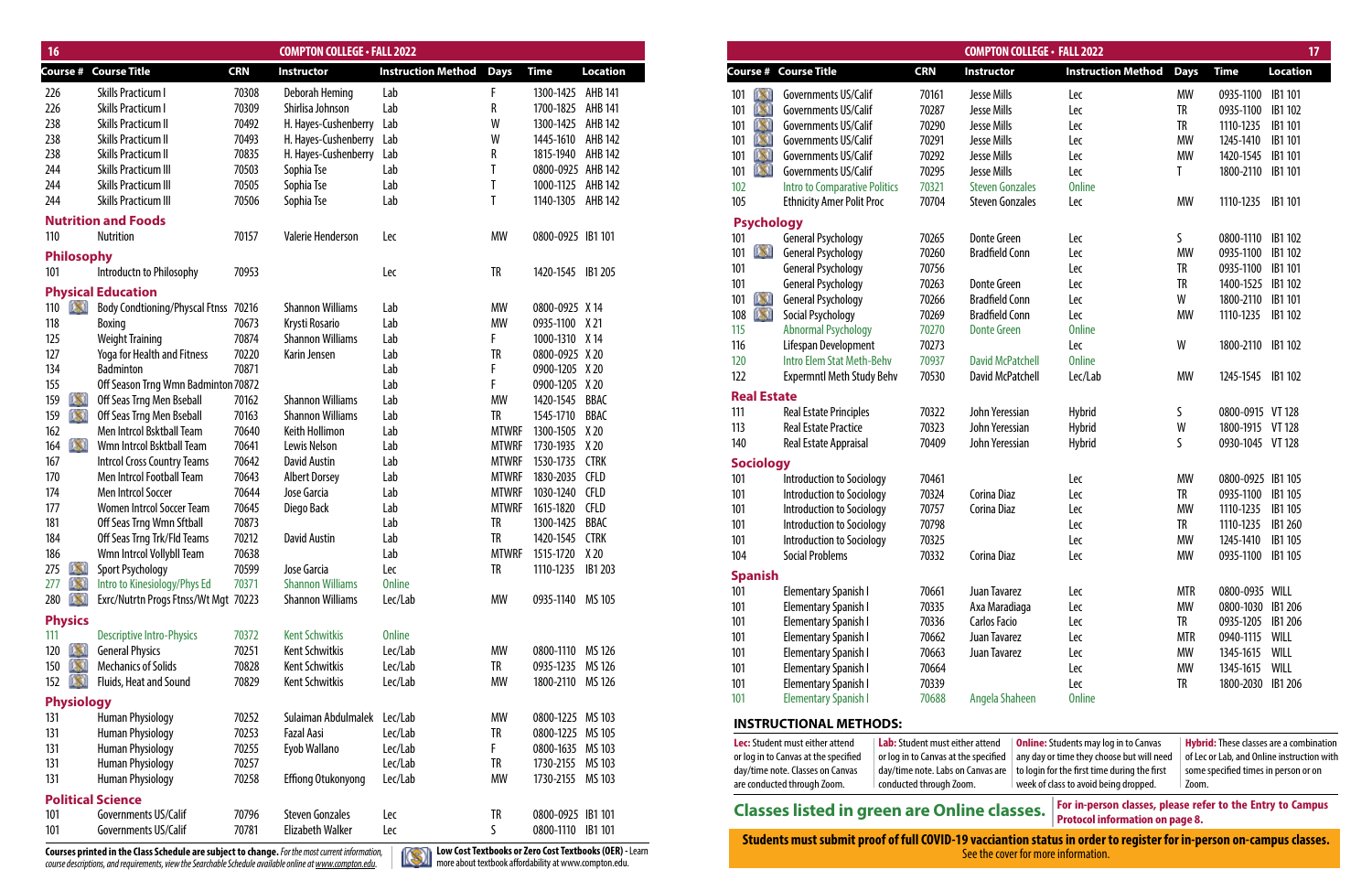| 18                    |                              |            | <b>COMPTON COLLEGE · FALL 2022</b> |                                     |    |                   |                 |
|-----------------------|------------------------------|------------|------------------------------------|-------------------------------------|----|-------------------|-----------------|
|                       | <b>Course # Course Title</b> | <b>CRN</b> | Instructor                         | <b>Instruction Method Days Time</b> |    |                   | <b>Location</b> |
| 102                   | Elementary Spanish II        | 70340      | Axa Maradiaga                      | Lec                                 | TR | 1800-2030 IB1 205 |                 |
| 104                   | Intermediate Spanish II      | 70341      | Axa Maradiaga                      | Lec                                 | MW | 1800-2030 IB1 206 |                 |
| 121                   | Beg Convrstnl Spanish        | 70919      | Axa Maradiaga                      | Lec                                 |    | 0800-1005 IB1 206 |                 |
| 122                   | Inter Convrstnl Spanish      | 70920      | Axa Maradiaga                      | Lec                                 |    | 0800-1005 IB1 206 |                 |
| <b>Theater</b>        |                              |            |                                    |                                     |    |                   |                 |
| 10 <sub>3</sub>       | <b>Theatre Appreciation</b>  | 70754      |                                    | Lec                                 | TR | 1110-1235 VT 215  |                 |
| 103 <b>IN</b>         | <b>Theatre Appreciation</b>  | 70344      | <b>Lesley Asistio</b>              | <b>Online</b>                       |    |                   |                 |
| 113                   | Introduction to Acting       | 70840      |                                    | Lec/Lab                             | MW | 1110-1350 TV 20   |                 |
|                       |                              |            |                                    |                                     |    |                   |                 |
| <b>Welding</b><br>101 | Intro-Welding Processes      | 70345      | Pamela Richardson                  | Lec/Lab                             | MW | 0745-1250 VT 173  |                 |
|                       |                              |            |                                    | Lab                                 | TR | 1020-1250 VT 175  |                 |
|                       | <b>Women's Studies</b>       |            |                                    |                                     |    |                   |                 |
| 101                   | Intro to Women's Studies     | 70351      | Jill Humphries                     | Lec                                 | MW | 1245-1410         | IB1 106         |
|                       |                              |            |                                    |                                     |    |                   |                 |

|                      |                                       |            |       | <b>COMPTON COLLEGE · FALL 2022</b> |                           |             |             | 19              |
|----------------------|---------------------------------------|------------|-------|------------------------------------|---------------------------|-------------|-------------|-----------------|
| Course #             | <b>Course Title</b>                   | <b>CRN</b> |       | Instructor                         | <b>Instruction Method</b> | <b>Days</b> | <b>Time</b> | <b>Location</b> |
| <b>English</b>       |                                       |            |       |                                    |                           |             |             |                 |
| 101                  | <b>Reading and Composition</b>        |            | 70457 | David Maruyama                     | <b>Online</b>             |             |             |                 |
| 101                  | <b>Reading and Composition</b>        |            | 70546 | Nikki Williams                     | <b>Online</b>             |             |             |                 |
| 101                  | <b>Reading and Composition</b>        |            | 70608 | <b>Judith Crozier</b>              | <b>Online</b>             |             |             |                 |
| 101<br>ÞМ            | <b>Reading and Composition</b>        |            | 70775 | <b>Jennifer Hill</b>               | <b>Online</b>             |             |             |                 |
| 103                  | <b>Critical Thinking/Comp</b>         |            | 70227 | Nikki Williams                     | <b>Online</b>             |             |             |                 |
| 101S                 | <b>Reading and Comp Support</b>       |            | 70722 | David Maruyama                     | Lec                       | F           | 0935-1050   | IB1 104         |
| 101S                 | <b>Reading and Comp Support</b>       |            | 70196 | <b>Judith Crozier</b>              | Lec                       | W           | 1245-1400   | IB1 104         |
| <b>Film/Video</b>    |                                       |            |       |                                    |                           |             |             |                 |
| 110                  | <b>Film Analysis and Appreciation</b> |            | 70895 | Jared Gordon                       | Lec                       | <b>TR</b>   | 1545-1755   | <b>FHS</b>      |
| <b>Humanities</b>    |                                       |            |       |                                    |                           |             |             |                 |
| 101                  | Intro to the Humanities               |            | 70311 | <b>Stefani Baez</b>                | <b>Online</b>             |             |             |                 |
| <b>Mathematics</b>   |                                       |            |       |                                    |                           |             |             |                 |
| IX.<br>73            | Intermediate Algebra Gen Ed           |            | 70612 | Rachida Safy                       | Lec                       | TR          | 1800-2145   | MS 202          |
| 150                  | <b>Elemntry Statistcs W/Probablty</b> |            | 70855 | Jose Villalobos                    | Hybrid                    | <b>TR</b>   | 1800-1915   | MS 210          |
|                      | <b>Medical Terminology</b>            |            |       |                                    |                           |             |             |                 |
| 101                  | <b>Medical Terminology</b>            |            | 70630 | <b>Diane Collins</b>               | Lec                       | TR          | 1530-1740   | <b>CTHS</b>     |
| <b>Music</b>         |                                       |            |       |                                    |                           |             |             |                 |
| 112                  | <b>Music Cultures of World</b>        |            | 70604 | Mandeda Uch                        | Lec                       | TR          | 0935-1140   | <b>TV 20</b>    |
|                      | <b>Physical Education</b>             |            |       |                                    |                           |             |             |                 |
| 290                  | <b>Personal Fitness Trainer</b>       |            | 70598 | Shannon Williams Lec/Lab           |                           | <b>TR</b>   | 1800-2130   | <b>CTRK</b>     |
|                      | <b>Politicial Science</b>             |            |       |                                    |                           |             |             |                 |
| 110                  | <b>Intro-Interntl Relations</b>       |            | 70705 | <b>Steven Gonzales</b>             | <b>Online</b>             |             |             |                 |
| <b>Sign Language</b> |                                       |            |       |                                    |                           |             |             |                 |
| 111                  | American Sign Language I              |            | 70522 |                                    | Lec                       | MW          | 0935-1225   | IB1 201         |
| 111                  | American Sign Language I              |            | 70896 |                                    | Lec                       | <b>MW</b>   | 1545-1845   | <b>FHS</b>      |
| <b>Sociology</b>     |                                       |            |       |                                    |                           |             |             |                 |
| 102                  | The Family                            |            | 70890 |                                    | Lec                       | <b>TR</b>   | 1545-1750   | LHS             |
| 107                  | Race/Ethnicity in the U.S.            |            | 70886 | Lenana Flippin                     | Lec                       | <b>MW</b>   | 1530-1740   | DHS             |
| <b>Theater</b>       |                                       |            |       |                                    |                           |             |             |                 |
| 103                  | <b>Theatre Appreciation</b>           |            | 70516 |                                    | Lec                       | MW          | 1245-1450   | <b>TV 19</b>    |
| 103                  | <b>Theatre Appreciation</b>           |            | 70893 | <b>Rodney Scott</b>                | Lec                       | TR          | 1530-1740   | <b>CHS</b>      |
|                      | <b>Women's Studies</b>                |            |       |                                    |                           |             |             |                 |
| 101                  | Intro to Women's Studies              |            | 70848 |                                    | Lec                       | TR          | 1530-1740   | <b>DHS</b>      |
|                      |                                       |            |       |                                    |                           |             |             |                 |
|                      |                                       |            |       |                                    |                           |             |             |                 |
|                      | <b>INSTRUCTIONAL METHODS:</b>         |            |       |                                    |                           |             |             |                 |

|                    | <b>Course # Course Title</b>    | <b>CRN</b> | <b>Instructor</b>     | <b>Instruction Method</b> | <b>Days</b> | Time             | <b>Location</b> |
|--------------------|---------------------------------|------------|-----------------------|---------------------------|-------------|------------------|-----------------|
| <b>Engineering</b> |                                 |            |                       |                           |             |                  |                 |
| 101                | Intro to Engineering            | 70432      | <b>Matin Lackpour</b> | Lec                       | M           | 1420-1625 MS 202 |                 |
| <b>Mathematics</b> |                                 |            |                       |                           |             |                  |                 |
| 13C                | Corequisite for College Algebr  | 70822      | Malinni Roeun         | Lec                       | W           | 1420-1640        | MS 212          |
| DXII<br>15C        | <b>Statistics Corequisite</b>   | 70856      | Gayathri Manikandan   | <b>Lec</b>                |             | 1110-1330        | MS 206          |
| 15C                | <b>Statistics Corequisite</b>   | 70823      | Joe Mediza            | Lec                       | M           | 1420-1640        | MS 206          |
| 17C                | <b>Trigonometry Corequisite</b> | 70821      | <b>Matin Lackpour</b> | Lec                       | M           | 1110-1330        | MS 210          |

# **TWELVE-WEEK CLASSES**

Monday, September 19 - Friday, December 9, 2022

# **FOURTEEN-WEEK CLASSES**

Saturday, September 3 - Friday, December 9, 2022

|                 | <b>Course # Course Title</b>        | <b>CRN</b> | <b>Instructor</b>       | <b>Instruction Method</b> | <b>Days</b> | Time      | <b>Location</b> |
|-----------------|-------------------------------------|------------|-------------------------|---------------------------|-------------|-----------|-----------------|
|                 | <b>Administration of Justice</b>    |            |                         |                           |             |           |                 |
| 100             | Intro to Admin of Justice           | 70532      | Donald Mason            | Lec                       | TR          | 1545-1750 | TV 21           |
| 100             | Intro to Admin of Justice           | 70857      | Alma Cruz               | Lec                       | <b>MW</b>   | 1530-1740 | <b>CHS</b>      |
| 100             | Intro to Admin of Justice           | 70858      | <b>Keith Braden</b>     | Lec                       | <b>MW</b>   | 1530-1740 | <b>CTHS</b>     |
| <b>Business</b> |                                     |            |                         |                           |             |           |                 |
| 124             | <b>Small Business Entrprenurshp</b> | 70889      |                         | Lec                       | <b>MW</b>   | 1545-1750 | LHS             |
|                 | <b>Communication Studies</b>        |            |                         |                           |             |           |                 |
| 100             | <b>Public Speaking</b>              | 70107      | <b>Erin Cooper</b>      | <b>Online</b>             |             |           |                 |
|                 | <b>Computer Information Systems</b> |            |                         |                           |             |           |                 |
| 113             | Intro-Comptr Info System            | 70605      | Abdirashid Yahye Online |                           |             |           |                 |



**Low Cost Textbooks or Zero Cost Textbooks(OER) -** Learn more about textbook affordability at www.compton.edu.

| Lec: Student must either attend      | Lab: Student must either attend      | O   |
|--------------------------------------|--------------------------------------|-----|
| or log in to Canvas at the specified | or log in to Canvas at the specified | l a |
| day/time note. Classes on Canvas     | day/time note. Labs on Canvas are    | t.  |
| are conducted through Zoom.          | conducted through Zoom.              | V   |

## **Classes listed in green are Online classes.**

**Online:**Students may log in to Canvas any day or time they choose but will need to login for the first time during the first week of class to avoid being dropped. **Hybrid:**These classes are a combination of Lec or Lab, and Online instruction with some specified times in person or on Zoom.

**For in-person classes, please refer to the Entry to Campus**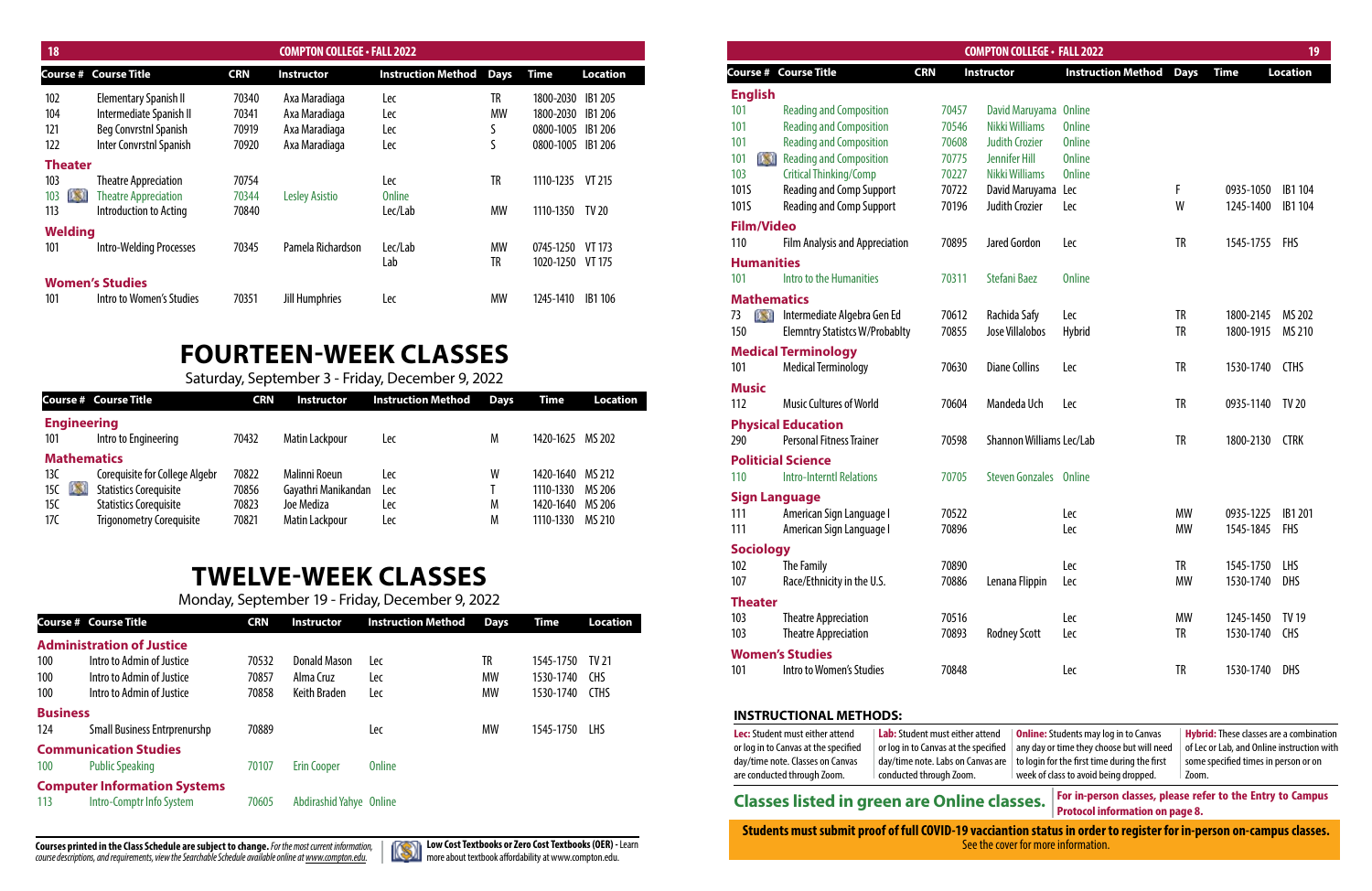# **FIRST EIGHT-WEEK SESSION**

| 20 <sub>2</sub>   |                                                |            | <b>COMPTON COLLEGE - FALL 2022</b> |                                                |             |                   |                 |                    |                                                     |            | <b>COMPTON COLLEGE - FALL 2022</b> |                                |           |                             | 21              |
|-------------------|------------------------------------------------|------------|------------------------------------|------------------------------------------------|-------------|-------------------|-----------------|--------------------|-----------------------------------------------------|------------|------------------------------------|--------------------------------|-----------|-----------------------------|-----------------|
|                   |                                                |            |                                    |                                                |             |                   |                 |                    | <b>Course # Course Title</b>                        | <b>CRN</b> | Instructor                         | <b>Instruction Method Days</b> |           | <b>Time</b>                 | <b>Location</b> |
|                   |                                                |            |                                    | <b>FIRST EIGHT-WEEK SESSION</b>                |             |                   |                 |                    | <b>Human Development</b>                            |            |                                    |                                |           |                             |                 |
|                   |                                                |            |                                    | Saturday, August 20 - Friday, October 14, 2022 |             |                   |                 | 110                | <b>Strat for Creating Success</b>                   | 70239      | Roza Ekimyan                       | <b>Online</b>                  |           |                             |                 |
|                   | ourse # Course Title                           | <b>CRN</b> | <b>Instructor</b>                  | <b>Instruction Method Days</b>                 |             | <b>Time</b>       | <b>Location</b> |                    | <b>Machine Tool Technology</b>                      |            |                                    |                                |           |                             |                 |
|                   | <b>lir Conditioning &amp; Refrigeration</b>    |            |                                    |                                                |             |                   |                 | 101                | Intro Cnvntionl/CNC Machining                       | 70956      |                                    | Lec/Lab                        | МW        | 0800-1430                   | VT 167          |
|                   | Air Cond Fundamentals                          | 70279      | <b>Todd Kler</b>                   | <b>Hybrid</b>                                  | W           | 0730-1205         | VT 198          | 103                | <b>Conventional/CNC Turning</b>                     | 70314      | <b>Michael Vanoverbeck</b>         | Hybrid                         | TR        | 1040-1255                   | VT 167          |
|                   | Air Cond Fundamentals                          | 70934      | <b>Patrick Heeb</b>                | Lec/Lab                                        | <b>MTWR</b> | 1800-2100         | <b>VT 198</b>   | <b>Mathematics</b> |                                                     |            |                                    |                                |           |                             |                 |
| 61                | <b>Fundmntls of Automation Sys</b>             | 70728      | <b>Todd Kler</b>                   | <b>Online</b>                                  |             |                   |                 |                    | 150 <b>Example 2 Elemntry Statistcs W/Probablty</b> | 70853      | Gayathri Manikandan                | Hybrid                         | MW        | 0935-1125                   | MS 206          |
|                   | <b>Inthropology</b>                            |            |                                    |                                                |             |                   |                 |                    | <b>Medical Terminology</b>                          |            |                                    |                                |           |                             |                 |
|                   | Intro to Physical Anthropology                 | 70415      | <b>Alberto Vigil</b>               | <b>Online</b>                                  |             |                   |                 | 101                | <b>Medical Terminology</b>                          | 70144      | <b>Diane Collins</b>               | Lec                            | МW        | 1110-1420 TV 21             |                 |
| \rt               |                                                |            |                                    |                                                |             |                   |                 | 101                | <b>Medical Terminology</b>                          | 70477      | <b>Diane Collins</b>               | Lec                            | <b>MW</b> | 1600-1910 TV 21             |                 |
|                   | Art/Visual Cultr: Glbl Perspec                 | 70098      | <b>Vanessa Madrid</b>              | <b>Online</b>                                  |             |                   |                 | 101                | <b>Medical Terminology</b>                          | 70369      | <b>Michele Green</b>               | <b>Online</b>                  |           |                             |                 |
|                   | hild Development                               |            |                                    |                                                |             |                   |                 | <b>Music</b>       |                                                     |            |                                    |                                |           |                             |                 |
| 03 <b>II. AND</b> | Child Growth and Development 70012             |            | <b>Hoa Pham</b>                    | Hybrid                                         | МW          | 1245-1400         | VT 215          | 182                | Digital Audio Recrdng Com Musc 70869                |            | Harvey Estrada                     | Lec/Lab                        | MW        | 1100-1645 Y99               |                 |
|                   | The Home, School, Community                    | 70028      | Hoa Pham                           | Hybrid                                         | <b>TR</b>   | 1245-1400         | VT 215          | <b>Nursing</b>     |                                                     |            |                                    |                                |           |                             |                 |
|                   | <b>Communication Studies</b>                   |            |                                    |                                                |             |                   |                 | 103                | <b>Nurse Assistant</b>                              | 70830      | Linda Thierry                      | Lec                            | MT        | 0800-1250                   | AHB 119         |
|                   | 00 <b>Will Public Speaking</b>                 | 70799      | Selene Aguirre                     | <b>Online</b>                                  |             |                   |                 |                    |                                                     |            |                                    | Lab                            | RF        | 0800-1515 CLIN              |                 |
|                   | <b>Computer Information Systems</b>            |            |                                    |                                                |             |                   |                 | 144                | <b>Dosage Calculations</b>                          | 70244      | Saundra Bosfield                   | Lec/Lab                        | TR        | 0900-1210                   | AHB 100         |
|                   | Intro to App Dev Enviro Swft                   | 70731      |                                    | Lec                                            | MTWR        | 1800-2035         | VT 124          | 144                | <b>Dosage Calculations</b>                          | 70245      | Kimberly Waters Harris             | Lec/Lab                        | <b>MW</b> | 1530-1840                   | AHB 121         |
|                   | Prgm Fundmntls: Apple Swft I                   | 70771      | Mehdi Peiravi                      | Lec                                            | MTWR        | 1800-2035         | <b>VT 226A</b>  | 149                | Prep Adv Placement in Nursing                       | 70957      | Perpetua Okoh                      | Lec                            |           | 1730-2150                   | AHB 101         |
|                   | Prgm Fundmntls: Apple Swft II                  | 70735      | M. Khalilzadeh                     | Lec                                            | <b>MTWR</b> | 1800-2035         | VT 209          |                    |                                                     |            |                                    | Lab                            | R         | 1730-2040                   | AHB 101         |
|                   |                                                |            |                                    |                                                |             |                   |                 | 220                | <b>Nursing Fundamentals</b>                         | 70267      | Deborah Heming                     | Lec                            | <b>MR</b> | 0900-1105                   | AHB 102         |
| 10                | <b>Cosmetology</b><br>Intermediate Cosmetology | 70390      | Stephen Ellis                      | Lec/Lab                                        |             | MTWRF 0800-1625   | TV 1            |                    |                                                     |            |                                    | Lab                            | TW        | 0700-1205                   | AHB 141         |
| 12                | <b>Advanced Cosmetology</b>                    | 70393      | <b>Stephen Ellis</b>               | Lec/Lab                                        |             | MTWRF 0800-1625   | TV 1            | 220                | <b>Nursing Fundamentals</b>                         | 70271      | Deborah Heming                     | Lec                            | MR        | 0900-1105                   | AHB 101         |
| 14                | <b>Advanced State Board Review</b>             | 70396      | Stephen Ellis                      | Lec/Lab                                        |             | MTWRF 0800-1625   | TV 1            |                    |                                                     |            |                                    | Lab                            | TW        | 1700-2205                   | AHB 141         |
| 16                | <b>Adv Prep State Board Review</b>             | 70399      | <b>Stephen Ellis</b>               | Lec/Lab                                        |             | MTWRF 0800-1625   | TV 1            | 220                | <b>Nursing Fundamentals</b>                         | 70762      | Deborah Heming                     | Lec                            | <b>MR</b> | 0900-1110                   | AHB 101         |
| 40                | <b>Cosmetology Practicum</b>                   | 70931      | <b>Stephen Ellis</b>               | Lec/Lab                                        | <b>MWTR</b> | 0800-1330         | TV 1            |                    |                                                     |            |                                    | Lab                            | TW        | 0730-1220                   | AHB 141         |
| conomics          |                                                |            |                                    |                                                |             |                   |                 | 230                | <b>Mental Health Nursing</b>                        | 70481      | H. Hayes-Cushenberry               | <b>Lec</b>                     |           | 1300-1715<br>0645-1655 CLIN | AHB 101         |
|                   | Principls of Econ - Macroecon                  | 70299      | <b>Meric Keskinel</b>              | <b>Online</b>                                  |             |                   |                 | 230                | <b>Mental Health Nursing</b>                        | 70480      | H. Hayes-Cushenberry               | Lab                            |           | 1300-1715 AHB 101           |                 |
|                   |                                                |            |                                    |                                                |             |                   |                 |                    |                                                     |            |                                    | - Lec<br>Lab                   |           | 0645-1655 CLIN              |                 |
| ducation          |                                                |            |                                    |                                                |             |                   |                 | 240                | Int Med Surg Nursing I                              | 70496      | Obiageli Obah                      | Lec                            |           | 1530-1955 AHB 119           |                 |
|                   | Intro to Field of Education                    | 70134      | Naomi Castro                       | Lec                                            | -S          | 0800-1005 VT 214A |                 |                    |                                                     |            |                                    | Lab                            |           | 0615-1925                   | CLIN            |
| nglish:           |                                                |            |                                    |                                                |             |                   |                 | 240                | Int Med Surg Nursing I                              | 70497      | Sophia Tse                         | Lec                            |           | 1530-1955 AHB 119           |                 |
|                   | <b>Reading and Composition</b>                 | 70844      | Valerie Woodward                   | Lec                                            | MW          | 1110-1525 IB1 206 |                 |                    |                                                     |            |                                    | Lab                            |           | 0615-1925 CLIN              |                 |
|                   | <b>Reading and Composition</b>                 | 70211      | <b>Amber Gillis</b>                | <b>Online</b>                                  |             |                   |                 | 240                | Int Med Surg Nursing I                              | 70498      | Obiageli Obah                      | Lec                            |           | 1530-1955                   | AHB 119         |
| 01                | <b>Reading and Composition</b>                 | 70544      | <b>Valerie Woodward</b>            | <b>Online</b>                                  |             |                   |                 |                    |                                                     |            |                                    | Lab                            |           | 0615-1930 CLIN              |                 |
|                   | inglish as a Second Language                   |            |                                    |                                                |             |                   |                 | 240                | Int Med Surg Nursing I                              | 70836      | Sophia Tse                         | Lec                            |           | 1530-1955 AHB 119           |                 |
|                   | ESL - Level 1                                  | 70913      | <b>Brittany Olayele</b>            | Lec                                            | МW          | 0935-1245 IB1 103 |                 |                    |                                                     |            |                                    | Lab                            |           | 0615-1935 CLIN              |                 |
|                   | ESL - Level 2                                  | 70914      | <b>Brittany Olayele</b>            | Lec                                            | МW          | 0935-1245 IB1 103 |                 |                    | <b>INSTRUCTIONAL METHODS:</b>                       |            |                                    |                                |           |                             |                 |
|                   | ESL - Level 3                                  | 70915      | <b>Brittany Olayele</b>            | Lec                                            |             | 0935-1245 IB1 104 |                 |                    |                                                     |            |                                    |                                |           |                             |                 |

|                         | <b>Course # Course Title</b>                         | <b>CRN</b>     | Instructor              | <b>Instruction Method</b> | <b>Days</b>                 | <b>Time</b>            | <b>Location</b>                    |
|-------------------------|------------------------------------------------------|----------------|-------------------------|---------------------------|-----------------------------|------------------------|------------------------------------|
|                         | <b>Air Conditioning &amp; Refrigeration</b>          |                |                         |                           |                             |                        |                                    |
| 121                     | Air Cond Fundamentals                                | 70279          | <b>Todd Kler</b>        | <b>Hybrid</b>             | W                           | 0730-1205              | <b>VT 198</b>                      |
| 121                     | Air Cond Fundamentals                                | 70934          | <b>Patrick Heeb</b>     | Lec/Lab                   | <b>MTWR</b>                 | 1800-2100              | <b>VT 198</b>                      |
| 161                     | <b>Fundmntls of Automation Sys</b>                   | 70728          | <b>Todd Kler</b>        | <b>Online</b>             |                             |                        |                                    |
| <b>Anthropology</b>     |                                                      |                |                         |                           |                             |                        |                                    |
| 101                     | Intro to Physical Anthropology                       | 70415          | <b>Alberto Vigil</b>    | <b>Online</b>             |                             |                        |                                    |
| Art                     |                                                      |                |                         |                           |                             |                        |                                    |
| 101                     | Art/Visual Cultr: Glbl Perspec                       | 70098          | <b>Vanessa Madrid</b>   | <b>Online</b>             |                             |                        |                                    |
|                         | <b>Child Development</b>                             |                |                         |                           |                             |                        |                                    |
| <b>BST</b><br>103       | <b>Child Growth and Development</b>                  | 70012          | Hoa Pham                | <b>Hybrid</b>             | <b>MW</b>                   | 1245-1400              | <b>VT 215</b>                      |
| 104                     | The Home, School, Community                          | 70028          | Hoa Pham                | Hybrid                    | <b>TR</b>                   | 1245-1400              | VT 215                             |
|                         | <b>Communication Studies</b>                         |                |                         |                           |                             |                        |                                    |
| <b>IXI</b><br>100       | <b>Public Speaking</b>                               | 70799          | <b>Selene Aquirre</b>   | <b>Online</b>             |                             |                        |                                    |
|                         | <b>Computer Information Systems</b>                  |                |                         |                           |                             |                        |                                    |
| 61                      | Intro to App Dev Enviro Swft                         | 70731          |                         | Lec                       | <b>MTWR</b>                 | 1800-2035              | <b>VT 124</b>                      |
| 63                      | Prgm Fundmntls: Apple Swft I                         | 70771          | Mehdi Peiravi           | Lec                       | <b>MTWR</b>                 | 1800-2035              | <b>VT 226A</b>                     |
| 64                      | Prgm Fundmntls: Apple Swft II                        | 70735          | M. Khalilzadeh          | Lec                       | <b>MTWR</b>                 | 1800-2035              | VT 209                             |
| <b>Cosmetology</b>      |                                                      |                |                         |                           |                             |                        |                                    |
| 110                     | Intermediate Cosmetology                             | 70390          | <b>Stephen Ellis</b>    | Lec/Lab                   | <b>MTWRF</b>                | 0800-1625              | TV <sub>1</sub>                    |
| 112                     | <b>Advanced Cosmetology</b>                          | 70393          | <b>Stephen Ellis</b>    | Lec/Lab                   | <b>MTWRF</b>                | 0800-1625              | TV <sub>1</sub>                    |
| 114                     | <b>Advanced State Board Review</b>                   | 70396          | <b>Stephen Ellis</b>    | Lec/Lab                   | <b>MTWRF</b>                | 0800-1625              | TV <sub>1</sub>                    |
| 116                     | Adv Prep State Board Review                          | 70399<br>70931 | <b>Stephen Ellis</b>    | Lec/Lab                   | <b>MTWRF</b><br><b>MWTR</b> | 0800-1625<br>0800-1330 | TV <sub>1</sub><br>TV <sub>1</sub> |
| 140                     | <b>Cosmetology Practicum</b>                         |                | <b>Stephen Ellis</b>    | Lec/Lab                   |                             |                        |                                    |
| <b>Economics</b><br>101 | Principls of Econ - Macroecon                        | 70299          | <b>Meric Keskinel</b>   | <b>Online</b>             |                             |                        |                                    |
|                         |                                                      |                |                         |                           |                             |                        |                                    |
| <b>Education</b><br>101 | Intro to Field of Education                          | 70134          | Naomi Castro            | Lec                       | S                           | 0800-1005              | <b>VT 214A</b>                     |
|                         |                                                      |                |                         |                           |                             |                        |                                    |
| <b>English</b>          | <b>Reading and Composition</b>                       | 70844          | Valerie Woodward        | Lec                       | MW                          | 1110-1525              | IB1 206                            |
| 101<br>101              | <b>Reading and Composition</b>                       | 70211          | <b>Amber Gillis</b>     | <b>Online</b>             |                             |                        |                                    |
| 101                     | <b>Reading and Composition</b>                       | 70544          | <b>Valerie Woodward</b> | <b>Online</b>             |                             |                        |                                    |
|                         |                                                      |                |                         |                           |                             |                        |                                    |
| 12                      | <b>English as a Second Language</b><br>ESL - Level 1 | 70913          | <b>Brittany Olayele</b> | Lec                       | <b>MW</b>                   | 0935-1245              | IB1 103                            |
| 13                      | ESL - Level 2                                        | 70914          | <b>Brittany Olayele</b> | Lec                       | <b>MW</b>                   | 0935-1245              | IB1 103                            |
| 14                      | ESL - Level 3                                        | 70915          | <b>Brittany Olayele</b> | Lec                       | TR                          | 0935-1245              | IB1 104                            |
| 15                      | ESL - Level 4                                        | 70916          | <b>Brittany Olayele</b> | Lec                       | TR                          | 0935-1245              | IB1 104                            |
| <b>History</b>          |                                                      |                |                         |                           |                             |                        |                                    |
| 101                     | U.S. History to 1877                                 | 70092          | <b>Nathan Lopez</b>     | <b>Online</b>             |                             |                        |                                    |
|                         |                                                      |                |                         |                           |                             |                        |                                    |



**Low Cost Textbooks or Zero Cost Textbooks(OER) -** Learn more about textbook affordability at www.compton.edu.

| <b>Lec:</b> Student must either attend | Lab: Student must either attend      | $\bf{0}$ |
|----------------------------------------|--------------------------------------|----------|
| or log in to Canvas at the specified   | or log in to Canvas at the specified | ar       |
| day/time note. Classes on Canvas       | day/time note. Labs on Canvas are    | to       |
| are conducted through Zoom.            | conducted through Zoom.              | W        |

# **Classes listed in green are Online classes.** For in-person classes, please refer classes are the protocol information on page 8.

**Online:**Students may log in to Canvas any day or time they choose but will need o login for the first time during the first week of class to avoid being dropped. **Hybrid:** These classes are a combination of Lec or Lab, and Online instruction with some specified times in person or on Zoom.

**For in-person classes, please refer to the Entry to Campus**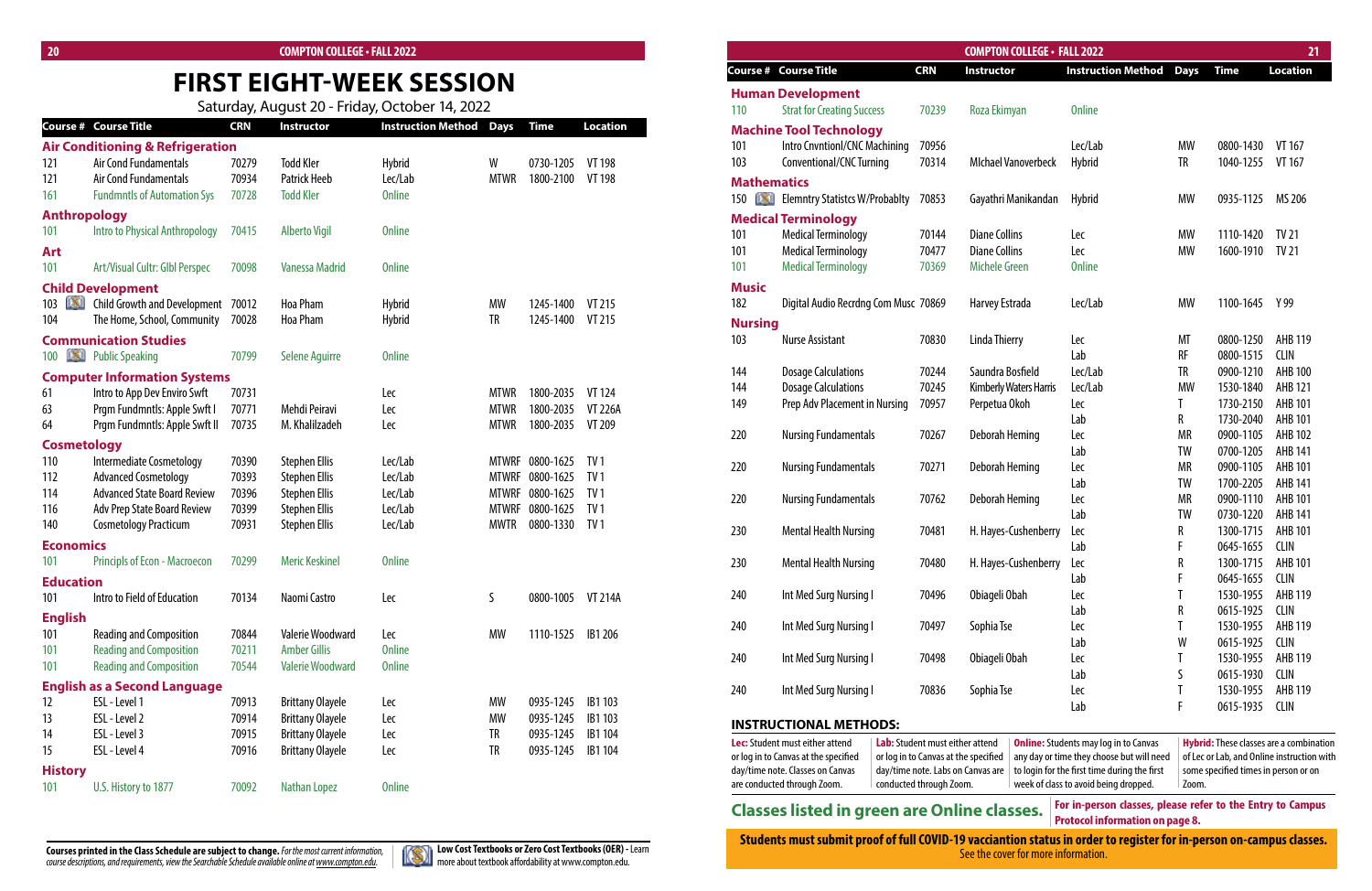| 22                                        |            | <b>COMPTON COLLEGE · FALL 2022</b> |                                     |      |           |          |
|-------------------------------------------|------------|------------------------------------|-------------------------------------|------|-----------|----------|
| <b>Course # Course Title</b>              | <b>CRN</b> | Instructor                         | <b>Instruction Method Days Time</b> |      |           | Location |
| <b>Nutrition and Food</b>                 |            |                                    |                                     |      |           |          |
| 110<br><b>Nutrition</b>                   | 70370      | <b>Jill Gray</b>                   | <b>Online</b>                       |      |           |          |
| <b>Physical Education</b>                 |            |                                    |                                     |      |           |          |
| 260 <b>Base Process Fitnss/Wt Contri</b>  | 70221      | <b>Shannon Williams</b>            | Lec                                 | M    | 1800-2020 | MS 205   |
| <b>Psychology</b>                         |            |                                    |                                     |      |           |          |
| 101 <b>EXT</b> General Psychology         | 70261      | <b>Bradfield Conn</b>              | <b>Online</b>                       |      |           |          |
| <b>Physiological Psychology</b><br>107    | 70712      | <b>David McPatchell</b>            | <b>Online</b>                       |      |           |          |
| 110<br>African Amercn Psychology          | 70425      | <b>Jasmine Phillips</b>            | <b>Online</b>                       |      |           |          |
| <b>Sociology</b>                          |            |                                    |                                     |      |           |          |
| <b>Introduction to Sociology</b><br>101   | 70329      | Nikki Williams                     | <b>Online</b>                       |      |           |          |
| 110<br><b>Introduction to Social Work</b> | 70714      | <b>Corina Diaz</b>                 | <b>Online</b>                       |      |           |          |
| <b>Welding</b>                            |            |                                    |                                     |      |           |          |
| <b>Introduction to SMAW</b><br>111        | 70346      | Pamela Richardson                  | Lec/Lab                             | MTWR | 1800-2140 | VT 173   |
|                                           |            |                                    |                                     |      |           |          |

|                   |                                       |            | <b>COMPTON COLLEGE · FALL 2022</b>   |                           |             |                 |                 |
|-------------------|---------------------------------------|------------|--------------------------------------|---------------------------|-------------|-----------------|-----------------|
|                   | <b>Course # Course Title</b>          | <b>CRN</b> | Instructor                           | <b>Instruction Method</b> | <b>Days</b> | <b>Time</b>     | <b>Location</b> |
| 114               | <b>Advanced State Board Review</b>    | 70397      | <b>Stephen Ellis</b>                 | Lec/Lab                   |             | MTWRF 0800-1645 | TV <sub>1</sub> |
| 116               | <b>Adv Prep State Board Review</b>    | 70400      | <b>Stephen Ellis</b>                 | Lec/Lab                   |             | MTWRF 0800-1625 | TV <sub>1</sub> |
| 140               | <b>Cosmetology Practicum</b>          | 70948      | <b>Stephen Ellis</b>                 | Lec/Lab                   |             | MWTR 0800-1330  | TV <sub>1</sub> |
| <b>Dance</b>      |                                       |            |                                      |                           |             |                 |                 |
| 101               | <b>Dance Appreciation</b>             | 70791      | <b>Marjeritta Phillips</b>           | <b>Online</b>             |             |                 |                 |
| <b>Economics</b>  |                                       |            |                                      |                           |             |                 |                 |
| 101               | <b>Principls of Econ - Macroecon</b>  | 70793      | <b>Meric Keskinel</b>                | <b>Online</b>             |             |                 |                 |
| 102               | <b>Princ Economics:microecon</b>      | 70702      | <b>Meric Keskinel</b>                | <b>Online</b>             |             |                 |                 |
| <b>Education</b>  |                                       |            |                                      |                           |             |                 |                 |
| 201               | <b>Foundations in Education</b>       | 70453      | Naomi Castro                         | <b>Hybrid</b>             | S           | 0800-1020       | <b>VT 226A</b>  |
| <b>English</b>    |                                       |            |                                      |                           |             |                 |                 |
| 101               | <b>Reading and Composition</b>        | 70845      | <b>Anthony Alaimalo</b>              | Lec                       | TR          | 1110-1525       | <b>VT 131</b>   |
| DXII<br>101       | <b>Reading and Composition</b>        | 70609      | Sarah George                         | <b>Online</b>             |             |                 |                 |
| 101               | <b>Reading and Composition</b>        | 70616      | <b>Susan Johnson</b>                 | <b>Online</b>             |             |                 |                 |
| 101               | <b>Reading and Composition</b>        | 70788      | Jose Bernaudo                        | <b>Online</b>             |             |                 |                 |
| DXI<br>101        | <b>Reading and Composition</b>        | 70804      | Sarah George                         | <b>Online</b>             |             |                 |                 |
| 103               | <b>Critical Thinking/Comp</b>         | 70229      | <b>Judith Crozier</b>                | <b>Online</b>             |             |                 |                 |
| DXI<br>103        | <b>Critical Thinking/Comp</b>         | 70782      | <b>Jennifer Hill</b>                 | <b>Online</b>             |             |                 |                 |
| 103               | <b>Critical Thinking/Comp</b>         | 70800      | <b>Valerie Woodward</b>              | <b>Online</b>             |             |                 |                 |
|                   | <b>English as a Second Language</b>   |            |                                      |                           |             |                 |                 |
| 14                | ESL - Level 3                         | 70943      | <b>Brittany Olayele</b>              | Lec                       | MW          | 0935-1245       | IB1 203         |
| 15                | ESL - Level 4                         | 70944      | <b>Brittany Olayele</b>              | Lec                       | <b>MW</b>   | 0935-1245       | IB1 203         |
| 16                | ESL - Level 5                         | 70917      | <b>Brittany Olayele</b>              | Lec                       | <b>TRF</b>  | 0935-1305       | IB1 103         |
| <b>Film/Video</b> |                                       |            |                                      |                           |             |                 |                 |
| 110               | <b>Film Analysis and Appreciation</b> | 70770      | <b>Jared Gordon</b>                  | <b>Online</b>             |             |                 |                 |
| 110               | <b>Film Analysis and Appreciation</b> | 70789      | <b>Jared Gordon</b>                  | <b>Online</b>             |             |                 |                 |
| <b>History</b>    |                                       |            |                                      |                           |             |                 |                 |
| 101               | U.S. History to 1877                  | 70417      | <b>Kendahl Radcliffe</b>             | <b>Online</b>             |             |                 |                 |
| 101               | U.S. History to 1877                  | 70418      | <b>William Van Benschoten Online</b> |                           |             |                 |                 |
| 101               | U.S. History to 1877                  | 70794      | <b>Kendahl Radcliffe</b>             | <b>Online</b>             |             |                 |                 |
| <b>Human</b>      | <b>Development</b>                    |            |                                      |                           |             |                 |                 |
| 110               | <b>Strat for Creating Success</b>     | 70459      | <b>Jasmine Phillips</b>              | <b>Online</b>             |             |                 |                 |
| 110               | <b>Strat for Creating Success</b>     | 70801      | <b>Jasmine Phillips</b>              | <b>Online</b>             |             |                 |                 |
|                   |                                       |            |                                      |                           |             |                 |                 |



Remember to check Compton College's online calendar every week for a schedule of events and informational workshops created just for students!



[www.compton.edu/events/](http://www.compton.edu/events/)

# **SECOND EIGHT-WEEK SESSION**

Saturday, October 15 - Friday, December 9, 2022

|                     | Course # Course Title                       | <b>CRN</b> | <b>Instructor</b>         | <b>Instruction Method</b> | <b>Days</b> | <b>Time</b>     | <b>Location</b> |
|---------------------|---------------------------------------------|------------|---------------------------|---------------------------|-------------|-----------------|-----------------|
|                     | <b>Air Conditioning &amp; Refrigeration</b> |            |                           |                           |             |                 |                 |
| 130                 | <b>Electric Controls</b>                    | 70935      | <b>Patrick Heeb</b>       | Lec                       | MT          | 1800-2005       | <b>VT 198</b>   |
| 131                 | <b>HVAC Electronics</b>                     | 70936      | <b>Patrick Heeb</b>       | Lec                       | <b>WR</b>   | 1800-2010       | <b>VT 198</b>   |
| 134                 | <b>HVAC Customer Service</b>                | 70286      | <b>Todd Kler</b>          | Lec                       | W           | 1055-1300       | <b>VT 198</b>   |
| 136                 | <b>Electrical Applications</b>              | 70278      | <b>Todd Kler</b>          | <b>Hybrid</b>             | W           | 0730-1205       | <b>VT 198</b>   |
| <b>Anthropology</b> |                                             |            |                           |                           |             |                 |                 |
| 102                 | <b>Intro Cultural Anthropology</b>          | 70416      | <b>Alberto Vigil</b>      | <b>Online</b>             |             |                 |                 |
| <b>Art</b>          |                                             |            |                           |                           |             |                 |                 |
| 101                 | Art/Visual Cultr: Glbl Perspec              | 70097      | <b>Vanessa Madrid</b>     | <b>Online</b>             |             |                 |                 |
|                     | <b>Child Development</b>                    |            |                           |                           |             |                 |                 |
| 107                 | Infant/Toddler Developmnt                   | 70750      | Hoa Pham                  | <b>Hybrid</b>             | <b>MW</b>   | 1245-1400       | VT 215          |
| 108                 | Princ & Pract Teach Yng Childr              | 70043      | <b>Hoa Pham</b>           | <b>Hybrid</b>             | TR          | 1245-1400       | <b>VT 215</b>   |
| 115                 | Introduction to Curriculum                  | 70050      | <b>Hoa Pham</b>           | <b>Hybrid</b>             | <b>MW</b>   | 1415-1530       | <b>VT 215</b>   |
|                     | <b>Communication Studies</b>                |            |                           |                           |             |                 |                 |
| 100                 | Public Speaking                             | 70117      | <b>Ingrid Greene</b>      | <b>Online</b>             |             |                 |                 |
|                     | <b>Computer Information Systems</b>         |            |                           |                           |             |                 |                 |
| 61                  | Intro to App Dev Enviro Swft                | 70780      |                           | Lec                       | <b>MTWR</b> | 0800-1040       | VT 209          |
| 61                  | Intro to App Dev Enviro Swft                | 70805      |                           | Lec                       | <b>MTWR</b> | 1800-2040       | <b>VT 124</b>   |
| 64                  | Prgm Fundmntls: Apple Swft II               | 70733      | <b>Farhang Zarrinkelk</b> | Lec                       | <b>MTWR</b> | 1800-2035       | <b>VT 226A</b>  |
| 65                  | <b>Advcd App Devlpmnt Swift</b>             | 70736      | Abdirashid Yahye          | Lec                       | <b>MTWR</b> | 1800-2035       | VT 209          |
| 120                 | Internet, Security and the Web              | 70802      | <b>Abdirashid Yahye</b>   | <b>Online</b>             |             |                 |                 |
| 190                 | Intro to Cloud Computing                    | 70803      | Ezennwa Ukwuoma           | <b>Online</b>             |             |                 |                 |
| <b>Cosmetology</b>  |                                             |            |                           |                           |             |                 |                 |
| 110                 | Intermediate Cosmetology                    | 70391      | <b>Stephen Ellis</b>      | Lec/Lab                   |             | MTWRF 0800-1625 | TV <sub>1</sub> |
| 112                 | <b>Advanced Cosmetology</b>                 | 70394      | <b>Stephen Ellis</b>      | Lec/Lab                   |             | MTWRF 0800-1625 | TV <sub>1</sub> |

**Courses printed in the Class Schedule are subject to change.** *For the most current information, course descriptions, and requirements, view the Searchable Schedule available online at www.compton.edu.*



| LLEGE • FALL 2022        |                           |             |                 | 23              |
|--------------------------|---------------------------|-------------|-----------------|-----------------|
|                          | <b>Instruction Method</b> | <b>Days</b> | <b>Time</b>     | <b>Location</b> |
|                          | Lec/Lab                   |             | MTWRF 0800-1645 | TV <sub>1</sub> |
|                          | Lec/Lab                   |             | MTWRF 0800-1625 | TV <sub>1</sub> |
|                          | Lec/Lab                   |             | MWTR 0800-1330  | TV <sub>1</sub> |
| illips                   | <b>Online</b>             |             |                 |                 |
| ۱ļ                       | <b>Online</b>             |             |                 |                 |
| J.                       | <b>Online</b>             |             |                 |                 |
|                          | <b>Hybrid</b>             | S           | 0800-1020       | <b>VT 226A</b>  |
| malo                     | Lec                       | TR          | 1110-1525       | <b>VT 131</b>   |
|                          | <b>Online</b>             |             |                 |                 |
| n                        | <b>Online</b>             |             |                 |                 |
| 0                        | <b>Online</b>             |             |                 |                 |
|                          | <b>Online</b>             |             |                 |                 |
| í                        | <b>Online</b>             |             |                 |                 |
|                          | <b>Online</b>             |             |                 |                 |
| ward                     | <b>Online</b>             |             |                 |                 |
| ele                      | Lec                       | MW          | 0935-1245       | IB1 203         |
| ele                      | Lec                       | MW          | 0935-1245       | IB1 203         |
| ele                      | Lec                       | <b>TRF</b>  | 0935-1305       | IB1 103         |
|                          | <b>Online</b>             |             |                 |                 |
|                          | <b>Online</b>             |             |                 |                 |
| liffe                    | <b>Online</b>             |             |                 |                 |
| <b>Benschoten Online</b> |                           |             |                 |                 |
| liffe:                   | <b>Online</b>             |             |                 |                 |
| ips                      | <b>Online</b>             |             |                 |                 |
| ins                      | <b>Online</b>             |             |                 |                 |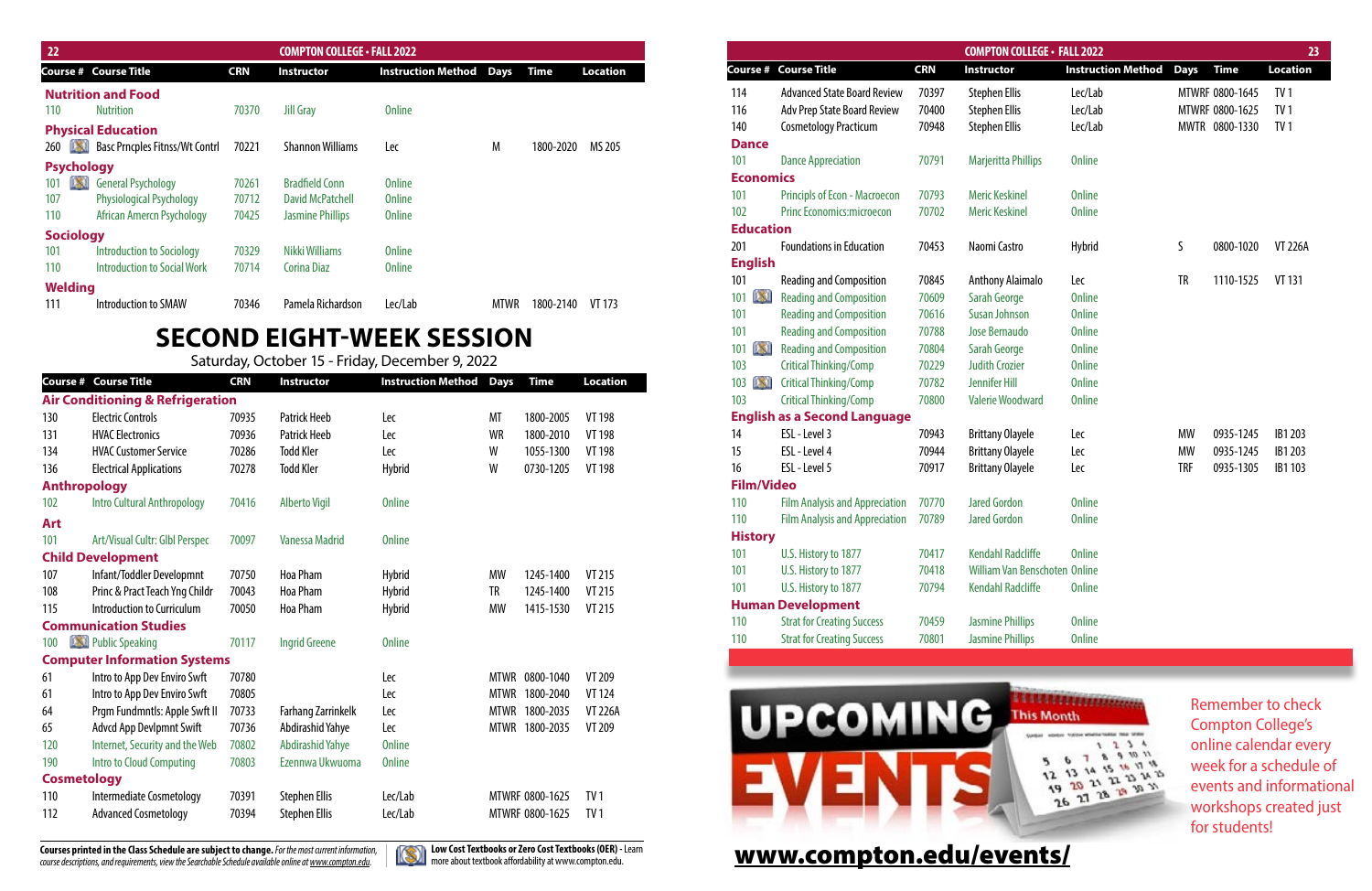| 24                 |                                       |            | <b>COMPTON COLLEGE · FALL 2022</b> |                           |                |                        |                               |
|--------------------|---------------------------------------|------------|------------------------------------|---------------------------|----------------|------------------------|-------------------------------|
| Course #           | <b>Course Title</b>                   | <b>CRN</b> | Instructor                         | <b>Instruction Method</b> | <b>Days</b>    | <b>Time</b>            | <b>Location</b>               |
| <b>Humanities</b>  |                                       |            |                                    |                           |                |                        |                               |
| 101                | Intro to the Humanities               | 70790      | <b>Amber Gillis</b>                | <b>Online</b>             |                |                        |                               |
|                    | <b>Machine Tool Technology</b>        |            |                                    |                           |                |                        |                               |
| 105                | <b>Conventional/CNC Milling</b>       | 70929      | Michael Vanoverbeck                | Hybrid                    | MW             | 1040-1255              | VT 167                        |
| 107                | <b>Adv Manufacturing Processes</b>    | 70930      | Michael Vanoverbeck                | Hybrid                    | TR             | 1040-1255              | VT 167                        |
| 140                | <b>Machine Shop Calculations</b>      | 70928      | <b>Michael Vanoverbeck</b>         | <b>Online</b>             |                |                        |                               |
| <b>Mathematics</b> |                                       |            |                                    |                           |                |                        |                               |
| 150                | <b>Elemntry Statistcs W/Probablty</b> | 70854      | Malinni Roeun                      | Hybrid                    | TR             | 1545-1735              | MS 212                        |
|                    | <b>Medical Terminology</b>            |            |                                    |                           |                |                        |                               |
| 101                | <b>Medical Terminology</b>            | 70615      | <b>Diane Collins</b>               | Lec                       | TR             | 0935-1245              | <b>AHB 101</b>                |
| 101                | <b>Medical Terminology</b>            | 70460      | <b>Diane Collins</b>               | Lec                       | <b>MW</b>      | 1110-1420              | <b>TV 21</b>                  |
| 101                | <b>Medical Terminology</b>            | 70151      | <b>Diane Collins</b>               | Lec                       | <b>MW</b>      | 1600-1910              | <b>TV 21</b>                  |
| 101                | <b>Medical Terminology</b>            | 70761      | <b>Michele Green</b>               | <b>Online</b>             |                |                        |                               |
| <b>Music</b>       |                                       |            |                                    |                           |                |                        |                               |
| 111                | <b>Music Appreciation-Survey</b>      | 70539      | Mandeda Uch                        | <b>Online</b>             |                |                        |                               |
| 111                | <b>Music Appreciation-Survey</b>      | 70792      | <b>Harvey Estrada</b>              | <b>Online</b>             |                |                        |                               |
| 183                | Keyboarding-Commercial Music          | 70870      | Harvey Estrada                     | Lec/Lab                   | <b>MW</b>      | 1100-1645              | Y 80                          |
| 215A               | Music History/Lit Up to 1750          | 70776      | Mandeda Uch                        | <b>Online</b>             |                |                        |                               |
| <b>Nursing</b>     |                                       |            |                                    |                           |                |                        |                               |
| 103                | <b>Nurse Assistant</b>                | 70768      | <b>Linda Thierry</b>               | Lec                       | MT             | 0800-1250              | AHB 119                       |
|                    |                                       |            |                                    | Lab                       | RF             | 0800-1515              | <b>CLIN</b>                   |
| 144                | <b>Dosage Calculations</b>            | 70478      | Kimberly Waters Harris             | Lec/Lab                   | <b>MW</b>      | 1530-1850              | <b>AHB 121</b>                |
| 144                | <b>Dosage Calculations</b>            | 70246      | <b>Danielle Fonville</b>           | Lec/Lab                   | TR             | 1730-2040              | <b>AHB 100</b>                |
| 222                | Med Surg Nursing - Older Adult        | 70304      | Deborah Heming                     | Lec                       | <b>MR</b>      | 0900-1105              | <b>AHB 102</b><br><b>CLIN</b> |
| 222                |                                       |            |                                    | Lab                       | T<br><b>MR</b> | 0615-1930<br>0900-1105 | <b>AHB 102</b>                |
|                    | Med Surg Nursing - Older Adult        | 70305      | <b>Deborah Heming</b>              | Lec<br>Lab                | S              | 0615-1935              | <b>CLIN</b>                   |
| 222                | Med Surg Nursing - Older Adult 70763  |            | Deborah Heming                     | Lec                       | <b>MR</b>      | 0900-1105              | <b>AHB 102</b>                |
|                    |                                       |            |                                    | Lab                       | S              | 0615-1930              | <b>CLIN</b>                   |
| 230                | <b>Mental Health Nursing</b>          | 70483      | H. Hayes-Cushenberry               | Lec                       | R              | 1300-1715              | <b>AHB 101</b>                |
|                    |                                       |            |                                    | Lab                       | F              | 0645-1650              | <b>CLIN</b>                   |
| 230                | <b>Mental Health Nursing</b>          | 70834      | H. Hayes-Cushenberry               | Lec                       | R              | 1300-1715              | <b>AHB 101</b>                |
|                    |                                       |            |                                    | Lab                       | F              | 0645-1650              | <b>CLIN</b>                   |
| 242                | Int Med Surg Nursing II               | 70499      | Sophia Tse                         | Lec                       | T              | 1530-1945              | AHB 119                       |
|                    |                                       |            |                                    | Lab                       | <b>MW</b>      | 0615-1430              | <b>CLIN</b>                   |
| 242                | Int Med Surg Nursing II               | 70500      | Sophia Tse                         | Lec                       | T              | 1530-1945              | AHB 119                       |
|                    |                                       |            |                                    | Lab                       | RF             | 0615-1430              | <b>CLIN</b>                   |
| 242                | Int Med Surg Nursing II               | 70501      | Angela Burrell                     | Lec                       | T              | 1530-1945              | AHB 119                       |
|                    |                                       |            |                                    | Lab                       | RF             | 1500-2315              | <b>CLIN</b>                   |
| 242                | Int Med Surg Nursing II               | 70502      | Sophia Tse                         | Lec                       | T              | 1530-1945              | AHB 119                       |
|                    |                                       |            |                                    | Lab                       | FS             | 0615-1430              | <b>CLIN</b>                   |
|                    | <b>Political Science</b>              |            |                                    |                           |                |                        |                               |
| 101                | <b>Governments US/Calif</b>           | 70320      | <b>Steven Gonzales</b>             | <b>Online</b>             |                |                        |                               |
| <b>Psychology</b>  |                                       |            |                                    |                           |                |                        |                               |
| <b>DXI</b><br>101  | <b>General Psychology</b>             | 70374      | <b>Bradfield Conn</b>              | <b>Online</b>             |                |                        |                               |
| 101                | <b>General Psychology</b>             | 70797      | <b>Kevin Dooley</b>                | <b>Online</b>             |                |                        |                               |
| 107                | <b>Physiological Psychology</b>       | 70713      | <b>Kevin Dooley</b>                | <b>Online</b>             |                |                        |                               |
| 110                | African Amercn Psychology             | 70707      | <b>Jasmine Phillips</b>            | <b>Online</b>             |                |                        |                               |
| 116                | Lifespan Development                  | 70377      | <b>David McPatchell</b>            | <b>Online</b>             |                |                        |                               |
|                    |                                       |            |                                    |                           |                |                        |                               |

| 24                |                                    |       | <b>COMPTON COLLEGE - FALL 2022</b> |                              |    |           |          |
|-------------------|------------------------------------|-------|------------------------------------|------------------------------|----|-----------|----------|
|                   | Course # Course Title              | CRN   | Instructor                         | Instruction Method Days Time |    |           | Location |
| <b>Humanities</b> |                                    |       |                                    |                              |    |           |          |
| 101               | Intro to the Humanities            | 70790 | Amber Gillis                       | <b>Online</b>                |    |           |          |
|                   | <b>Machine Tool Technology</b>     |       |                                    |                              |    |           |          |
| 105               | <b>Conventional/CNC Milling</b>    | 70929 | Michael Vanoverbeck                | Hybrid                       | МW | 1040-1255 | VT 167   |
| 107               | <b>Adv Manufacturing Processes</b> | 70930 | Michael Vanoverbeck                | Hybrid                       | TR | 1040-1255 | VT 167   |
| 140               | <b>Machine Shop Calculations</b>   | 70928 | Michael Vanoverbeck Online         |                              |    |           |          |
|                   | <b>Mathematics</b>                 |       |                                    |                              |    |           |          |

# **FOUR-WEEK CLASSES**

**Classes listed in green are Online classes.** For in-person classes, please refer to the Entry to Campus **Classes** enter to the Entry to Campus

### Multiple Start Dates: Refer to "Meeting Time" in Banner

|                |                                       |            |                       | <u>Multiple Start Dates. Neier to "Meeting Time" in Danner</u> |             |             |                 |
|----------------|---------------------------------------|------------|-----------------------|----------------------------------------------------------------|-------------|-------------|-----------------|
|                | <b>Course # Course Title</b>          | <b>CRN</b> | <b>Instructor</b>     | <b>Instruction Method</b>                                      | <b>Days</b> | <b>Time</b> | <b>Location</b> |
|                | <b>Academic Success</b>               |            |                       |                                                                |             |             |                 |
| DXI.<br>60     | <b>Stratgy-Success in Distance Ed</b> | 70716      | <b>Susan Johnson</b>  | <b>Online</b>                                                  |             |             |                 |
| DX.<br>60      | <b>Stratgy-Success in Distance Ed</b> | 70378      | <b>Susan Johnson</b>  | <b>Online</b>                                                  |             |             |                 |
|                | <b>Library Studies</b>                |            |                       |                                                                |             |             |                 |
| 101            | Intro to Library Info Science         | 70749      | Lynn Chung            | <b>Online</b>                                                  |             |             |                 |
| <b>Nursing</b> |                                       |            |                       |                                                                |             |             |                 |
| 232            | <b>OB Patients and the Newborn</b>    | 70484      | Laura Hill-Jones      | Lec                                                            | <b>MW</b>   | 1700-2010   | <b>AHB 100</b>  |
|                |                                       |            |                       | Lab                                                            | R           | 0615-1945   | <b>CLIN</b>     |
| 232            | <b>OB Patients and the Newborn</b>    | 70485      | Laura Hill-Jones      | Lec                                                            | <b>MW</b>   | 1700-2010   | <b>AHB 100</b>  |
|                |                                       |            |                       | Lab                                                            | F           | 0615-1945   | <b>CLIN</b>     |
| 232            | <b>OB Patients and the Newborn</b>    | 70486      | Laura Hill-Jones      | Lec                                                            | <b>MW</b>   | 1700-2020   | <b>AHB 100</b>  |
|                |                                       |            |                       | Lab                                                            | R           | 0600-1915   | <b>CLIN</b>     |
| 232            | <b>OB Patients and the Newborn</b>    | 70487      | Laura Hill-Jones      | Lec                                                            | <b>MW</b>   | 1700-2020   | <b>AHB 100</b>  |
|                |                                       |            |                       | Lab                                                            | F           | 0615-1945   | <b>CLIN</b>     |
| 234            | <b>Pediatric Nursing</b>              | 70488      | Sophia Tse            | Lec                                                            | <b>MW</b>   | 1700-2005   | <b>AHB 100</b>  |
|                |                                       |            |                       | Lab                                                            | <b>RF</b>   | 1500-2135   | <b>CLIN</b>     |
| 234            | <b>Pediatric Nursing</b>              | 70489      | Sophia Tse            | Lec                                                            | <b>MW</b>   | 1700-2010   | <b>AHB 100</b>  |
|                |                                       |            |                       | Lab                                                            | S           | 0615-1930   | <b>CLIN</b>     |
| 234            | <b>Pediatric Nursing</b>              | 70490      | Sophia Tse            | Lec                                                            | <b>MW</b>   | 1700-2020   | <b>AHB 100</b>  |
|                |                                       |            |                       | Lab                                                            | RF          | 1500-2125   | <b>CLIN</b>     |
| 234            | <b>Pediatric Nursing</b>              | 70491      | Sophia Tse            | Lec                                                            | <b>MW</b>   | 1700-2020   | <b>AHB 100</b>  |
|                |                                       |            |                       | Lab                                                            | ς           | 0600-1915   | <b>CLIN</b>     |
| 248            | Adv Med Surg Preceptorship            | 70680      | Saundra Bosfield      | Lab                                                            |             |             | <b>CLIN</b>     |
| 248            | Adv Med Surg Preceptorship            | 70681      | Angela Burrell        | Lab                                                            |             |             | <b>CLIN</b>     |
| 248            | Adv Med Surg Preceptorship            | 70682      | Nancy De La Cruz      | Lab                                                            |             |             | <b>CLIN</b>     |
| 248            | Adv Med Surg Preceptorship            | 70683      | <b>Shirley Thomas</b> | Lab                                                            |             |             | <b>CLIN</b>     |



| <b>Lec:</b> Student must either attend | <b>Lab:</b> Student must either attend | <b>Online:</b> Students may log in to Canvas | Hybrid: These classes are a combination    |
|----------------------------------------|----------------------------------------|----------------------------------------------|--------------------------------------------|
| or log in to Canvas at the specified   | or log in to Canvas at the specified   | any day or time they choose but will need    | of Lec or Lab, and Online instruction with |
| day/time note. Classes on Canvas       | day/time note. Labs on Canvas are      | to login for the first time during the first | some specified times in person or on       |
| are conducted through Zoom.            | conducted through Zoom.                | week of class to avoid being dropped.        | Zoom.                                      |
|                                        |                                        |                                              |                                            |

#### **INSTRUCTIONAL METHODS:**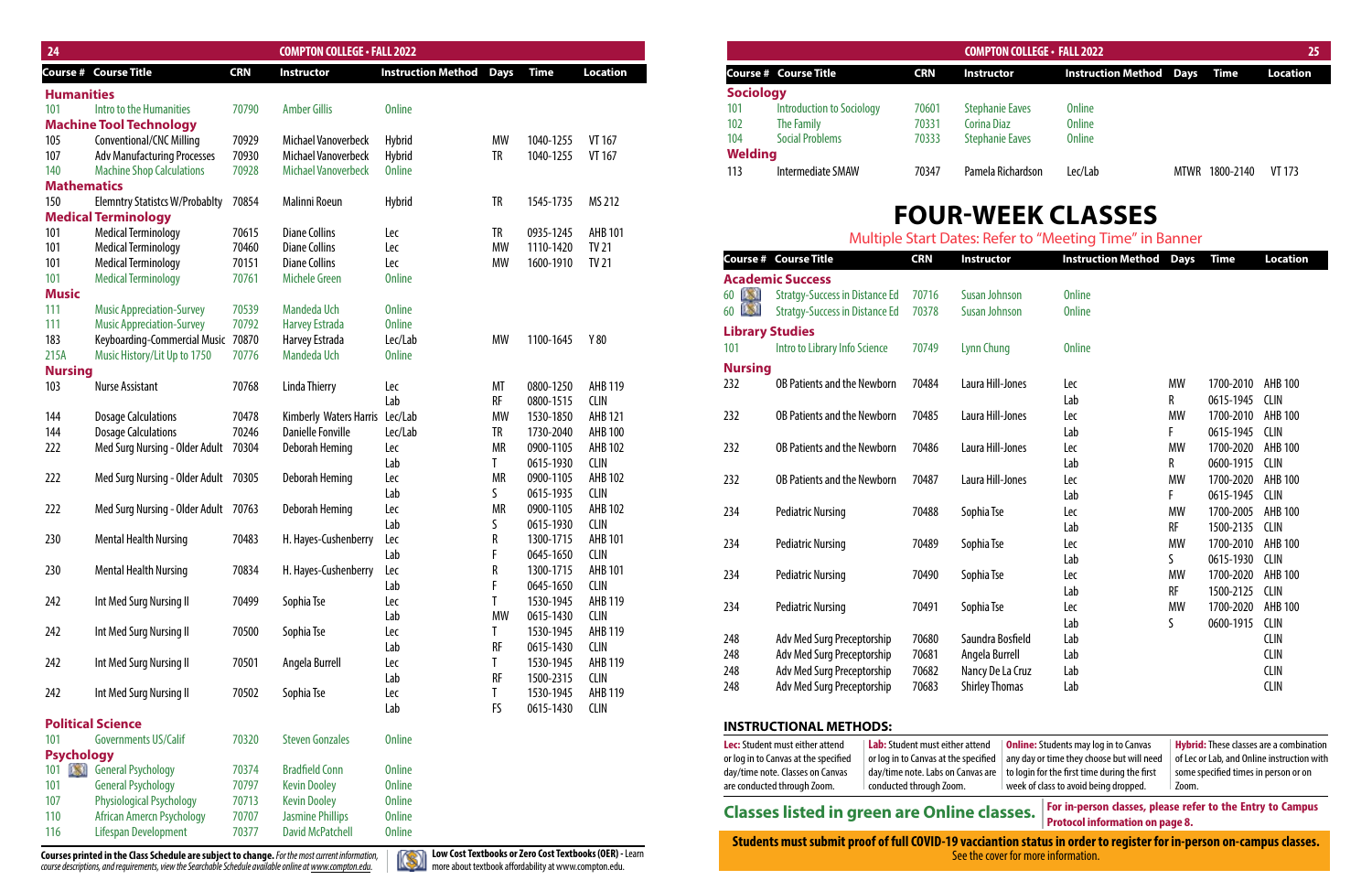**Online:**Students may log in to Canvas iy day or time they choose but will need login for the first time during the first eek of class to avoid being dropped.

| 26 <sub>2</sub> |                                     |            | <b>COMPTON COLLEGE - FALL 2022</b>                                    |                                |    |                   |                 |     |                                                                                                                                                                                                                                                                                                                                    |            | <b>COMPTON COLLEGE - FALL 2022</b>                                         |                                |           |                   | 27              |
|-----------------|-------------------------------------|------------|-----------------------------------------------------------------------|--------------------------------|----|-------------------|-----------------|-----|------------------------------------------------------------------------------------------------------------------------------------------------------------------------------------------------------------------------------------------------------------------------------------------------------------------------------------|------------|----------------------------------------------------------------------------|--------------------------------|-----------|-------------------|-----------------|
|                 |                                     |            | <b>NURSING CLASSES</b>                                                |                                |    |                   |                 |     | <b>Course # Course Title</b>                                                                                                                                                                                                                                                                                                       | <b>CRN</b> | <b>Instructor</b>                                                          | <b>Instruction Method Days</b> |           | <b>Time</b>       | <b>Location</b> |
|                 | ourse # Course Title                | <b>CRN</b> | Instructor                                                            | <b>Instruction Method Days</b> |    | <b>Time</b>       | <b>Location</b> | 240 | Int Med Surg Nursing I                                                                                                                                                                                                                                                                                                             | 70497      | Sophia Tse                                                                 | Lec                            |           | 1530-1955 AHB 119 |                 |
|                 |                                     |            | Full-Semester Classes: Saturday, August 20 - Friday, December 9, 2022 |                                |    |                   |                 |     |                                                                                                                                                                                                                                                                                                                                    |            |                                                                            | Lab                            | W         | 0615-1925 CLIN    |                 |
|                 | <b>Nursing Pharmacology</b>         | 70479      | Deborah Heming                                                        |                                |    | 1300-1610 AHB 102 |                 | 240 | Int Med Surg Nursing I                                                                                                                                                                                                                                                                                                             | 70498      | Obiageli Obah                                                              | Lec                            |           | 1530-1955 AHB 119 |                 |
|                 | <b>Nursing Pharmacology</b>         | 70958      | Shirlisa Johnson                                                      | Lec                            |    | 1315-1625 AHB     |                 |     |                                                                                                                                                                                                                                                                                                                                    |            |                                                                            | Lab                            |           | 0615-1930 CLIN    |                 |
|                 | Skills Practicum I                  | 70310      | Deborah Heming                                                        | Lec<br>Lab                     |    | 1100-1225         | AHB 142         | 240 | Int Med Surg Nursing I                                                                                                                                                                                                                                                                                                             | 70836      | Sophia Tse                                                                 | Lec                            |           | 1530-1955 AHB 119 |                 |
|                 | <b>Skills Practicum I</b>           | 70308      | Deborah Heming                                                        | Lab                            |    | 1300-1425 AHB 141 |                 |     |                                                                                                                                                                                                                                                                                                                                    |            |                                                                            | Lab                            |           | 0615-1935 CLIN    |                 |
|                 | <b>Skills Practicum I</b>           | 70309      | Shirlisa Johnson                                                      | Lab                            |    | 1700-1825 AHB 141 |                 |     |                                                                                                                                                                                                                                                                                                                                    |            | Second Eight-Weeks: Saturday, October 15 - Friday, December 9, 2022        |                                |           |                   |                 |
|                 | Skills Practicum II                 | 70492      | H. Hayes-Cushenberry                                                  | Lab                            | W  | 1300-1425 AHB 142 |                 | 103 | <b>Nurse Assistant</b>                                                                                                                                                                                                                                                                                                             | 70768      | Linda Thierry                                                              | Lec                            | МT        | 0800-1250 AHB 119 |                 |
|                 |                                     |            |                                                                       |                                | W  | 1445-1610 AHB 142 |                 | 144 | <b>Dosage Calculations</b>                                                                                                                                                                                                                                                                                                         | 70478      | Kimberly Waters Harris                                                     | Lec/Lab                        | МW        | 1530-1850 AHB     |                 |
|                 | <b>Skills Practicum II</b>          | 70493      | H. Hayes-Cushenberry                                                  | Lab                            |    | 1815-1940 AHB     |                 | 144 | <b>Dosage Calculations</b>                                                                                                                                                                                                                                                                                                         | 70246      | <b>Danielle Fonville</b>                                                   | Lec/Lab                        | TR        | 1730-2040         | AHB 100         |
|                 | <b>Skills Practicum II</b>          | 70835      | H. Hayes-Cushenberry                                                  | Lab                            |    |                   | AHB 142         | 222 | Med Surg Nursing - Older Adult 70304                                                                                                                                                                                                                                                                                               |            | Deborah Heming                                                             | Lec                            | MR        | 0900-1105 AHB 102 |                 |
|                 | Skills Practicum III                | 70503      | Sophia Tse                                                            | Lab                            |    | 0800-0925         |                 |     |                                                                                                                                                                                                                                                                                                                                    |            |                                                                            | Lab                            |           | 0615-1930 CLIN    |                 |
|                 | <b>Skills Practicum III</b>         | 70505      | Sophia Tse                                                            | Lab                            |    | 1000-1125 AHB 142 |                 | 222 | Med Surg Nursing - Older Adult 70305                                                                                                                                                                                                                                                                                               |            | Deborah Heming                                                             | Lec                            | MR        | 0900-1105 AHB 102 |                 |
|                 | <b>Skills Practicum III</b>         | 70506      | Sophia Tse                                                            | Lab                            |    | 1140-1305 AHB 142 |                 |     |                                                                                                                                                                                                                                                                                                                                    |            |                                                                            | Lab                            |           | 0615-1935 CLIN    |                 |
|                 |                                     |            |                                                                       |                                |    |                   |                 | 222 | Med Surg Nursing - Older Adult 70763                                                                                                                                                                                                                                                                                               |            | Deborah Heming                                                             | Lec                            | <b>MR</b> | 0900-1105 AHB 102 |                 |
|                 |                                     |            | Twelve-Week Classes: Monday, September 19 - Friday, December 9, 2022  |                                |    |                   |                 |     |                                                                                                                                                                                                                                                                                                                                    |            |                                                                            | Lab                            |           | 0615-1930 CLIN    |                 |
| 43              | Intro and Prep for Nursing          | 70243      | <b>Devany Slaughter</b>                                               | Lec                            | W  | 1630-1920 AHB 102 |                 |     |                                                                                                                                                                                                                                                                                                                                    |            |                                                                            | Lab                            | <b>RF</b> | 0800-1515 CLIN    |                 |
|                 | Intro and Prep for Nursing          | 70242      | <b>Danielle Fonville</b>                                              | Lec                            | M  | 1630-1945 AHB 102 |                 | 230 | <b>Mental Health Nursing</b>                                                                                                                                                                                                                                                                                                       | 70483      | H. Hayes-Cushenberry                                                       | Lec                            |           | 1300-1715 AHB 101 |                 |
|                 | Adv Med Surg Nursing I              | 70676      | Saundra Bosfield                                                      | Lec                            | W  | 0830-1110 AHB 119 |                 |     |                                                                                                                                                                                                                                                                                                                                    |            |                                                                            | Lab                            |           | 0645-1650 CLIN    |                 |
|                 |                                     |            |                                                                       | Lab                            |    | 0615-1930 CLIN    |                 | 230 | <b>Mental Health Nursing</b>                                                                                                                                                                                                                                                                                                       | 70834      | H. Hayes-Cushenberry                                                       | Lec                            |           | 1300-1715 AHB 101 |                 |
|                 | Adv Med Surg Nursing I              | 70677      | Saundra Bosfield                                                      | Lec                            | W  | 0830-1110 AHB 119 |                 |     |                                                                                                                                                                                                                                                                                                                                    |            |                                                                            | Lab                            |           | 0645-1650 CLIN    |                 |
|                 |                                     |            |                                                                       | Lab                            |    | 0615-1930 CLIN    |                 | 234 | <b>Pediatric Nursing</b>                                                                                                                                                                                                                                                                                                           | 70488      | Sophia Tse                                                                 | Lec                            | МW        | 1700-2005         | AHB 100         |
|                 | Adv Med Surg Nursing I              | 70679      | Saundra Bosfield                                                      | Lec                            | W  | 0830-1110 AHB 119 |                 |     |                                                                                                                                                                                                                                                                                                                                    |            |                                                                            | Lab                            | RF        | 1500-2135 CLIN    |                 |
|                 |                                     |            |                                                                       | Lab                            | S  | 0615-1830 CLIN    |                 | 234 | <b>Pediatric Nursing</b>                                                                                                                                                                                                                                                                                                           | 70489      | Sophia Tse                                                                 | Lec                            | <b>MW</b> | 1700-2010 AHB 100 |                 |
|                 | Adv Med Surg Nursing I              | 70678      | Saundra Bosfield                                                      | Lec                            | W  | 0830-1130 AHB 119 |                 |     |                                                                                                                                                                                                                                                                                                                                    |            |                                                                            | Lab                            |           | 0615-1930 CLIN    |                 |
|                 |                                     |            |                                                                       | Lab                            |    | 0615-1930 CLIN    |                 | 242 | Int Med Surg Nursing II                                                                                                                                                                                                                                                                                                            | 70499      | Sophia Tse                                                                 | Lec                            |           | 1530-1945 AHB 119 |                 |
|                 |                                     |            |                                                                       |                                |    |                   |                 |     |                                                                                                                                                                                                                                                                                                                                    |            |                                                                            | Lab                            | <b>MW</b> | 0615-1430 CLIN    |                 |
|                 |                                     |            | First Eight-Weeks: Saturday, August 20 - Friday, October 14, 2022     |                                |    |                   |                 | 242 | Int Med Surg Nursing II                                                                                                                                                                                                                                                                                                            | 70500      | Sophia Tse                                                                 | Lec                            |           | 1530-1945 AHB 119 |                 |
|                 | <b>Nurse Assistant</b>              | 70830      | Linda Thierry                                                         | Lec                            | МT | 0800-1250 AHB 119 |                 |     |                                                                                                                                                                                                                                                                                                                                    |            |                                                                            | Lab                            |           | 0615-1430 CLIN    |                 |
|                 |                                     |            |                                                                       | Lab                            | RF | 0800-1515 CLIN    |                 | 242 | Int Med Surg Nursing II                                                                                                                                                                                                                                                                                                            | 70501      | Angela Burrell                                                             | Lec                            |           | 1530-1945 AHB 119 |                 |
|                 | <b>Dosage Calculations</b>          | 70244      | Saundra Bosfield                                                      | Lec/Lab                        | TR | 0900-1210 AHB 100 |                 |     |                                                                                                                                                                                                                                                                                                                                    |            |                                                                            | Lab                            |           | 1500-2315 CLIN    |                 |
|                 | <b>Dosage Calculations</b>          | 70245      | Kimberly Waters Harris                                                | Lec/Lab                        | MW | 1530-1840 AHB     |                 | 242 | Int Med Surg Nursing II                                                                                                                                                                                                                                                                                                            | 70502      | Sophia Tse                                                                 | Lec                            |           | 1530-1945 AHB 119 |                 |
|                 | Prep Adv Placement in Nursing 70957 |            | Perpetua Okoh                                                         | Lec                            |    | 1730-2150 AHB     |                 |     |                                                                                                                                                                                                                                                                                                                                    |            |                                                                            | Lab                            | FS        | 0615-1430 CLIN    |                 |
|                 |                                     |            |                                                                       | Lab                            |    | 1730-2040 AHB     |                 |     |                                                                                                                                                                                                                                                                                                                                    |            | Four-Week Classes: Multiple Start Dates: Refer to "Meeting Time" in Banner |                                |           |                   |                 |
| 20              | <b>Nursing Fundamentals</b>         | 70267      | Deborah Heming                                                        | Lec                            | МR | 0900-1105 AHB 102 |                 | 232 | OB Patients and the Newborn 70484                                                                                                                                                                                                                                                                                                  |            | Laura Hill-Jones                                                           | Lec                            | MW        | 1700-2010         | AHB 100         |
|                 |                                     |            |                                                                       | Lab                            | TW | 0700-1205 AHB 141 |                 |     |                                                                                                                                                                                                                                                                                                                                    |            |                                                                            | Lab                            | R         | 0615-1945 CLIN    |                 |
|                 | <b>Nursing Fundamentals</b>         | 70271      | Deborah Heming                                                        | Lec                            | MR | 0900-1105 AHB 101 |                 | 232 | <b>OB Patients and the Newborn</b>                                                                                                                                                                                                                                                                                                 | 70485      | Laura Hill-Jones                                                           | Lec                            | МW        | 1700-2010 AHB 100 |                 |
|                 |                                     |            |                                                                       | Lab                            | TW | 1700-2205 AHB 141 |                 |     |                                                                                                                                                                                                                                                                                                                                    |            |                                                                            | Lab                            |           | 0615-1945 CLIN    |                 |
| 20              | <b>Nursing Fundamentals</b>         | 70762      | Deborah Heming                                                        | Lec                            | MR | 0900-1110 AHB 101 |                 |     |                                                                                                                                                                                                                                                                                                                                    |            |                                                                            |                                |           |                   |                 |
|                 |                                     |            |                                                                       | Lab                            | TW | 0730-1220 AHB 141 |                 |     | <b>INSTRUCTIONAL METHODS:</b>                                                                                                                                                                                                                                                                                                      |            |                                                                            |                                |           |                   |                 |
|                 | <b>Mental Health Nursing</b>        | 70481      | H. Hayes-Cushenberry                                                  | Lec                            |    | 1300-1715 AHB 101 |                 |     | $\mathbf{L}$ $\mathbf{L}$ $\mathbf{L}$ $\mathbf{L}$ $\mathbf{L}$ $\mathbf{L}$ $\mathbf{L}$ $\mathbf{L}$ $\mathbf{L}$ $\mathbf{L}$ $\mathbf{L}$ $\mathbf{L}$ $\mathbf{L}$ $\mathbf{L}$ $\mathbf{L}$ $\mathbf{L}$ $\mathbf{L}$ $\mathbf{L}$ $\mathbf{L}$ $\mathbf{L}$ $\mathbf{L}$ $\mathbf{L}$ $\mathbf{L}$ $\mathbf{L}$ $\mathbf{$ |            |                                                                            |                                |           |                   |                 |

| 20  |                                     |            | LUIVIF I UIN LULLEUE " FALL ZUZZ                                      |                           |             |                        |                 |
|-----|-------------------------------------|------------|-----------------------------------------------------------------------|---------------------------|-------------|------------------------|-----------------|
|     |                                     |            | <b>NURSING CLASSES</b>                                                |                           |             |                        |                 |
|     | <b>Course # Course Title</b>        | <b>CRN</b> | <b>Instructor</b>                                                     | <b>Instruction Method</b> | <b>Days</b> | <b>Time</b>            | <b>Location</b> |
|     |                                     |            | Full-Semester Classes: Saturday, August 20 - Friday, December 9, 2022 |                           |             |                        |                 |
| 224 | <b>Nursing Pharmacology</b>         | 70479      | Deborah Heming                                                        | Lec                       | R           | 1300-1610              | AHB 102         |
| 224 | <b>Nursing Pharmacology</b>         | 70958      | Shirlisa Johnson                                                      | Lec                       | T           | 1315-1625              | AHB             |
| 226 | <b>Skills Practicum I</b>           | 70310      | <b>Deborah Heming</b>                                                 | Lab                       | F           | 1100-1225              | AHB 142         |
| 226 | <b>Skills Practicum I</b>           | 70308      | Deborah Heming                                                        | Lab                       | F           | 1300-1425              | <b>AHB 141</b>  |
| 226 | <b>Skills Practicum I</b>           | 70309      | Shirlisa Johnson                                                      | Lab                       | R           | 1700-1825              | <b>AHB 141</b>  |
| 238 | <b>Skills Practicum II</b>          | 70492      | H. Hayes-Cushenberry                                                  | Lab                       | W           | 1300-1425              | <b>AHB 142</b>  |
| 238 | <b>Skills Practicum II</b>          | 70493      | H. Hayes-Cushenberry                                                  | Lab                       | W           | 1445-1610              | AHB 142         |
| 238 | <b>Skills Practicum II</b>          | 70835      | H. Hayes-Cushenberry                                                  | Lab                       | R           | 1815-1940              | AHB             |
| 244 | <b>Skills Practicum III</b>         | 70503      | Sophia Tse                                                            | Lab                       | T           | 0800-0925              | <b>AHB 142</b>  |
| 244 | <b>Skills Practicum III</b>         | 70505      | Sophia Tse                                                            | Lab                       | T           | 1000-1125              | AHB 142         |
| 244 | <b>Skills Practicum III</b>         | 70506      | Sophia Tse                                                            | Lab                       | T           | 1140-1305              | AHB 142         |
|     |                                     |            | Twelve-Week Classes: Monday, September 19 - Friday, December 9, 2022  |                           |             |                        |                 |
| 143 | Intro and Prep for Nursing          | 70243      | Devany Slaughter                                                      | Lec                       | W           | 1630-1920              | <b>AHB 102</b>  |
| 143 |                                     | 70242      | <b>Danielle Fonville</b>                                              |                           | M           | 1630-1945              | AHB 102         |
| 247 | Intro and Prep for Nursing          | 70676      | Saundra Bosfield                                                      | Lec                       | W           | 0830-1110              | AHB 119         |
|     | Adv Med Surg Nursing I              |            |                                                                       | Lec<br>Lab                | F           | 0615-1930              | <b>CLIN</b>     |
|     |                                     |            | Saundra Bosfield                                                      |                           | W           | 0830-1110              | AHB 119         |
| 247 | Adv Med Surg Nursing I              | 70677      |                                                                       | Lec                       | R           |                        | <b>CLIN</b>     |
| 247 |                                     | 70679      | Saundra Bosfield                                                      | Lab                       | W           | 0615-1930<br>0830-1110 | AHB 119         |
|     | Adv Med Surg Nursing I              |            |                                                                       | Lec                       | ς           |                        | <b>CLIN</b>     |
|     |                                     | 70678      | Saundra Bosfield                                                      | Lab                       | W           | 0615-1830              | AHB 119         |
| 247 | Adv Med Surg Nursing I              |            |                                                                       | Lec<br>Lab                | F           | 0830-1130<br>0615-1930 | <b>CLIN</b>     |
|     |                                     |            |                                                                       |                           |             |                        |                 |
|     |                                     |            | First Eight-Weeks: Saturday, August 20 - Friday, October 14, 2022     |                           |             |                        |                 |
| 103 | <b>Nurse Assistant</b>              | 70830      | <b>Linda Thierry</b>                                                  | Lec                       | MT          | 0800-1250              | AHB 119         |
|     |                                     |            |                                                                       | Lab                       | RF          | 0800-1515              | <b>CLIN</b>     |
| 144 | <b>Dosage Calculations</b>          | 70244      | Saundra Bosfield                                                      | Lec/Lab                   | TR          | 0900-1210              | <b>AHB 100</b>  |
| 144 | <b>Dosage Calculations</b>          | 70245      | <b>Kimberly Waters Harris</b>                                         | Lec/Lab                   | <b>MW</b>   | 1530-1840              | AHB             |
| 149 | Prep Adv Placement in Nursing 70957 |            | Perpetua Okoh                                                         | Lec                       | T           | 1730-2150              | AHB             |
|     |                                     |            |                                                                       | Lab                       | R           | 1730-2040              | AHB             |
| 220 | <b>Nursing Fundamentals</b>         | 70267      | <b>Deborah Heming</b>                                                 | Lec                       | <b>MR</b>   | 0900-1105              | AHB 102         |
|     |                                     |            |                                                                       | Lab                       | TW          | 0700-1205              | <b>AHB 141</b>  |
| 220 | <b>Nursing Fundamentals</b>         | 70271      | <b>Deborah Heming</b>                                                 | Lec                       | <b>MR</b>   | 0900-1105              | <b>AHB 101</b>  |
|     |                                     |            |                                                                       | Lab                       | TW          | 1700-2205              | <b>AHB 141</b>  |
| 220 | <b>Nursing Fundamentals</b>         | 70762      | Deborah Heming                                                        | Lec                       | <b>MR</b>   | 0900-1110              | <b>AHB 101</b>  |
|     |                                     |            |                                                                       | Lab                       | TW          | 0730-1220              | <b>AHB 141</b>  |
| 230 | <b>Mental Health Nursing</b>        | 70481      | H. Hayes-Cushenberry                                                  | Lec                       | R           | 1300-1715              | AHB 101         |
|     |                                     |            |                                                                       | Lab                       | F           | 0645-1655              | <b>CLIN</b>     |
| 230 | <b>Mental Health Nursing</b>        | 70480      | H. Hayes-Cushenberry                                                  | Lec                       | R           | 1300-1715              | <b>AHB 101</b>  |
|     |                                     |            |                                                                       | Lab                       | F           | 0645-1655              | <b>CLIN</b>     |
| 240 | Int Med Surg Nursing I              | 70496      | Obiageli Obah                                                         | Lec                       | T           | 1530-1955              | AHB 119         |
|     |                                     |            |                                                                       | Lab                       | R           | 0615-1925              | <b>CLIN</b>     |

**Low Cost Textbooks or Zero Cost Textbooks(OER) -** Learn more about textbook affordability at www.compton.edu.

| Lec: Student must either attend      | Lab: Student must either attend      | 0n   |
|--------------------------------------|--------------------------------------|------|
| or log in to Canvas at the specified | or log in to Canvas at the specified | an   |
| day/time note. Classes on Canvas     | day/time note. Labs on Canvas are    | to l |
| are conducted through Zoom.          | conducted through Zoom.              | we   |

# **Classes listed in green are Online classes.** For in-person classes, please refer classes are protocol information on page 8.

**Hybrid:**These classes are a combination of Lec or Lab, and Online instruction with some specified times in person or on Zoom.

**For in-person classes, please refer to the Entry to Campus**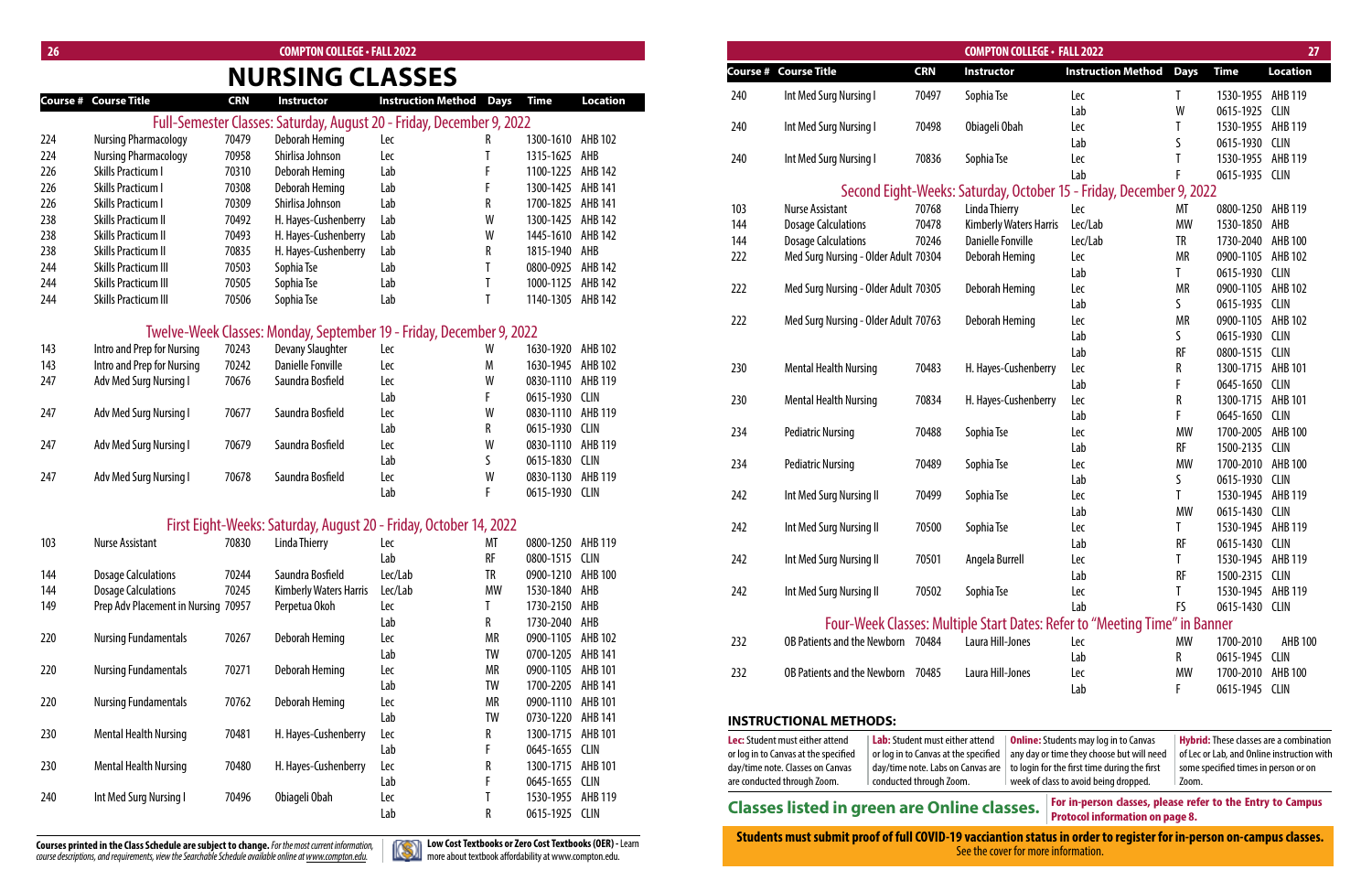# **OFFSITE CLASSES**

### Please note: Offsite classes will be held in-person at the location listed.

|                   |                                      |            | <b>COMPTON COLLEGE - FALL 2022</b> |                           |             |             | 29              |
|-------------------|--------------------------------------|------------|------------------------------------|---------------------------|-------------|-------------|-----------------|
|                   | <b>Course # Course Title</b>         | <b>CRN</b> | <b>Instructor</b>                  | <b>Instruction Method</b> | <b>Days</b> | <b>Time</b> | <b>Location</b> |
| 112A              | Intro to Engineering Design I        | 70693      | Joseph Carpenter                   | Lec/Lab                   | <b>TR</b>   | 1415-1525   | CAMS            |
| 112A              | Intro to Engineering Design I        | 70696      | Joseph Carpenter                   | Lec/Lab                   | <b>MW</b>   | 1415-1525   | CAMS            |
| 114A              | <b>Electroncs-Engineerng Techs I</b> | 70932      | <b>Theodore Harder</b>             | Lec/Lab                   | <b>TR</b>   | 0845-0955   | CAMS            |
| 115A              | Aerospace Engineer I                 | 70697      | <b>Nancy Brown</b>                 | Lec/Lab                   | <b>MW</b>   | 1415-1525   | CAMS            |
| 116A              | <b>Cpmptr Integrated Manufact I</b>  | 70699      | <b>Theodore Harder</b>             | Lec/Lab                   | <b>TR</b>   | 1025-1135   | CAMS            |
| 116A              | <b>Cpmptr Integrated Manufact I</b>  | 70933      | <b>Theodore Harder</b>             | Lec/Lab                   | <b>TR</b>   | 1415-1525   | CAMS            |
| 118A              | <b>Engineering Design/Develop I</b>  | 70700      | Joseph Carpenter                   | Lec/Lab                   | <b>MW</b>   | 1025-1135   | CAMS            |
| 118A              | <b>Engineering Design/Develop I</b>  | 70701      | Joseph Carpenter                   | Lec/Lab                   | <b>MW</b>   | 1240-1350   | CAMS            |
| <b>Film/Video</b> |                                      |            |                                    |                           |             |             |                 |
| 110               | Film Analysis and Appreciation 70895 |            | <b>Jared Gordon</b>                | Lec                       | <b>TR</b>   | 1545-1755   | <b>FHS</b>      |
|                   | <b>Medical Terminology</b>           |            |                                    |                           |             |             |                 |
| 101               | <b>Medical Terminology</b>           | 70630      | <b>Diane Collins</b>               | Lec                       | <b>TR</b>   | 1530-1740   | <b>CTHS</b>     |
| <b>Music</b>      |                                      |            |                                    |                           |             |             |                 |
| 111               | <b>Music Appreciation-Survey</b>     | 70665      | Mandeda Uch                        | Lec                       | <b>MW</b>   | 1345-1510   | WILL            |
|                   | <b>Sign Language</b>                 |            |                                    |                           |             |             |                 |
| 111               | American Sign Language I             | 70896      |                                    | Lec                       | <b>MW</b>   | 1545-1845   | <b>FHS</b>      |
| <b>Sociology</b>  |                                      |            |                                    |                           |             |             |                 |
| 102               | The Family                           | 70890      |                                    | Lec                       | <b>TR</b>   | 1545-1755   | <b>LHS</b>      |
| 107               | Race/Ethnicity in the U.S.           | 70886      | Lenana Flippin                     | Lec                       | <b>MW</b>   | 1530-1740   | <b>DHS</b>      |
| <b>Spanish</b>    |                                      |            |                                    |                           |             |             |                 |
| 101               | <b>Elementary Spanish I</b>          | 70661      | <b>Juan Tavarez</b>                | Lec                       | <b>MTR</b>  | 0800-0935   | WILL            |
| 101               | <b>Elementary Spanish I</b>          | 70662      | Juan Tavarez                       | Lec                       | <b>MTR</b>  | 0940-1115   | WILL            |
| 101               | <b>Elementary Spanish I</b>          | 70663      | Juan Tavarez                       | Lec                       | <b>MW</b>   | 1345-1615   | WILL            |
| 101               | <b>Elementary Spanish I</b>          | 70664      |                                    | Lec                       | <b>MW</b>   | 1345-1615   | WILL            |
| <b>Theater</b>    |                                      |            |                                    |                           |             |             |                 |
| 103               | <b>Theatre Appreciation</b>          | 70893      | <b>Rodney Scott</b>                | Lec                       | <b>TR</b>   | 1530-1740   | <b>CHS</b>      |
|                   | <b>Women's Studies</b>               |            |                                    |                           |             |             |                 |
| 101               | Intro to Women's Studies             | 70848      |                                    | Lec                       | <b>TR</b>   | 1530-1740   | <b>DHS</b>      |
|                   |                                      |            |                                    |                           |             |             |                 |

**California Academy of Mathematics and Science (CAMS)** 1000 East Victoria Street, Carson, CA 90747 **Centennial High School (CTHS)** 2606 North Central Avenue, Compton, CA 90222 **Compton High School (CHS)** 601 South Acacia Avenue, Compton, CA 90220 **Dominguez High School (DHS)** 15301 South San Jose Avenue, Compton, CA 90221 **OFFSITE LOCATIONS**

**M** Low Cost Textbooks or Zero Cost Textbooks (OER) - Learn more about textbook affordability at www.compton.edu.

## **Firebaugh High School (FHS)**

5246 Martin Luther King Jr. Boulevard, Lynwood, CA 90262

**Lynwood High School (LHS)** 4050 East Imperial Highway, Lynwood, CA 90262

## **Paramount Adult School (PAS)**

14507 Paramount Boulevard, Paramount, CA 90723

## **Willowbrook Middle School (WILL)**

2601 North Wilmington Avenue, Compton, CA 90222

| Course #              | <b>Course Title</b>                 | <b>CRN</b> | <b>Instructor</b>      | <b>Instruction Method</b> | <b>Days</b> | <b>Time</b> | <b>Location</b> |
|-----------------------|-------------------------------------|------------|------------------------|---------------------------|-------------|-------------|-----------------|
|                       | <b>Administration of Justice</b>    |            |                        |                           |             |             |                 |
| 100                   | Intro to Admin of Justice           | 70857      | Alma Cruz              | Lec                       | MW          | 1530-1740   | <b>CHS</b>      |
| 100                   | Intro to Admin of Justice           | 70858      | Keith Braden           | Lec                       | MW          | 1530-1740   | <b>CTHS</b>     |
| <b>Business</b>       |                                     |            |                        |                           |             |             |                 |
| 124<br>Dance          | <b>Small Business Entrprenurshp</b> | 70889      |                        | Lec                       | MW          | 1545-1755   | LHS.            |
| 101                   | Dance Appreciation                  | 70900      | Marjeritta Phillips    | Lec                       | TR          | 1345-1510   | WILL            |
| 110                   | <b>Beginning Dance</b>              | 70894      | Marjeritta Phillips    | Lec/Lab                   | TR          | 1530-1740   | <b>DHS</b>      |
|                       | <b>English as a Second Language</b> |            |                        |                           |             |             |                 |
| 8                     | <b>ESL for Med Term</b>             | 70837      | Aurora Cortez Perez    | Lec                       | F           | 0900-1235   | <b>PAS</b>      |
| <b>Ethnic Studies</b> |                                     |            |                        |                           |             |             |                 |
| 101                   | Introduction to Ethnic Studies      | 70891      | Michelle Bell Blossom  | Lec                       | MW          | 1345-1510   | <b>WILL</b>     |
| 101                   | Introduction to Ethnic Studies      | 70892      | Michelle Bell Blossom  | l ec                      | TR          | 1345-1510   | WILL            |
|                       | <b>Engineering Technology</b>       |            |                        |                           |             |             |                 |
| 110A                  | Princples Engineerng Tech I         | 70690      | <b>Theodore Harder</b> | Lec/Lab                   | MW          | 1025-1135   | CAMS            |
| 110A                  | Princples Engineerng Tech I         | 70691      | <b>Theodore Harder</b> | Lec/Lab                   | MW          | 1240-1350   | CAMS            |
| 112A                  | Intro to Engineering Design I       | 70694      | Joseph Carpenter       | Lec/Lab                   | TR          | 1025-1135   | CAMS            |
| 112A                  | Intro to Engineering Design I       | 70692      | Nancy Brown            | Lec/Lab                   | MW          | 1240-1350   | CAMS            |
| 112A                  | Intro to Engineering Design I       | 70695      | <b>Nancy Brown</b>     | Lec/Lab                   | TR          | 1240-1350   | CAMS            |

| 28         |                                                          |                | <b>COMPTON COLLEGE · FALL 2022</b> |                                |          |                                     |                            |
|------------|----------------------------------------------------------|----------------|------------------------------------|--------------------------------|----------|-------------------------------------|----------------------------|
|            | <b>Course # Course Title</b>                             | <b>CRN</b>     | Instructor                         | <b>Instruction Method Days</b> |          | Time                                | <b>Location</b>            |
| 232        | <b>OB Patients and the Newborn</b>                       | 70486          | Laura Hill-Jones                   | Lec<br>Lab                     | MW       | 1700-2020 AHB 100<br>0600-1915 CLIN |                            |
| 232        | <b>OB Patients and the Newborn</b>                       | 70487          | Laura Hill-Jones                   | Lec<br>Lab                     | MW       | 1700-2020 AHB 100<br>0615-1945 CLIN |                            |
| 234        | <b>Pediatric Nursing</b>                                 | 70490          | Sophia Tse                         | Lec                            | MW       | 1700-2020 AHB 100                   |                            |
| 234        | <b>Pediatric Nursing</b>                                 | 70491          | Sophia Tse                         | Lab<br>Lec                     | RF<br>MW | 1500-2125 CLIN<br>1700-2020 AHB 100 |                            |
| 248        | Adv Med Surg Preceptorship                               | 70680          | Saundra Bosfield                   | Lab<br>Lab                     |          | 0600-1915 CLIN                      | <b>CLIN</b>                |
| 248<br>248 | Adv Med Surg Preceptorship<br>Adv Med Surg Preceptorship | 70681<br>70682 | Angela Burrell<br>Nancy De La Cruz | Lab<br>Lab                     |          |                                     | <b>CLIN</b><br><b>CLIN</b> |
| 248        | Adv Med Surg Preceptorship                               | 70683          | <b>Shirley Thomas</b>              | Lab                            |          |                                     | <b>CLIN</b>                |

**Courses printed in the Class Schedule are subject to change.** *For the most current information, course descriptions, and requirements, view the Searchable Schedule available online at www.compton.edu.*

| <b>Lec:</b> Student must either attend | Lab: Student must either attend      | <b>Online:</b> Students may log in to Canvas         | <b>Hybrid:</b> These classes are a combination |
|----------------------------------------|--------------------------------------|------------------------------------------------------|------------------------------------------------|
| or log in to Canvas at the specified   | or log in to Canvas at the specified | any day or time they choose but will need            | of Lec or Lab, and Online instruction with     |
| day/time note. Classes on Canvas       | day/time note. Labs on Canvas are    | $\perp$ to login for the first time during the first | some specified times in person or on           |
| are conducted through Zoom.            | conducted through Zoom.              | week of class to avoid being dropped.                | Zoom.                                          |

**Classes listed in green are Online classes.** 

#### **INSTRUCTIONAL METHODS:**

**For in-person classes, please refer to the Entry to Campus**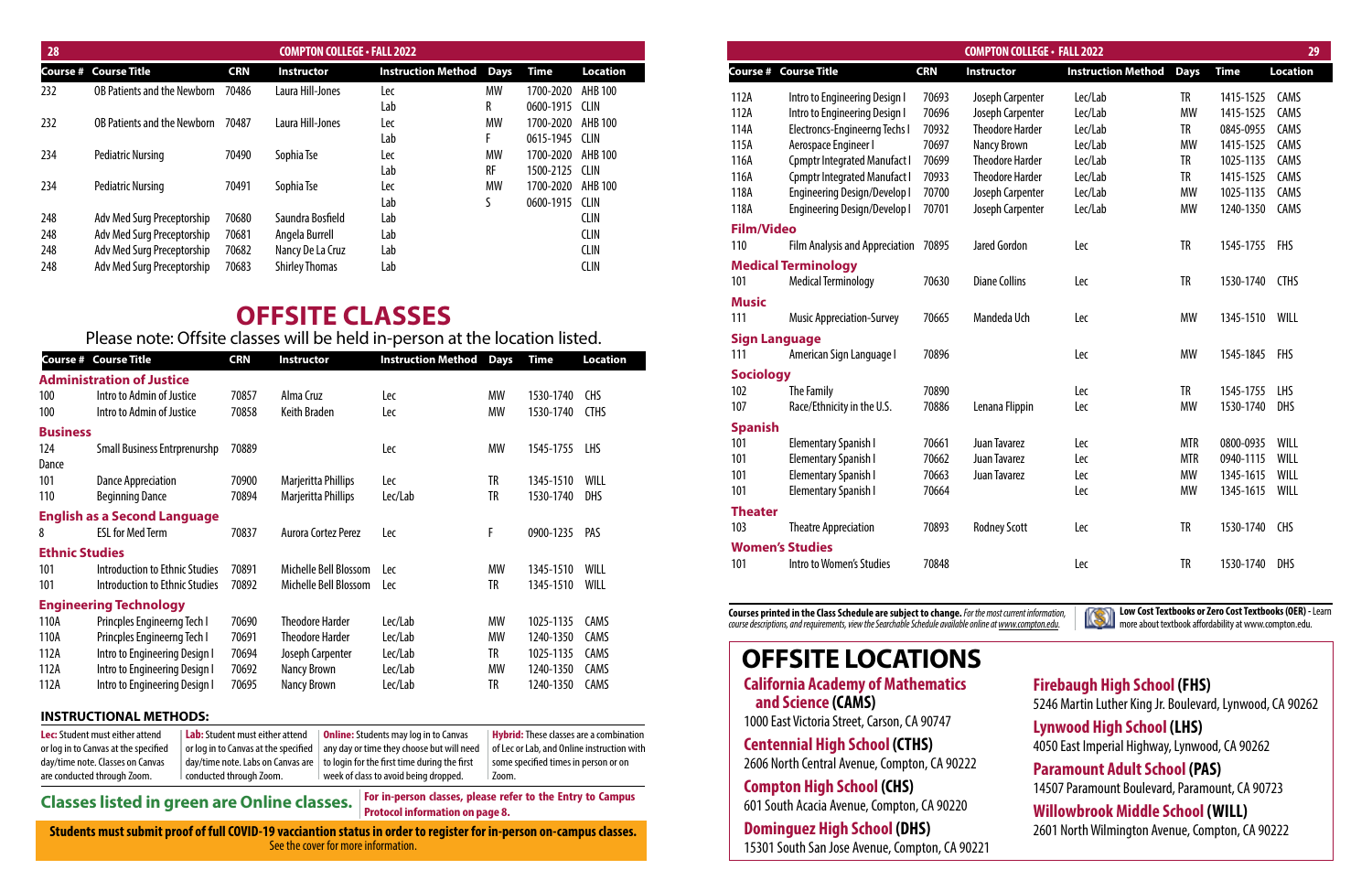

# **STUDENT SERVICES ARE LOCATED IN TARTAR VILLAGE**

**Student Services Hours August 20 - December 9, 2022:**

Monday, Tuesday, Thursday 8:00 a.m. - 4:30 p.m. Wednesday 8:00 a.m. - 6:30 p.m. Friday 8:00 a.m. - Noon

# **Student Services Offices are also available via Cranium Café.**

To speak with a member of the Student Services Division go online to www.compton.edu/studentservices/ and choose the office/program you need to connect with.



ADMISSIONS & RECORDS FINANCIAL AID COUNSELING WELCOME CENTER TRANSFER & CAREER CENTER EOPS/CARE SPECIAL RESOURCE CENTER **CalWORKs** VETERANS RESOURCES

**CAFETERIA HOURS:** Monday-Thursday, 10:30 a.m. to 2:30 p.m. and 3:00 to 5:30 p.m.



#### **Student Success Center Fall 2022 Hours:**

*Second floor of the L-SSC*

#### **COMPUTER LAB:**

Monday-Thursday: 8 a.m. to 6 p.m. Friday, Saturday, and Sunday: CLOSED

#### **TUTORING:**

Monday-Thursday: 9 a.m. to 6 p.m. Friday, Saturday, and Sunday: CLOSED

- Tutoring is offered in-person and online via Zoom
- Subjects: math, science, English, ESL, Spanish & more!







**HEALTH SERVICES**

#### FALL 2022 **IN-PERSON SERVICES:**

• Annual Physicals/Pap Smears • Wound Care • Vaccinations • Birth Control Counseling/ Free Condoms • Bloodwork

• COVID-19 Testing

### **AVAILABLE BY PHONE:**

• General Health Care Consultation • Lab Rsults • Referrals

• Counseling (Thursdays 8:30am - 5:00pm)

**The on-campus Student Health Center is open by appointment only.** Call 213-905-9790 and identify yourself as a Compton College student.



#### **COMPTON COLLEGE • FALL 2022 31**

+ FREE Wi-Fi Hotspots, Financial and Housing Grants, and Food Resources **MORE INFO @ www.compton.edu**